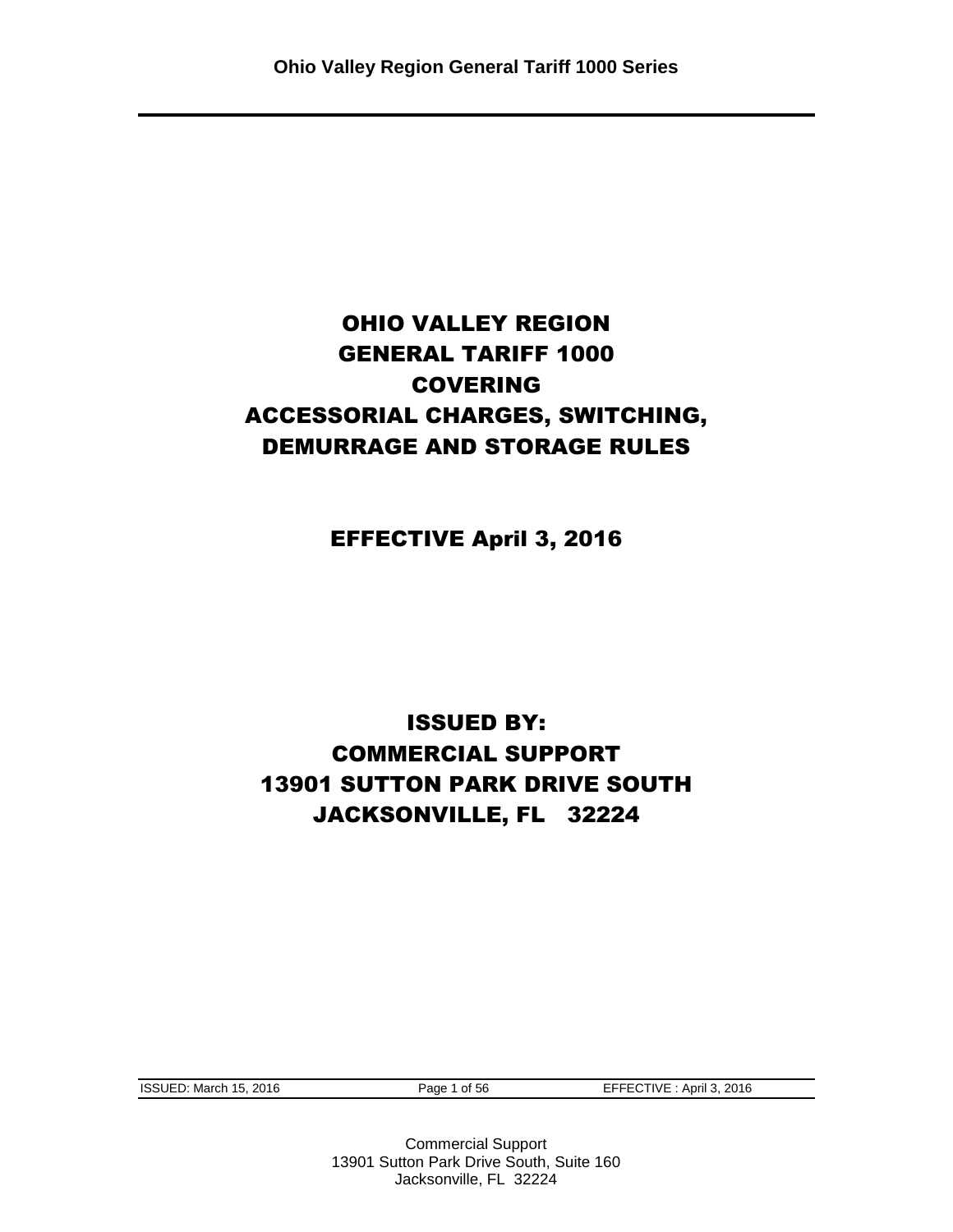# **PLAN OF TARIFF SECTION I**

| <b>SECTION</b> | <b>CONTENTS</b>                                           | <b>PAGE</b> |
|----------------|-----------------------------------------------------------|-------------|
|                | <b>List of Publishing Carriers</b>                        | $1-2$       |
|                | <b>List of Regulating Tariffs</b>                         | $1 - 2$     |
|                | <b>General Rules</b>                                      | $3 - 5$     |
| Ш              | <b>Credit and Security Deposit</b>                        | $6 - 11$    |
| Ш              | <b>Demurrage and Storage Provisions</b>                   | $12 - 26$   |
| IV             | <b>Rate Publication Information</b>                       | $27 - 32$   |
| v              | <b>Toxic Inhalation/Poison Hazard Material Procedures</b> | $33 - 35$   |
| VI             | <b>Switching and Accessorial Provisions</b>               | 36-45       |
| <b>VII</b>     | <b>High Wide Heavy Clearance Procedures</b>               | 46-56       |

ISSUED: March 15, 2016 Page 2 of 56 EFFECTIVE : April 3, 2016

Commercial Support 13901 Sutton Park Drive South, Suite 160 Jacksonville, FL 32224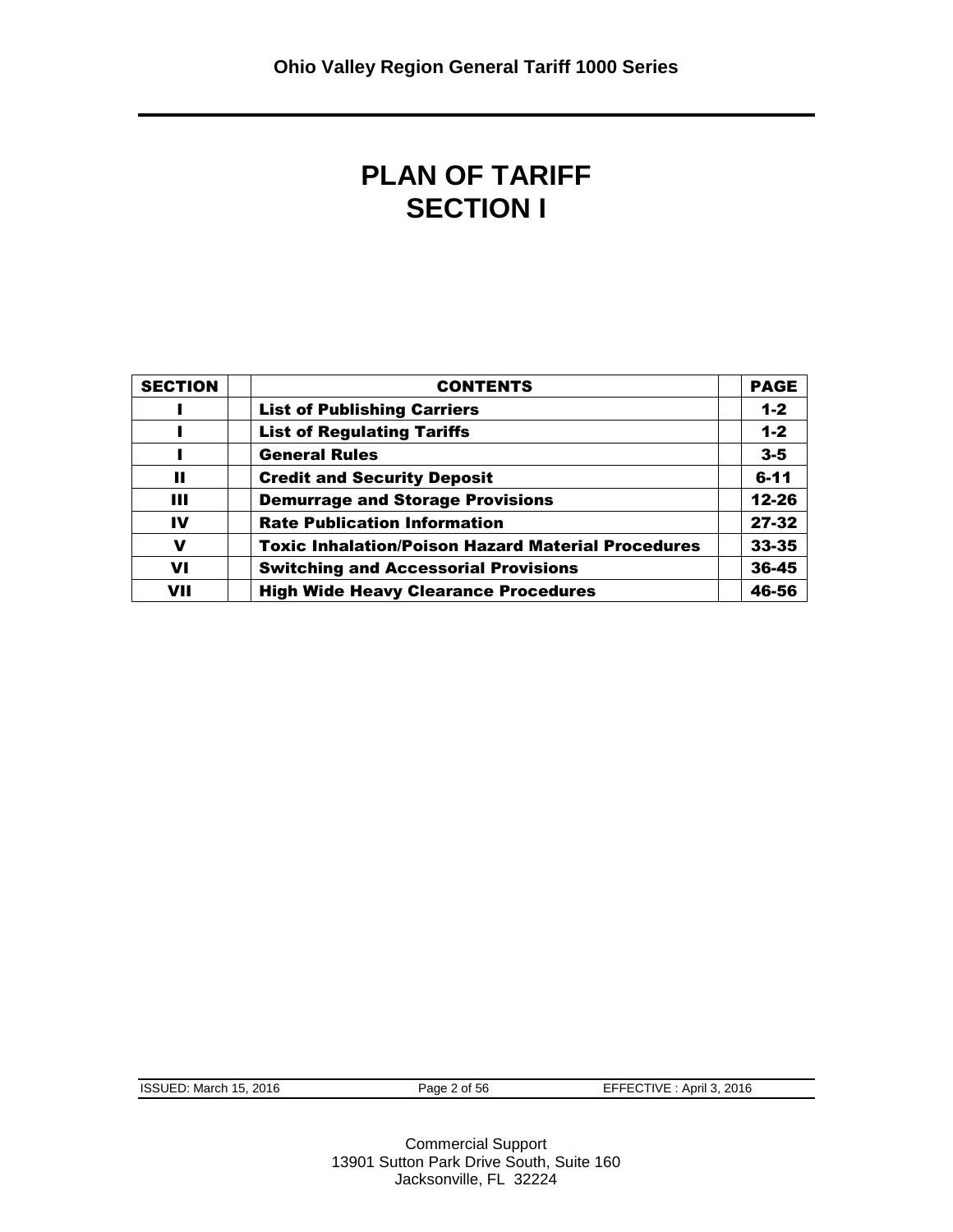#### **SUBSCRIBING CARRIERS**

#### **This tariff is issued for the accounts of –**

| <b>RAILROAD</b>                       |             |
|---------------------------------------|-------------|
| Alquippa & Ohio River Railroad        | AOR         |
| Chicago, Ft. Wayne & Eastern Railroad | <b>CFE</b>  |
| Central Railroad of Indiana           | <b>CIND</b> |
| Columbus & Ohio River Railroad        | <b>CUOH</b> |
| Indiana and Ohio Railway              | <b>IORY</b> |
| Mahoning Valley Railway               | <b>MVRY</b> |
| Ohio Central Railroad                 | OHCR        |
| Ohio Southern Railroad                | OSRR        |
| Pittsburgh & Ohio Central Railroad    | POHC        |
| Warren & Trumbull Railroad            | <b>WTRM</b> |
| Youngstown & Austintown               | <b>YARR</b> |
| Youngstown Belt Railroad              | YΒ          |
|                                       |             |
|                                       |             |
|                                       |             |
|                                       |             |
|                                       |             |
|                                       |             |
|                                       |             |
|                                       |             |
|                                       |             |
|                                       |             |
|                                       |             |
|                                       |             |
|                                       |             |

#### **GOVERNING TARIFFS**

**This tariff is governed, except as otherwise provided, by OPSL 6000-Series, STCC 6001- Series, UFC 6000-Series and BOE 6000-Series.**

**The subscribing carriers' Charge Catalogs, 7006 Series for Switching and Accessorial Charges, 6006 Series for Demurrage and Storage and the 6007 for Unit Train Special Charges are all subject to the provisions of The General Tariff 1000.**

| ISSUED: March 15, 2016 |  |  |
|------------------------|--|--|
|------------------------|--|--|

Page 3 of 56 EFFECTIVE : April 3, 2016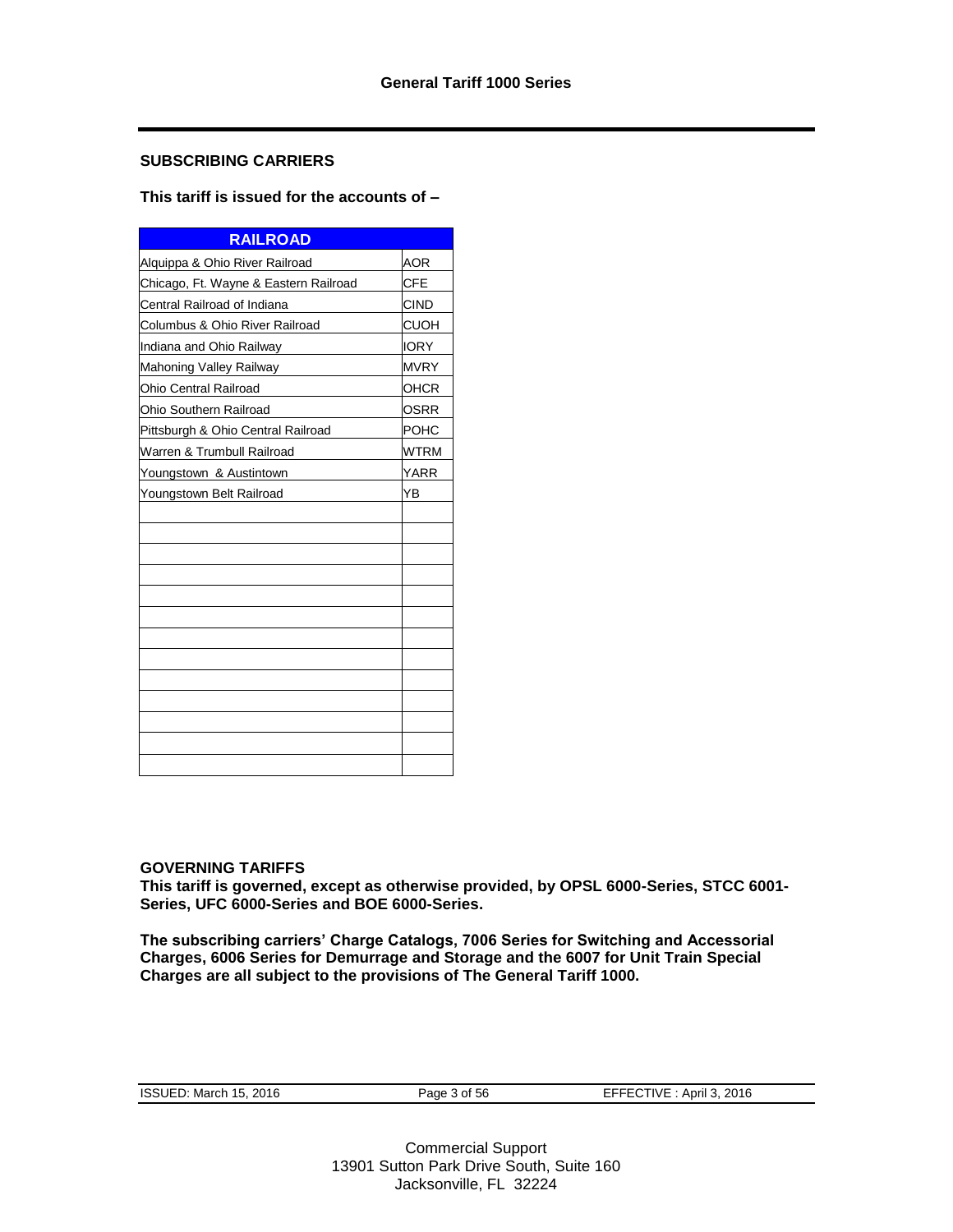#### **GENERAL RULES**

#### **(ITEM – 1000) Classification Governing**

The term "Uniform Freight Classification" when used herein means: -- Freight Tariff Uniform Freight Classification 6000-Series.

#### **(ITEM – 1020) Station Lists and Conditions**

This tariff is governed by Tariff ICC OPSL 6000-Series, as follows:

- A. For additions or changes in Name, Location or Abandonment of Stations.
- B. Prepay Requirements.
- C. Restrictions as to acceptance or delivery of freight.
- D. Changes in station facilities.
- E. When a station is abandoned, all provisions applicable thereto are cancelled, effective on the date of abandonment.

#### **(ITEM – 1030) Reference to Tariffs, Items, Notes, Rules, etc.**

Where reference is made in this tariff to tariffs, items, notes, rules, etc., such references are continuous and include supplements to and successive issues of such tariffs and reissues of such items, notes, rules, etc.

Charge Catalog Matrices for each subscribing carrier designate specific charges for services provided that are not included in the subsequent sections of this Tariff. These are designated as 7006 Series for Switching and Accessorial, 6006 Series for Extended Asset Use and 6007 for Unit Train Accessorial charges.

#### **(ITEM – 1040) Consecutive Numbers**

Where consecutive numbers are represented in this tariff by the first and last numbers connected by the word "to" or a hyphen, they will be understood to include both of the numbers shown. If the first number only bears a reference mark such reference mark also applies to the last number shown and to all numbers between the first and last numbers.

#### **(ITEM - 1050) Method of Cancelling Items**

This tariff will be amended by reprinting the page and showing a revised Issued and Effective date. A revised page cancels any revised or original pages (not cancelled) which bear the same page number**.**

| ISSUED: March 15, 2016 | Page 4 of 56 | EFFECTIVE : April 3, 2016 |
|------------------------|--------------|---------------------------|
|                        |              |                           |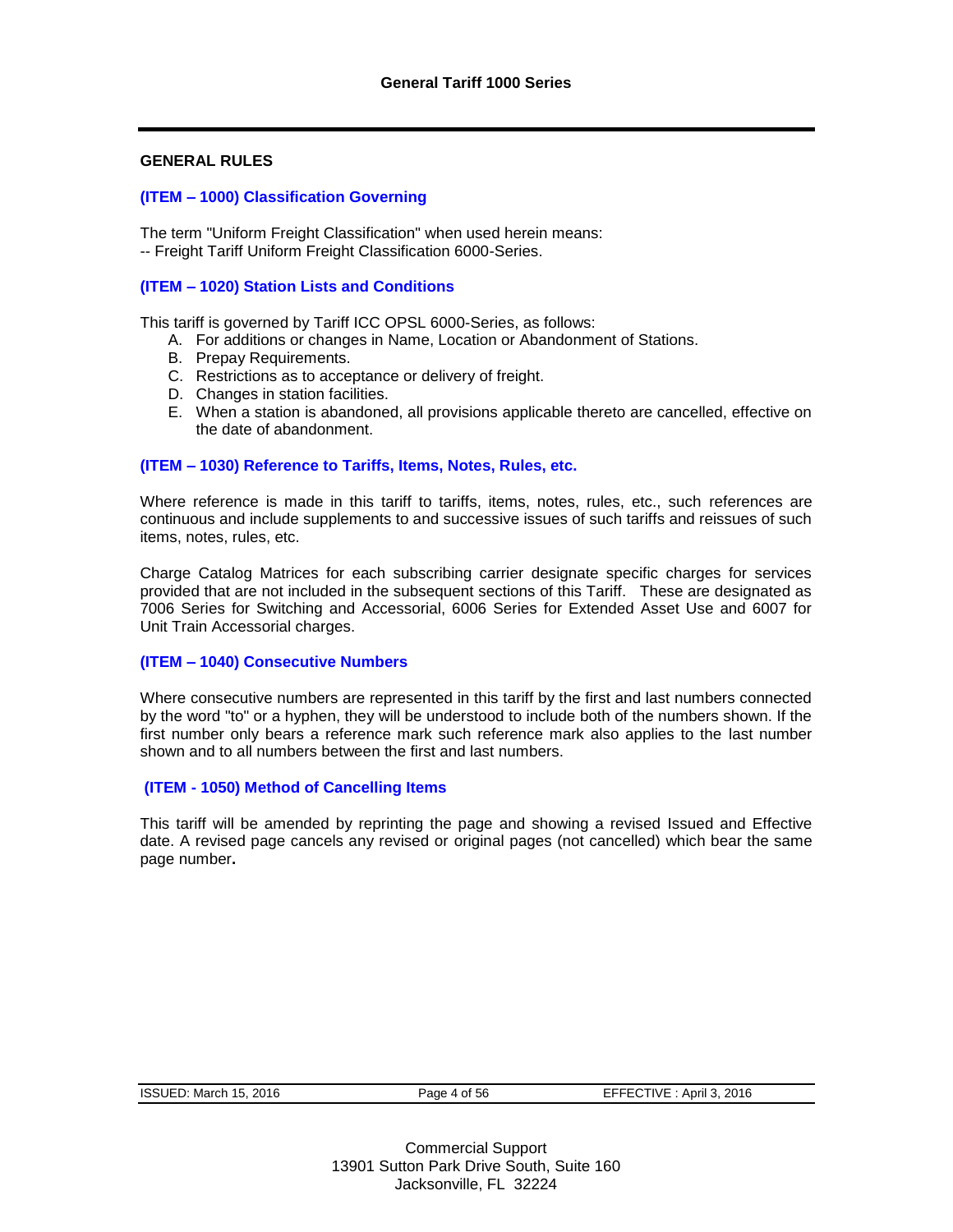## **(ITEM - 1060) Term Subscribing Carrier**

The term "Subscribing Carrier" means carriers that are party to this tariff.

#### **(ITEM - 1070) Car Demurrage Rules and Regulations**

All cars handled under this tariff will be subject to demurrage rules and charges. See 6006 and 6007 Series Extended Asset Use Matrices for each subscribing carrier.

#### **(ITEM - 1080) Payment of Charges in Canada**

- A. When the service associated with switching, other accessorial services (except special train service) and unabsorbed amounts of foreign line reciprocal switching charges published in this tariff is performed at a station in Canada, the charge associated therewith is stated in Canadian funds.
- B. Charges for special train service will be tendered in the same funds as the associated line-haul freight billing.

| ISSUED: March 15, 2016 |  |  |
|------------------------|--|--|
|                        |  |  |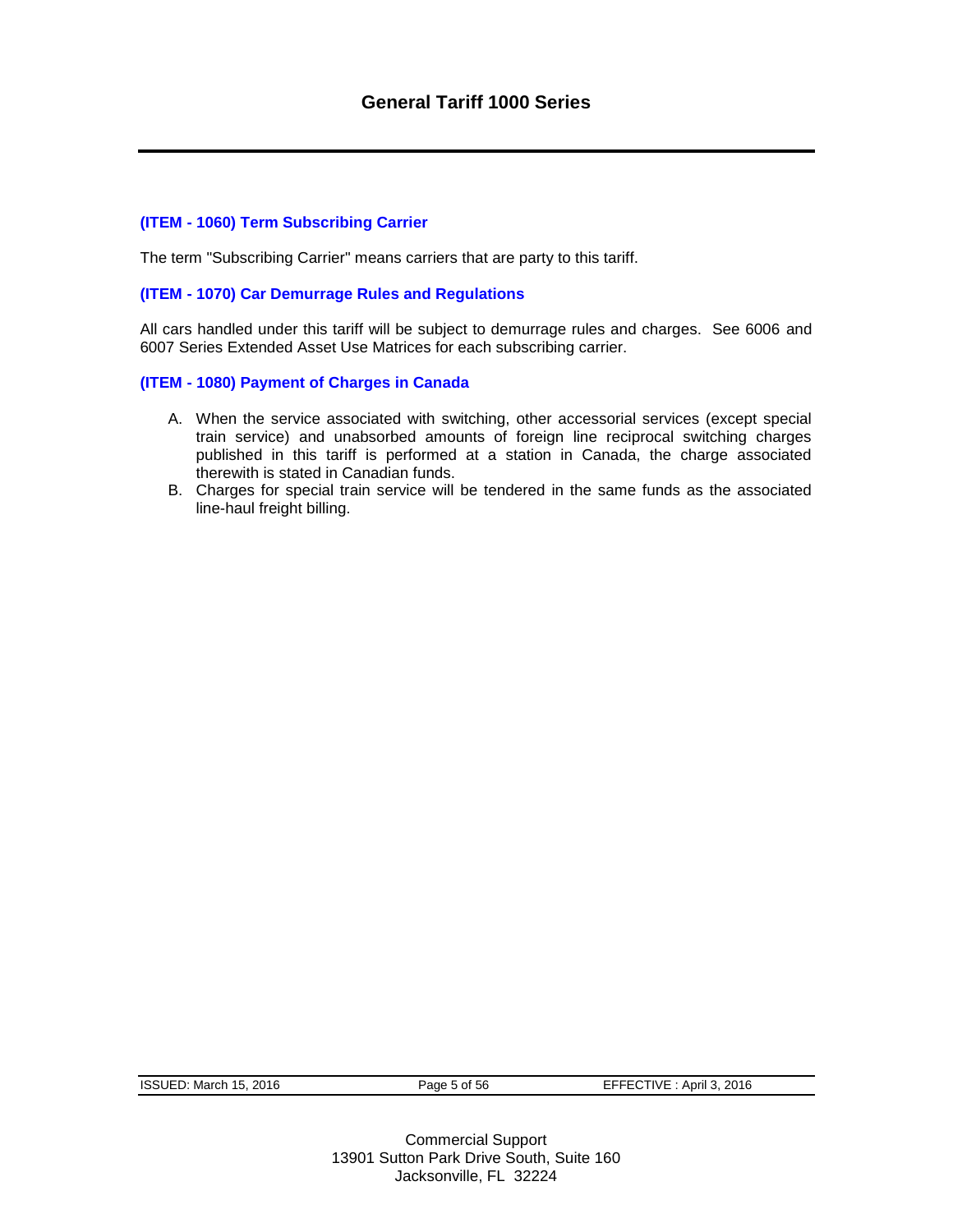# **CREDIT TERMS AND SECURITY DEPOSIT SECTION II**

ISSUED: March 15, 2016 Page 6 of 56 EFFECTIVE : April 3, 2016

Commercial Support 13901 Sutton Park Drive South, Suite 160 Jacksonville, FL 32224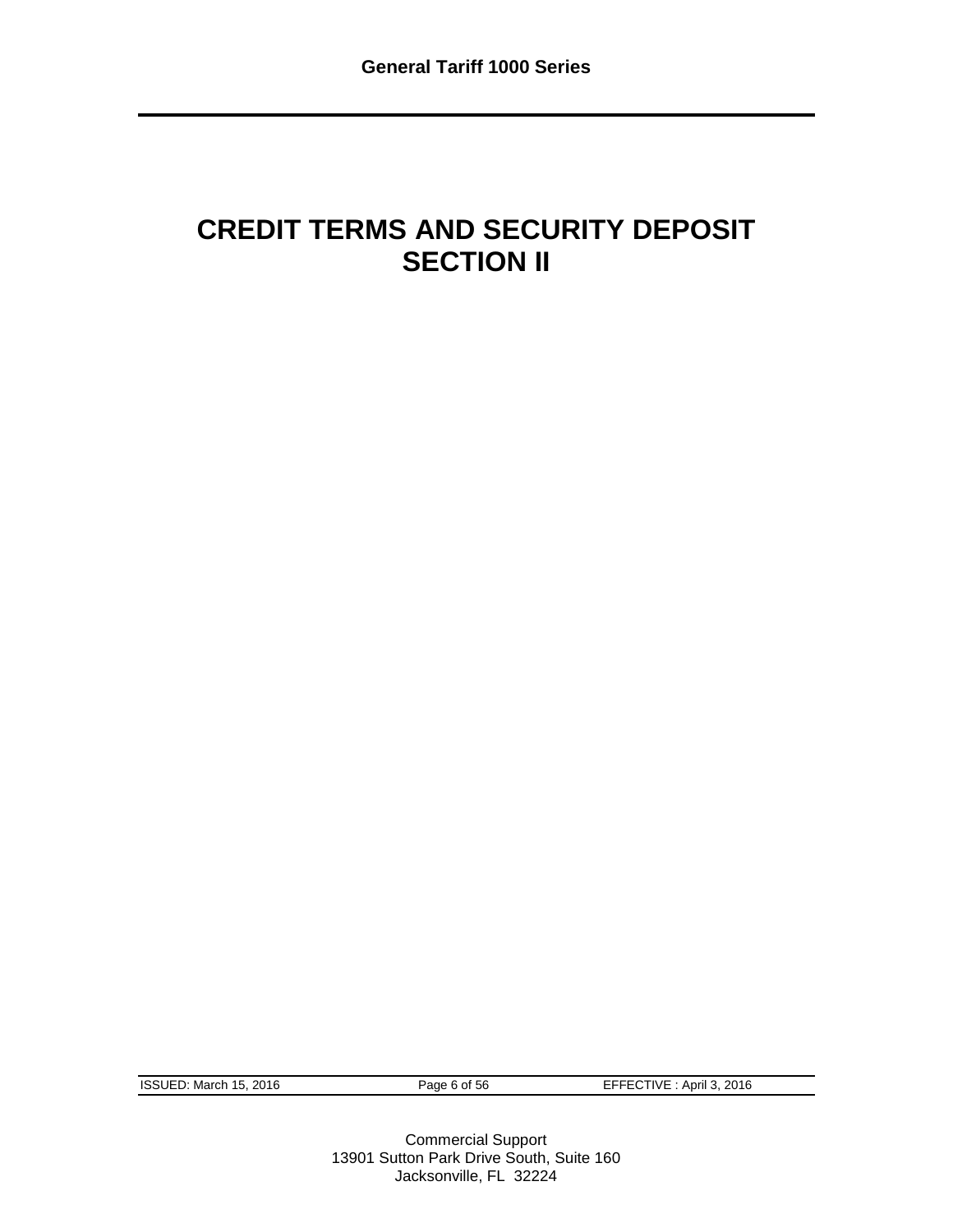## **CREDIT TERMS AND SECURITY DEPOSIT - SECTION II**

### **(ITEM - 2000) Security Deposits for Payment of Demurrage and Storage Charges**

All Consignors, Consignees or agents thereof conducting business with a Subscribing Carrier, or on a Subscribing Carrier's property, will be required to apply for credit with the Subscribing Carrier.

All railroads, except Class 1 rail carriers and rail carriers that conducted business with the Subscribing Carrier prior to January 1, 2009, will be required to apply for credit with the Subscribing Carrier.

Credit will be granted solely at the discretion of the Subscribing Carrier.

### **(ITEM - 2010) Payment and Credit Terms**

All charges under this tariff must be prepaid, unless satisfactory arrangements with Subscribing Carrier have been made prior to performance of service.

Charges for services rendered under terms of this tariff will accrue against the customer located on the Subscribing Carrier or against the responsible rail carrier involved, unless arrangements to the contrary have been made with Subscribing Carrier prior to performance of service.

All payment for services covered herein are due and payable within fifteen (15) days following the invoice date. Payments received after expiration of the credit period shall be subject to a service charge of one and one-half percent  $(1\frac{1}{2}\%)$  per month (or fraction thereof) of the outstanding balance.

| ISSUED: March 15, 2016 | Page 7 of 56 | EFFECTIVE : April 3, 2016 |
|------------------------|--------------|---------------------------|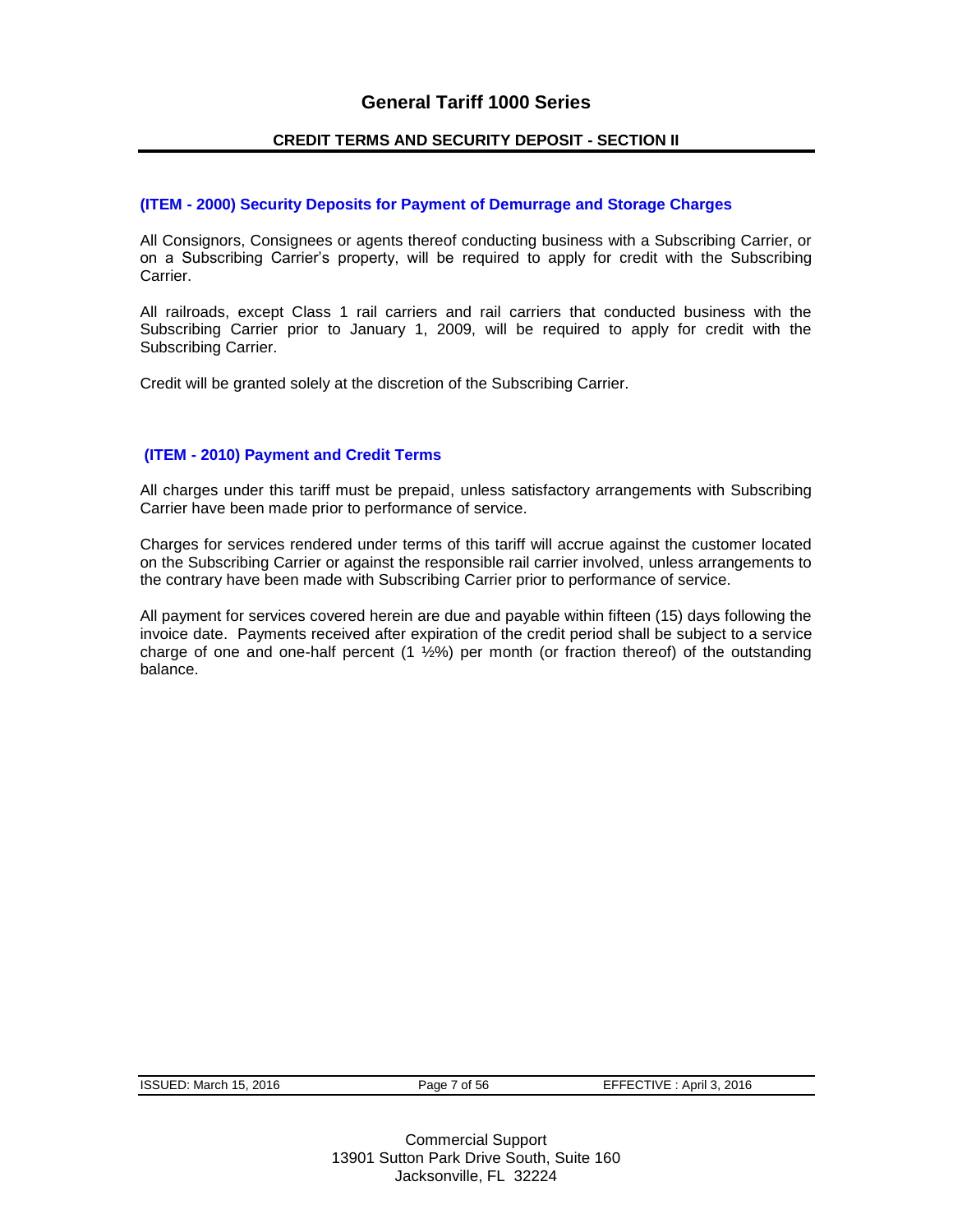## **CREDIT TERMS AND SECURITY DEPOSIT - SECTION II**

## **(ITEM - 2030) Security Deposits for Payment of Accessorial Charges and/or Surcharges**

A security deposit to ensure payment of any accessorial charges and/or **surcharges** that may accrue will be required from every Consignor, Consignee, or agent thereof who:

- A. Is not on the Subscribing Carrier's credit list, and
- B. Fails to pay accessorial charges and/or surcharges after specific written demand referring to this tariff provision.

A deposit must be paid, by wire transfer, before any freight car is delivered to such Consignor, Consignee, or agent thereof for Loading or Unloading. A deposit on one unit of equipment is not transferable to another.

A deposit for each car shall be in the minimum amount of two hundred dollars (200.00) or up to the maximum amount of accessorial charges that accrued on any one car during the preceding twelve (12) months.

In the case of a Consignor, Consignee or agent thereof receiving multiple carloads for Loading or Unloading, the total amount required to be deposited shall not exceed the lesser of the amount of existing past accessorial charges accrued by the Consignor, Consignee, or agent thereof due or \$25,000.

Once the Consignor, Consignee, or agent thereof is placed on Subscribing Carriers' authorized credit list, or has paid all outstanding accessorial charges and has given assurance to the satisfaction of the Carrier's credit office that future accessorial charges will be paid within the credit period prescribed in applicable tariffs, the Subscribing Carrier will refund the balance of the deposit to the Consignor, Consignee, or agent thereof by the 5th day of the month following that in which the equipment is released to the Subscribing Carrier after deducting any and all unpaid accessorial charges.

Security deposits will no longer be required after the Consignor, Consignee, or agent thereof either:

- A. Is placed on Subscribing Carriers' authorized credit list, or
- B. Has paid all outstanding accessorial charges and has given assurance to the satisfaction of the Carrier's credit office that future accessorial charges will be paid within the credit period prescribed in applicable tariffs.

| ISSUED: March 15, 2016 | Page 8 of 56 | EFFECTIVE : April 3, 2016 |
|------------------------|--------------|---------------------------|
|                        |              |                           |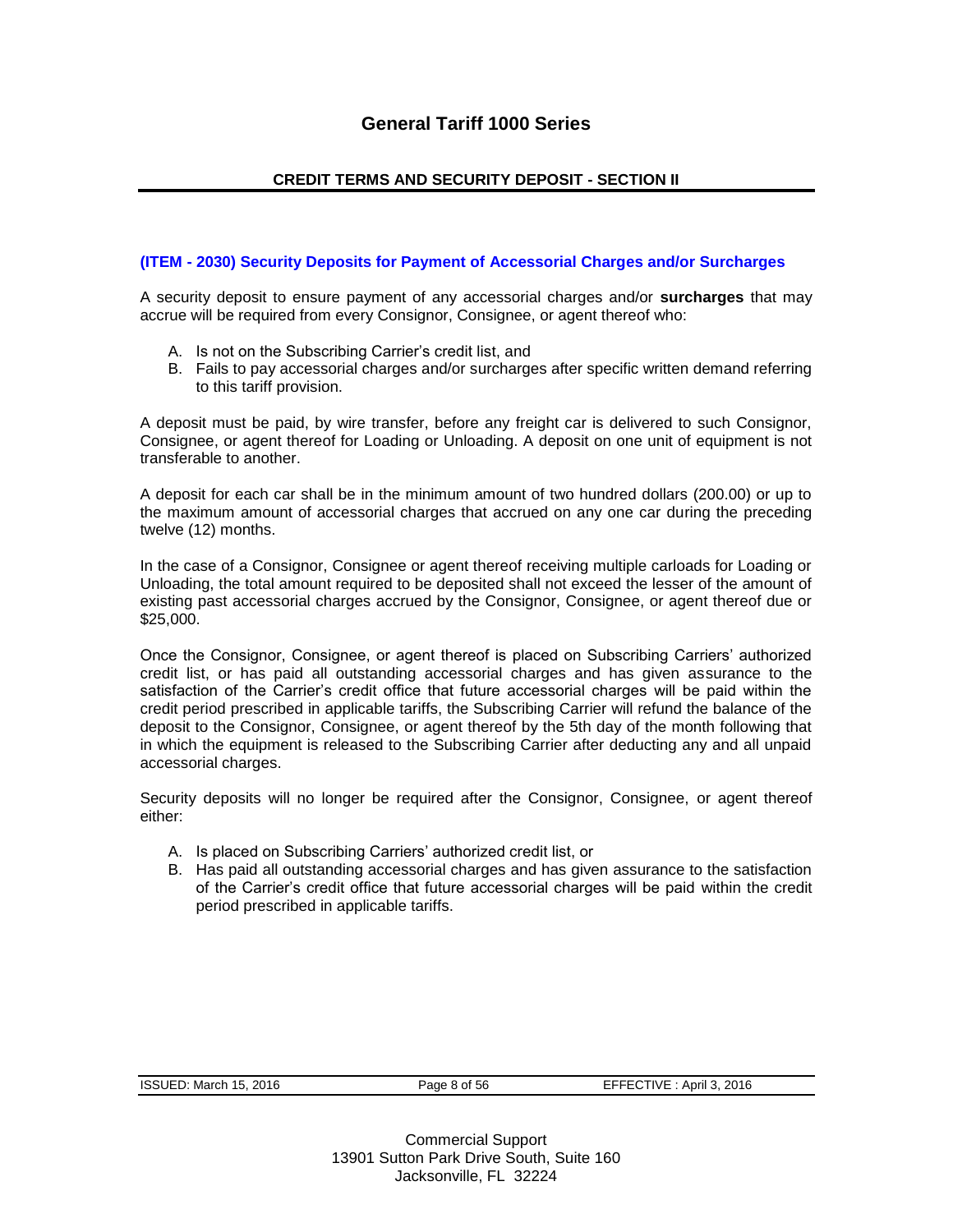# **(ITEM - 2040) Application for credit**

CREDIT APPLICATION FOR TRANSPORTATION CHARGES

\_\_\_\_\_\_\_\_\_\_\_\_\_\_\_\_\_\_\_\_\_\_\_\_\_\_\_\_\_\_\_\_\_\_\_\_\_\_\_\_\_\_\_\_\_\_

The undersigned ("Applicant") hereby applies for the extension of credit to it by Genesee & Wyoming Inc. ("G&W") as agent for its operating rail transportation subsidiaries and its railroad switching entities (collectively, the "G&W Carriers") with regard to the payment of freight, per diem, demurrage, and any other charges which Applicant may incur and owe to any G&W Carrier. **Application must be signed and completed in its entirety.** Please print or type in English.

| Name of Applicant Phone Number                                                                                |              |                          |
|---------------------------------------------------------------------------------------------------------------|--------------|--------------------------|
| Physical Address Fax Number                                                                                   |              |                          |
| City, State, Zip Code DUNS Number                                                                             |              |                          |
| Type of Organization: __ Corporation __ Partnership __ Proprietorship __ Other                                |              |                          |
|                                                                                                               |              |                          |
|                                                                                                               |              |                          |
| * Please furnish a copy of the latest audited financial statements*                                           |              |                          |
| Accounts Payable Contact: Email Address:                                                                      |              |                          |
| Amount of credit requested \$ (within 15 day period): ____________________________<br><b>BANK REFERENCES:</b> |              |                          |
|                                                                                                               |              |                          |
|                                                                                                               |              |                          |
|                                                                                                               |              |                          |
| <b>CREDIT REFERENCES:</b>                                                                                     |              |                          |
|                                                                                                               |              |                          |
| Address: Type of Account:                                                                                     |              |                          |
| ISSUED: March 15, 2016                                                                                        | Page 9 of 56 | EFFECTIVE: April 3, 2016 |

Commercial Support 13901 Sutton Park Drive South, Suite 160 Jacksonville, FL 32224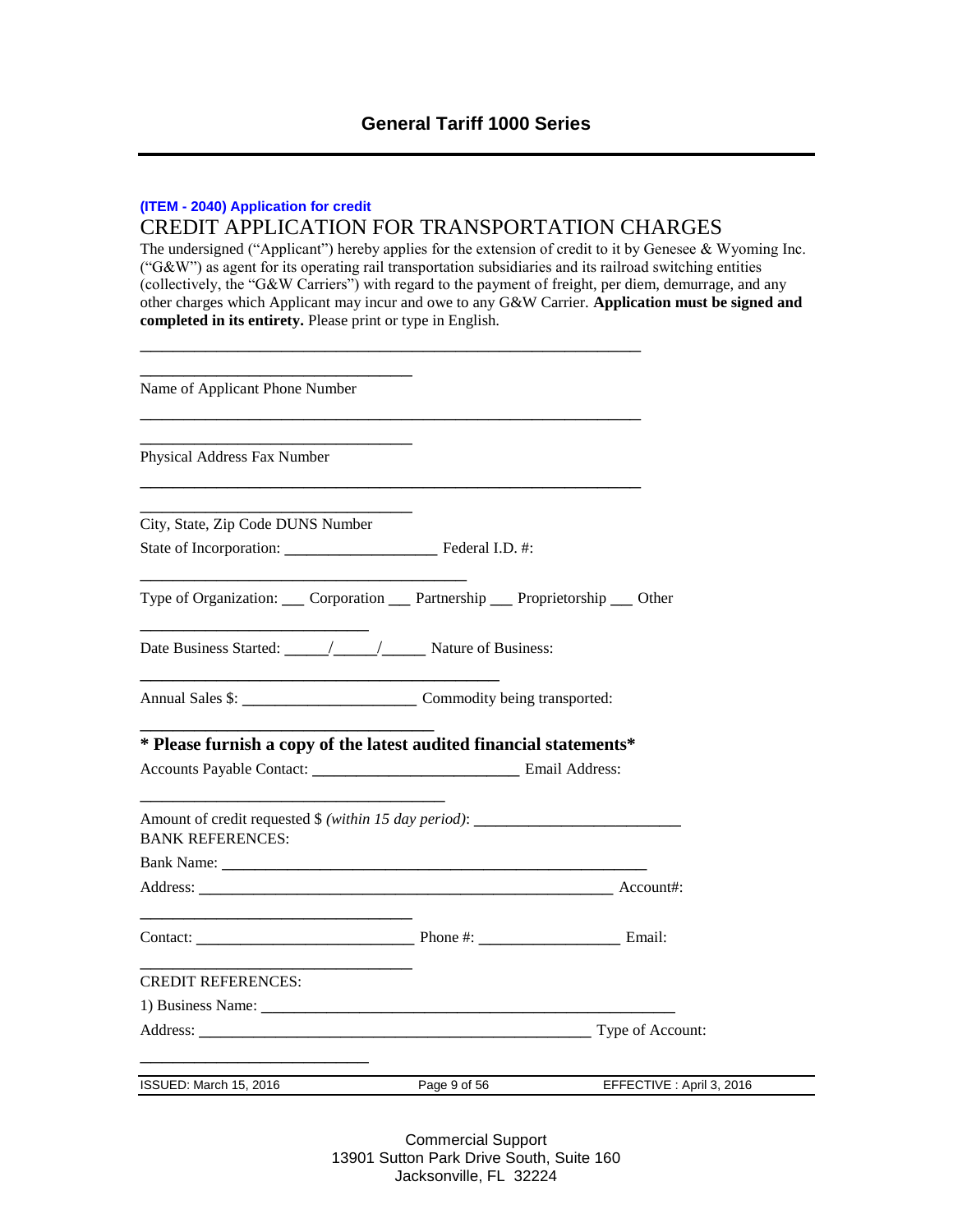| <u> 1980 - Jan James James James James James James James James James James James James James James James James J</u>  |                  |
|-----------------------------------------------------------------------------------------------------------------------|------------------|
|                                                                                                                       |                  |
| <u> Listen de la contrada de la contrada de la contrada de la contrada de la contrada de la contrada de la contra</u> |                  |
| <u> 1989 - Johann Stoff, deutscher Stoff, der Stoff, der Stoff, der Stoff, der Stoff, der Stoff, der Stoff, der S</u> |                  |
|                                                                                                                       | Type of Account: |
|                                                                                                                       | Email:           |

## \_\_\_\_\_\_\_\_\_\_\_\_\_\_\_\_\_\_\_\_\_\_\_ **TERMS AND CONDITIONS**

**Applicant agrees to comply with all terms and conditions governing the extension of credit by G&W Carriers. Compliance with these terms and conditions is required for the extension and continued extension of credit to any Applicant.** 

**Applicant agrees to pay in full all undisputed charges billed by G&W Carriers within 15 days for freight invoices, and within 30 days for demurrage and other accessorial invoices. Payments received after expiration of the credit period shall be subject to a service charge of one and one-half percent (1 ½%) per month (or fraction thereof) of the outstanding balance. Applicant may not set off or withhold any payment due to any dispute with G&W Carriers, except for good faith withholding of disputed charges in applicable invoice. Credit terms and conditions are subject to change at any time by G&W Carriers without notice to Applicant.** 

**It is understood that if credit is extended on behalf of any or all G&W Carriers, it is granted only as a convenience to Applicant and any or all G&W Carriers may, at its discretion, suspend Applicant's credit. Either party may cancel this Agreement at any time for any reason, upon notice to the other party. Notice may be written, electronic, or oral if confirmed in writing or electronically, at the place of business noted herein.** 

**Applicant represents that the information submitted herein is true and accurate and applicant agrees to keep its information current and to notify G&W Carriers in writing of any changes. G&W Carriers reserve the right to cancel this Agreement or to re-evaluate the credit-worthiness of Applicant under its new name, ownership or structure. Applicant further understands that any incomplete, incorrect or misleading information shall serve as a basis for immediate revocation of any credit extended to Applicant.** 

**Applicant hereby authorizes G&W Carriers to secure from any credit reference or other company or banking institution any information concerning the Applicant's financial or credit status, and permits any such company to release that information to G&W Carriers.** 

| ISSUED:<br>March 15, 2016 | 56<br>Page.<br>Οt | April 3, 2016<br><b>FIVE</b> |
|---------------------------|-------------------|------------------------------|
|                           |                   |                              |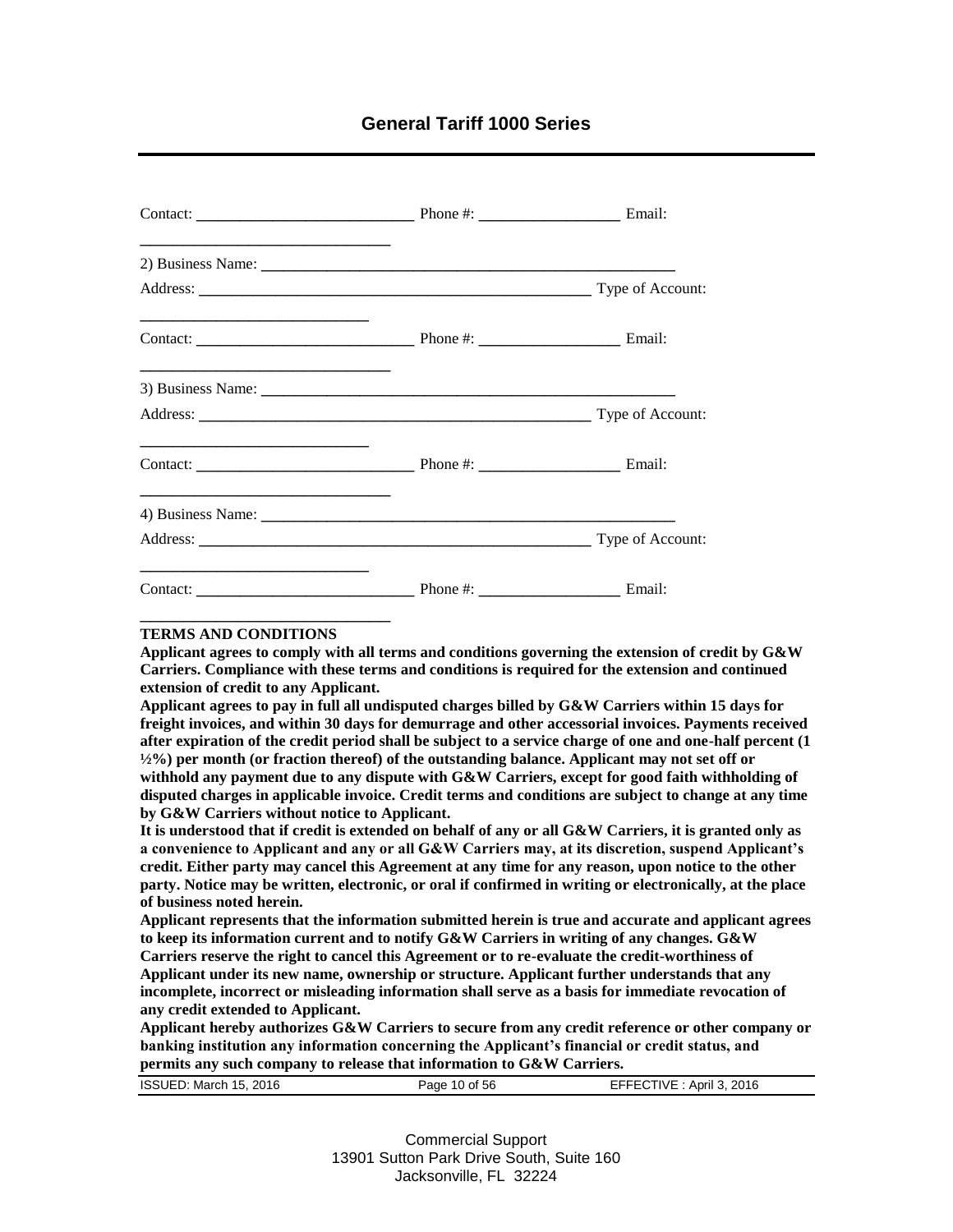| I HAVE READ AND UNDERSTAND THE ABOVE TERMS AND CONDITIONS, AND HEREBY |  |
|-----------------------------------------------------------------------|--|
| <b>AGREE TO THEM:</b>                                                 |  |

**Applicant's Name:** \_\_\_\_\_\_\_\_\_\_\_\_\_\_\_\_\_\_\_\_\_\_\_\_\_\_\_\_\_\_\_\_ **Title:**  \_\_\_\_\_\_\_\_\_\_\_\_\_\_\_\_\_\_\_\_\_\_\_\_\_\_

**Applicant's Signature:** \_\_\_\_\_\_\_\_\_\_\_\_\_\_\_\_\_\_\_\_\_\_\_\_\_\_\_\_\_\_ **Date:** 

\_\_\_\_\_\_\_\_\_\_\_\_\_\_\_\_\_\_\_\_\_\_\_\_\_ **CREDIT DEPARTMENT USE ONLY** 

**Date:** \_\_\_\_\_\_\_\_\_\_\_\_\_\_\_\_\_\_\_\_\_\_\_\_\_

Line of Credit: Approved / Denied Amount \$:

**Comments: \_\_\_\_\_\_\_\_\_\_\_\_\_\_\_\_\_\_\_\_\_\_\_\_\_\_\_\_\_\_\_\_\_\_\_\_\_\_\_\_\_\_\_\_\_\_\_\_\_\_\_\_\_\_\_\_\_\_\_\_\_\_\_\_\_\_\_\_\_\_\_\_\_\_\_\_\_\_\_\_\_\_**

ISSUED: March 15, 2016 Page 11 of 56 EFFECTIVE : April 3, 2016

Commercial Support 13901 Sutton Park Drive South, Suite 160 Jacksonville, FL 32224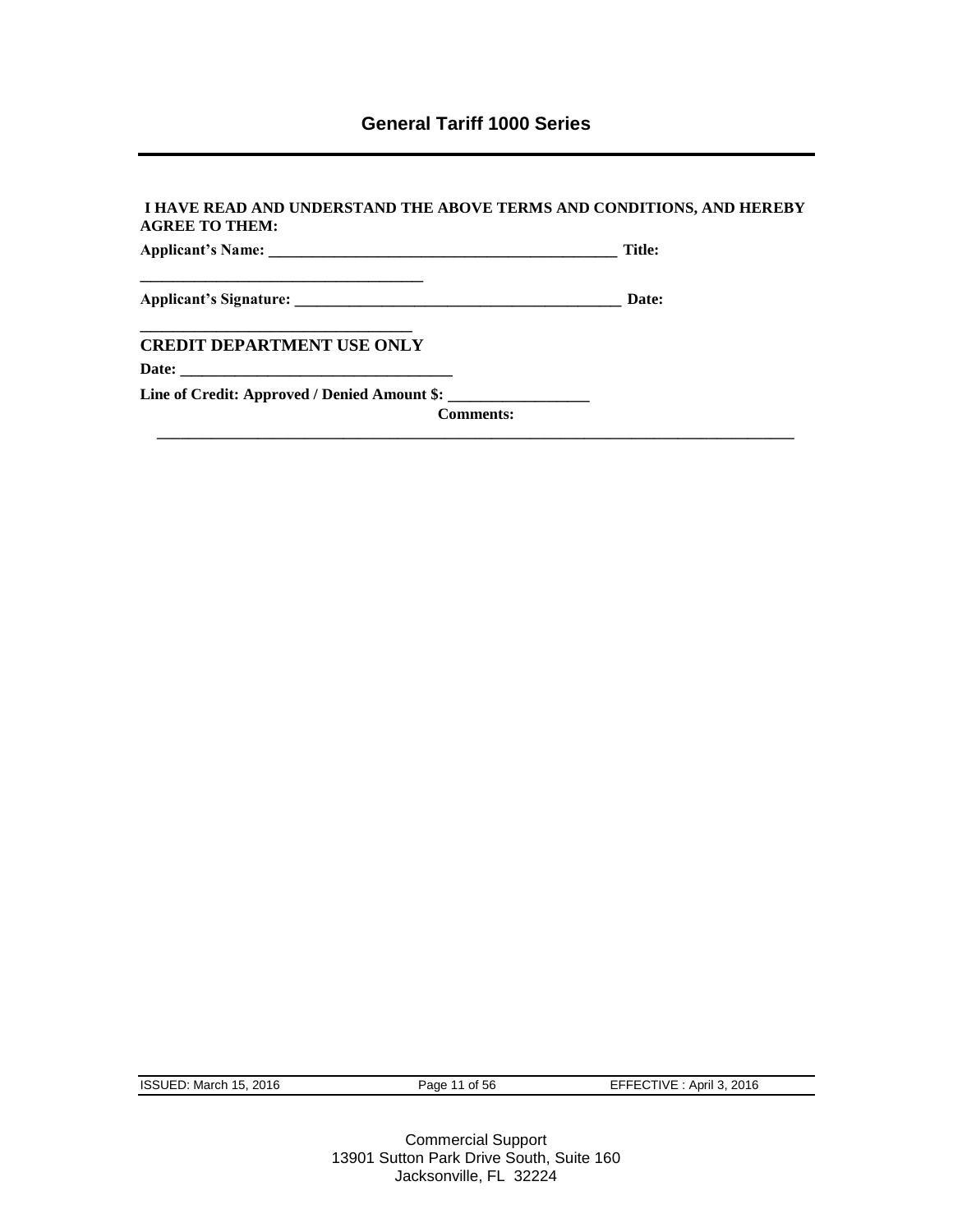# **DEMURRAGE & STORAGE PROVISIONS SECTION III**

ISSUED: March 15, 2016 Page 12 of 56 EFFECTIVE : April 3, 2016

Commercial Support 13901 Sutton Park Drive South, Suite 160 Jacksonville, FL 32224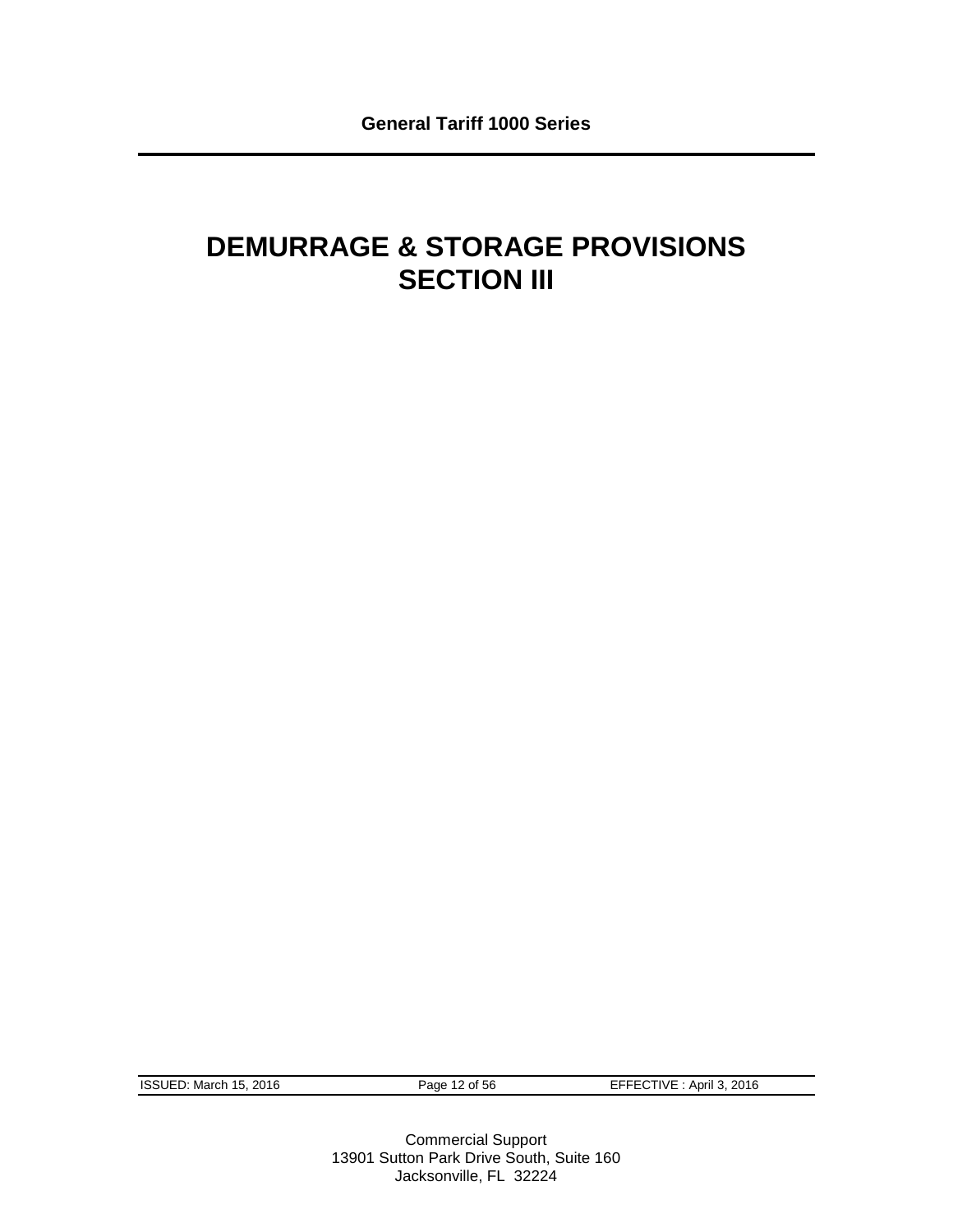#### **DEMURRAGE AND STORAGE PROVISIONS- SECTION III**

#### **(ITEM – 3000) Application**

This section applies to all customers served by the Subscribing Carrier and covers all railroad and private marked freight car(s) held for or by the customer(s), With the following exceptions:

- A. Private car(s), on private tracks, except as provided in Item 1060.
- B. Car(s) containing refused or unclaimed freight to be sold by Subscribing Carrier.
- C. Empty car(s) rejected as unsuitable for loading.
- D. Cars for loading or unloading of Subscribing Carrier's company material while held on tracks or private siding connecting therewith.
- E. Empty cars moving on own wheels under transportation charges as freight.
- F. Cars of railroad ownership, leased for storage of commodities while held on lessee's tracks.
- G. Cars specially equipped for handling welded railroad rail held for loading such rail.
- H. Cars covered by storage or hold charges.
- I. Cars assigned to shippers returned empty to point of assignment, to the extent storage rules apply.

#### **(ITEM – 3010) Application for Specialized Cars**

When specialized cars are used for movement of commodities on Subscribing Carrier properties and delays are incurred through no fault of the carrier, the customer will be assessed demurrage based on the heavy duty detention rules and rates in place in the 6006 series Extended Asset Use Charge Catalog for that carrier. Examples of these cars are, but not limited to, cars that carry dimensional equipment such as transformers, wind turbines, cranes, machinery and any other commodity that is considered high-wide or heavy.

| ISSUED: March 15, 2016 | Page 13 of 56 | EFFECTIVE: April 3, 2016 |
|------------------------|---------------|--------------------------|
|                        |               |                          |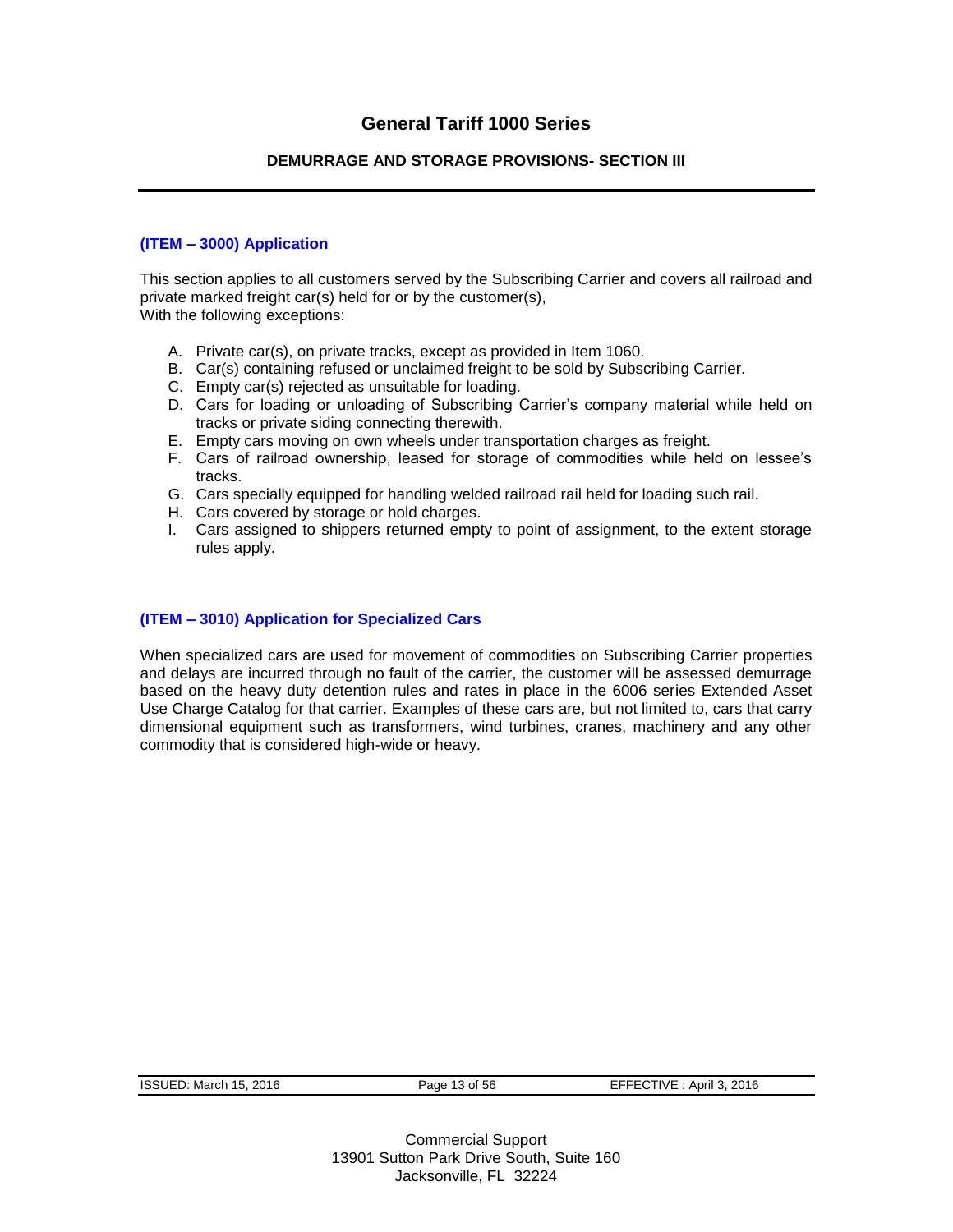## **DEMURRAGE AND STORAGE PROVISIONS – SECTION III**

## **(ITEM – 3020) Notification to Consignor or Consignee**

- A. Subscribing Carrier will furnish the following notifications as indicated:
	- 1. Cars for other than public delivery tracks:
		- a. Notice of constructive placement if car(s) are held on Subscribing Carrier's tracks due to reasons attributable to the consignor or consignee.
		- b. Delivery of car(s) upon tracks of consignee will constitute notice.
		- c. When two or more parties, each performing their own switching, take delivery of cars from the same interchange track, notice will be given when cars are placed on the interchange track.
	- 2. Cars for public delivery tracks:
		- a. Notice will be given to the party entitled to receive notification when car(s) is actually placed.
	- 3. Cars stopped In transit
		- a. Notice will be given to the consignor, consignee or owner responsible for the car being stopped upon arrival of the car at the point of stoppage.
	- 4. Refused loaded car(s)
		- a. When a loaded car is refused at destination, Subscribing Carrier will give notice of such refusal to the consignor or owner.
- B. Notification may be given in writing or electronically, and will contain the following:
	- 1. Car initials and number.
	- 2. If lading transferred en route, the initials and number of the original car.
	- 3. Commodity.
	- 4. Date and time.

## **(ITEM – 3030) Notification to Subscribing Carrier**

- A. Subscribing Carrier must receive complete forwarding instructions by fax, email or EDI before a car will be considered released.
- B. When electronic or mechanical devices are used to furnish notification to the Subscribing Carrier, the recorded date and time that the instructions are received will govern.

| ISSUED: March 15, 2016 | Page 14 of 56 | EFFECTIVE: April 3, 2016 |
|------------------------|---------------|--------------------------|
|                        |               |                          |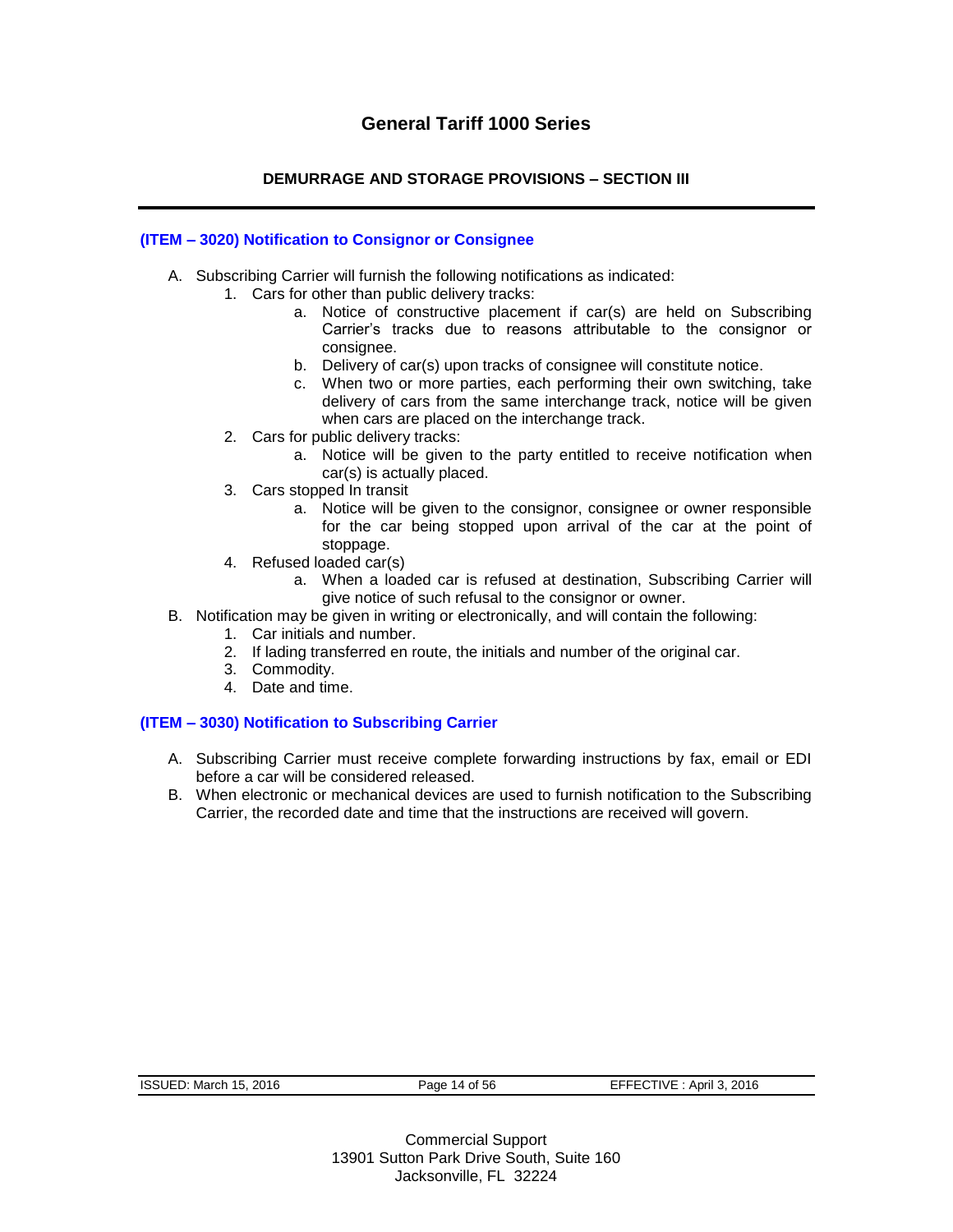## **DEMURRAGE AND STORAGE PROVISIONS – SECTION III**

### **(ITEM – 3040) Car(s) Held for Loading**

#### **TENDER:**

Customer must provide car order information to Carrier with the requested spot date at time of ordering car.

Shipper Assigned Car(s):

A. The notification that an empty car is available.

Other than Shipper Assigned Car(s):

- A. The notification, actual or constructive placement, of empty car(s) placed on orders of the consignor.
- B. Cars held by Subscribing Carrier will be constructively placed on "order date" if the car order is not cancelled prior to the order date or, if placement instructions have not been received by Subscribing Carrier, prior to the order date.
- C. When instructions are received to place a car prior to the order date, notification is considered placement date vs. order date as the customer is in con troll of the car at that point.

#### **RELEASE**:

- A. Date and time forwarding instructions are received.
- B. Car(s) placed on the interchange tracks of a consignor, who performs its own switching, must be returned to the interchange track for release.
- C. Improperly loaded or overloaded car(s) at origin will not be considered released until the load has been adjusted properly.
- D. A car to be held for official grading or inspection at origin will not be considered released until such time as the grading and inspection is complete.

#### **COMPUTATION**:

- A. Time will be computed from the first 0001 hours after tender until the release.
- B. If the car is placed, but not ordered in, earlier than the date of the order, time will be computed from the first 0001 hours after the order date until it is released.
- C. When the same car is unloaded and reloaded, time will be computed from the first 0001 hours after advice is received that the car(s) is empty until the car(s) is released.
- D. When the same car is unloaded and reloaded, empty release information must be furnished. If not furnished, demurrage will continue on the car until the forwarding instructions are received.

| ISSUED: March 15, 2016 | 15 of 56<br>Page | <b>EFFECTIVE</b><br>April 3, 2016 |
|------------------------|------------------|-----------------------------------|
|                        |                  |                                   |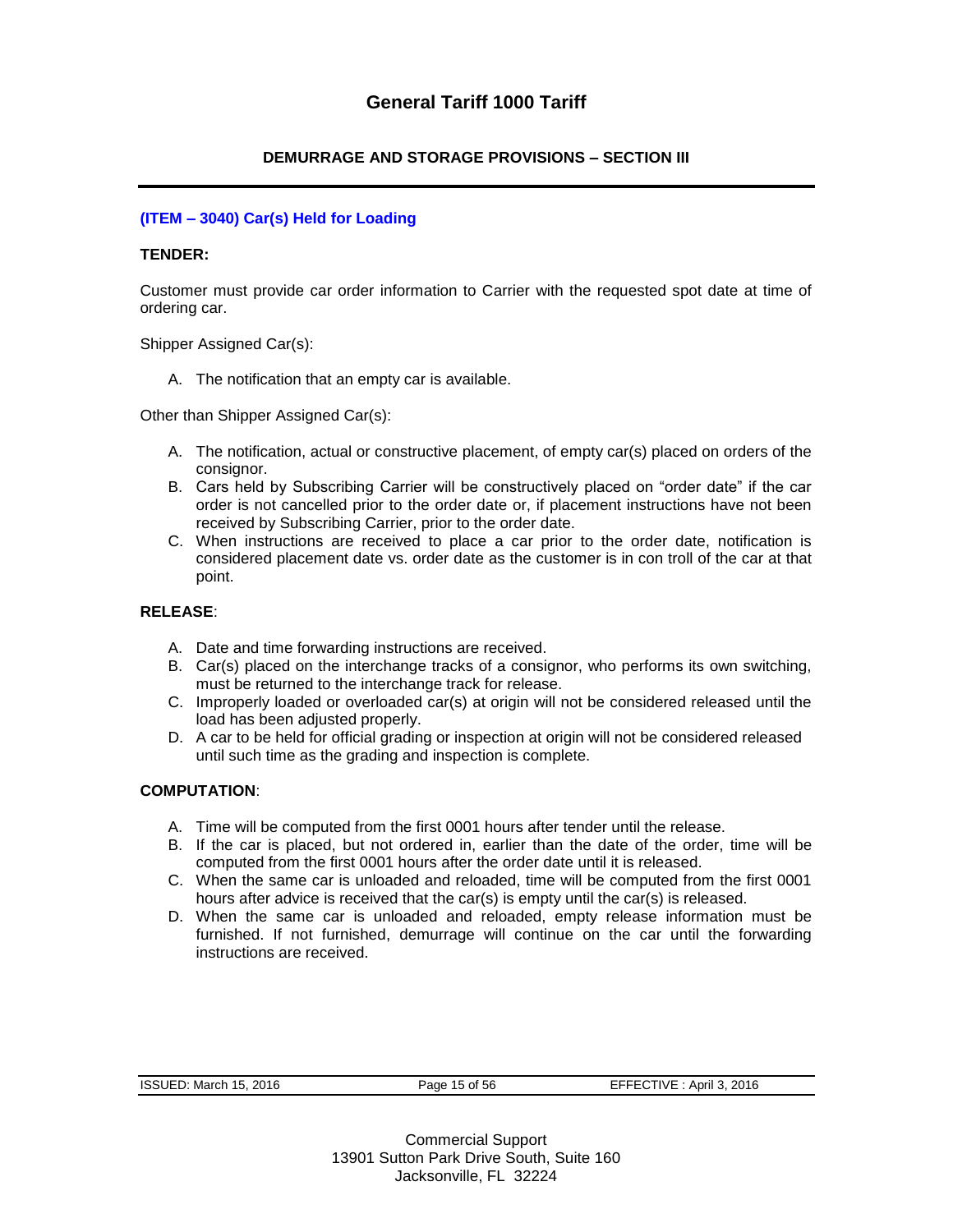## **DEMURRAGE AND STORAGE PROVISIONS – SECTION III**

## **(ITEM – 3050) Car(s) Held for Complete Unloading**

#### **TENDER:**

The notification, actual or constructive placement, of a loaded car(s).

### **RELEASE:**

- A. Date and time that the railroad receives advice that the car(s) is empty.
- B. Car(s) placed on the interchange tracks of a consignee who performs its own switching must be returned to the interchange track for release.
- C. When the same car is unloaded and reloaded, empty release information must be furnished at the time the car is made empty. If not furnished, demurrage will continue on the car until the forwarding instructions are received.

### **COMPUTATION**:

Time will be computed from the first 0001 hours after tender until release.

## **(ITEM – 3060) Private Car(s) and Railroad Car(s) Held for other than Loading or Unloading**

Applies to car(s) held:

- A. On orders of consignor or consignee.
- B. Awaiting proper disposition from the consignor or consignee.
- C. As a result of conditions attributable to consignor or consignee.

#### **DISPOSITION**:

That information, including forwarding instructions or empty release information, that allows the railroad to either tender or release the car from the consignor's or consignee's account.

#### **TENDER**:

The notification, actual or constructive placement of a loaded car(s).

### **RELEASE**:

Date and time that the railroad receives advice that the car is empty, or that forwarding instructions are received.

|--|

Commercial Support 13901 Sutton Park Drive South, Suite 160 Jacksonville, FL 32224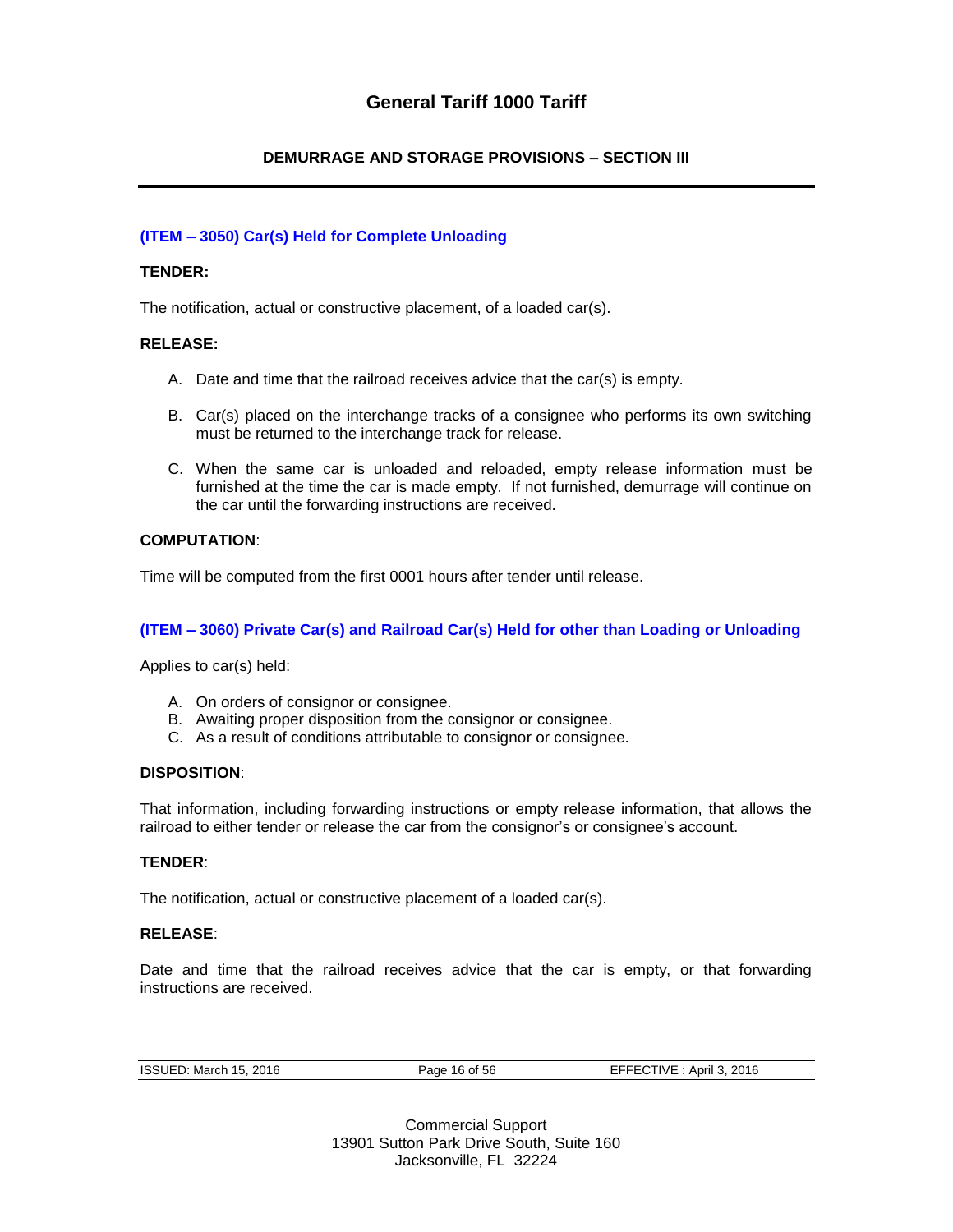## **DEMURRAGE AND STORAGE PROVISIONS – SECTION III**

### **COMPUTATION**:

Time will be computed from the first 0001 hours:

- A. After tender, until release, on car(s):
	- 1. Diverted
	- 2. Empty for loading ordered and not used (other than a rejected car)
	- 3. Partially unloaded
	- 4. Reconsigned
	- 5. Reshipped
	- 6. Stopped in transit
- B. After car(s) are received by SUBSCRIBING CARRIER until date of disposition on:
	- 1. Car(s) received from connecting carriers
	- 2. Loaded private car(s) returned to railroad tracks
- C. After tender until date of refusal on:
	- 1. Refused loaded car(s) (consignee)
- D. After tender until date of disposition on:
	- 1. Refused loaded car(s) (consignor)
- E. After tender until release or placement on private tracks on:
	- 1. Loaded private  $car(s)$  while held on railroad tracks.

ISSUED: March 15, 2016 Page 17 of 56 EFFECTIVE : April 3, 2016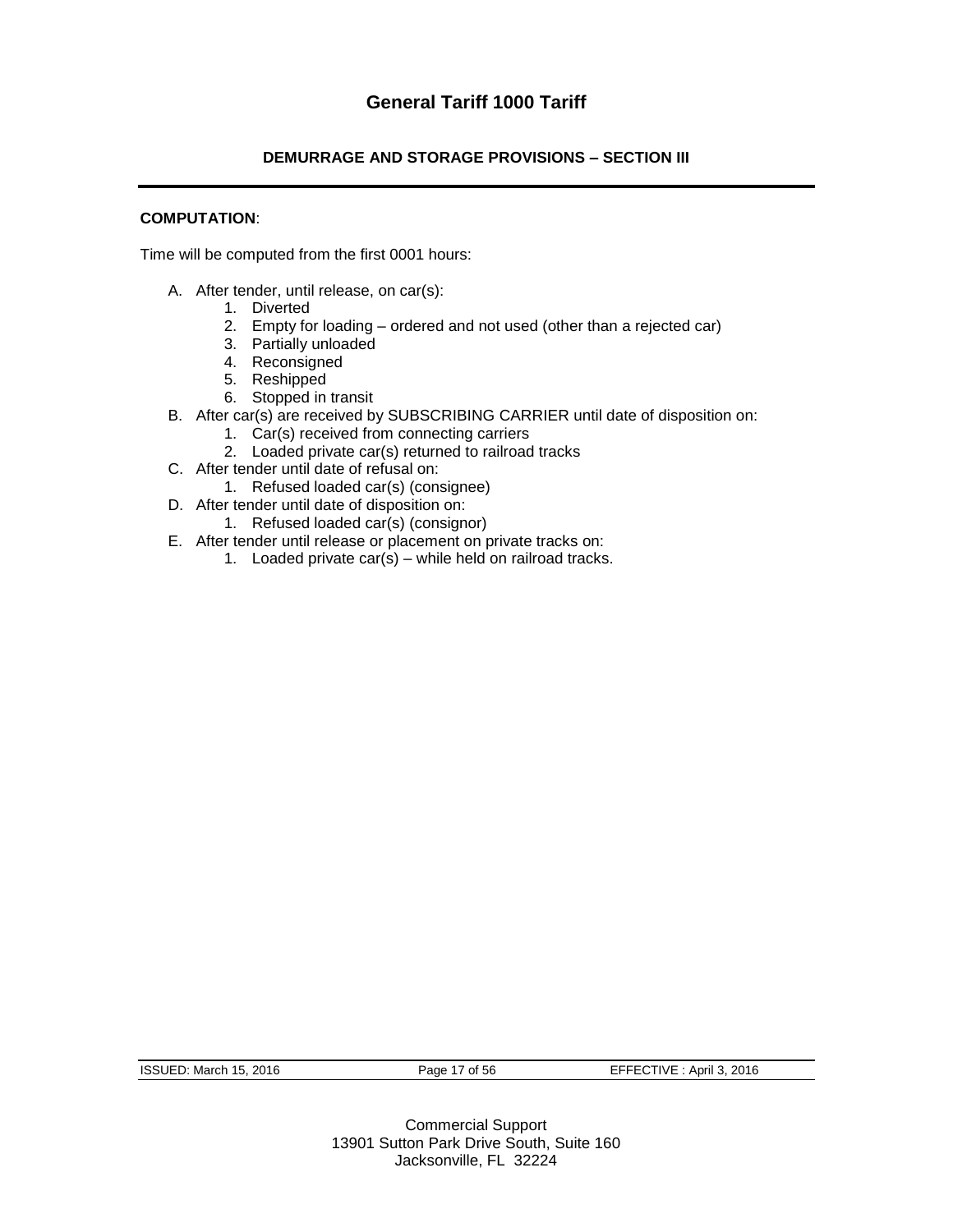#### **DEMURRAGE AND STORAGE PROVISIONS – SECTION III**

#### **(ITEM – 3070) Hazardous Materials**

- 1. Hazardous Materials are defined as "Hazardous Wastes" and "Hazardous Substances" as named in Hazardous Materials Regulations of the U. S. Department of Transportation in 40 Code of Federal Regulations (CFR) 260 through 263 and 49 CFR 171.8 or successor thereof. Explosives are defined as Class A, B, and C Explosives as named in Part 172, Commodity List, Tariff Bureau of Explosives (BOE) 6000-Series.
- 2. Pursuant to 49 CFR § 174.16, Consignees are required to accept delivery of carload traffic of hazardous materials within 48 hours after notice of arrival has been sent or given to the Consignee. Consignees that anticipate that they will not routinely be able to accept delivery in a timely fashion should make alternative arrangements for storage of cars. Subscribing Carriers do not hold themselves out to provide storage of cars containing hazardous materials.
- 3. For the purpose of this Tariff, the term "Loss" shall mean any loss, injury, or damage which arises out of transloading, unloading and loading, transportation or disposition (including treatment, storage or disposal) of the Hazardous Materials, including, but not limited to, loss or damage to property (including, without limitation, the property of either of the parties hereto) or to natural resources; injury or death of any person or persons (including, without limitation, employees of Subscribing Carrier); claims, liabilities, damages, fines or penalties; costs of containment, cleanup, response actions, removal actions, remedial actions, and health assessments, as these terms are defined by applicable federal, state or local laws and regulations; fees including, but not limited to, attorney, consultant, and expert witness fees; and costs of investigation.
- 4. Shipper hereby agrees to indemnify and hold harmless Subscribing Carrier, its officers, agents and employees, from and against any and all claims, demands, liabilities and lawsuits brought by any third party or governmental agency under any theory of law against Subscribing Carrier seeking to hold Subscribing Carrier liable for any Loss to the extent that the Loss is caused by Shipper's act or omission, or act or omission of Shipper's own customer or contractor, Shipper's violation of any law or regulation, Shipper's failure to accept delivery, or Shipper's breach of any other requirement including, but not limited to, Shipper's failure to provide proper identification of the Hazardous Materials to be transported, whether or not Shipper relied on other parties for said identification, unless Subscribing Carrier's act or omission, violation of law or regulation, or breach of any requirement of this Tariff contributed to the Loss.

| ISSUED:September 12, 2014 | Page 18 of 56 | EFFECTIVE: October 3, 2014 |
|---------------------------|---------------|----------------------------|
|                           |               |                            |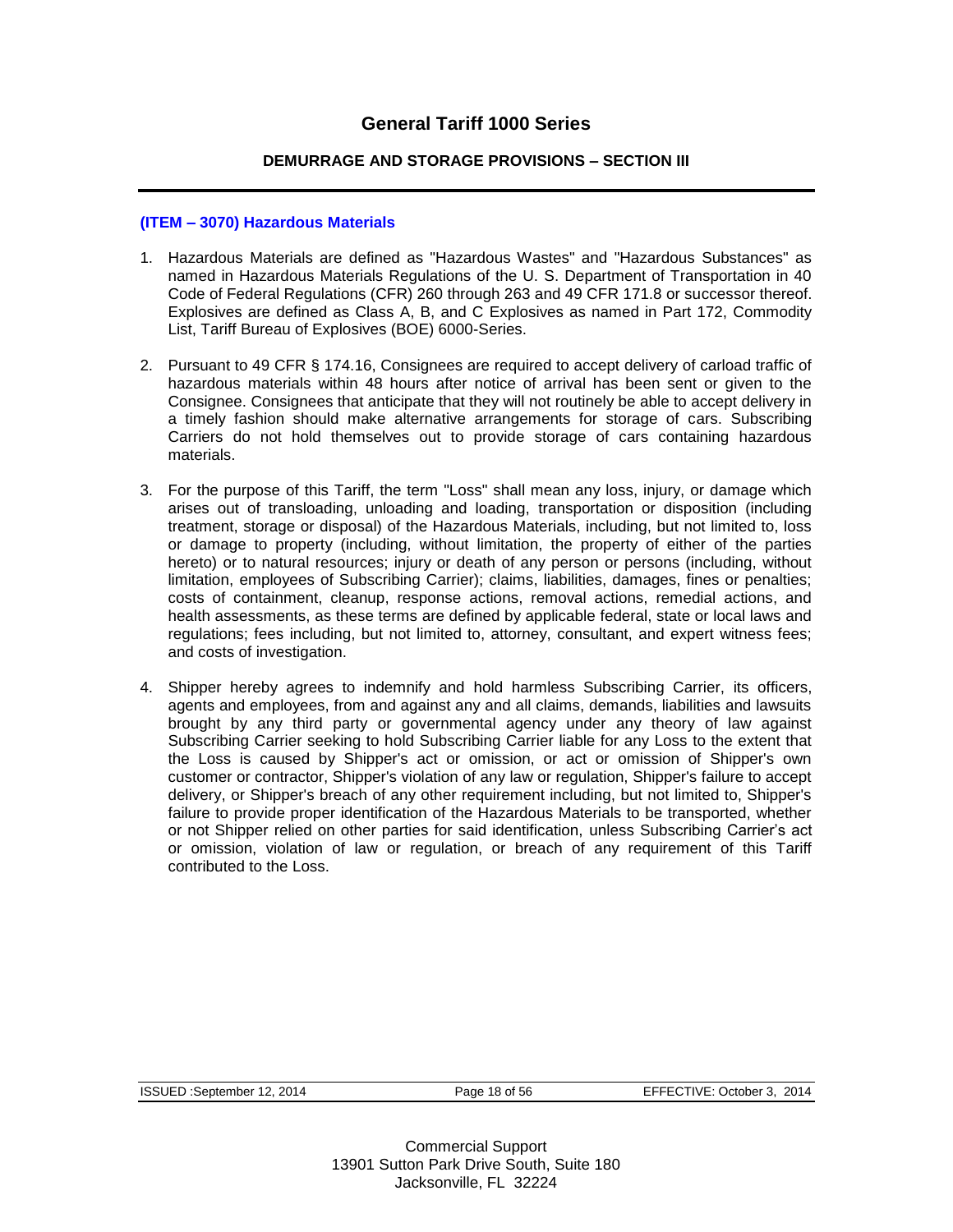#### **DEMURRAGE AND STORAGE PROVISIONS – SECTION III**

- 5. Notwithstanding any provisions in this Item 3070, Shipper hereby agrees to indemnify and hold harmless Subscribing Carrier, its officers, agents, and employees from and against any claim for Loss, regardless of cause, resulting from an event that occurs subsequent to delivery to and acceptance of hazardous waste product by Shipper, another rail carrier, or contractor, or other transporter designated by Shipper, or an EPA licensed treatment, storage, or cleanup/disposal site operator designated by Shipper.
- 6. Except to the extent Loss is within the scope of the indemnity in paragraphs (4), (5), (6) and (7) of this Tariff, in the event a Loss is caused by Shipper's and Subscribing Carrier's joint and concurrent negligence, by a cause unknown, or by a third party not having a contractual relationship with either Shipper or Subscribing Carrier, each party shall bear half of such Loss. This provision shall not affect the rights of either Shipper or Subscribing Carrier to recover for said Loss from such third party.
- 7. Notwithstanding any other provision in this Tariff, Shipper shall, regardless of the cause, be fully liable for and shall indemnify Subscribing Carrier, its officers, agents, and employees against any Loss to the extent and only to the extent that such Loss or any portion of such Loss is attributable to the release or spill of a hazardous waste material which is not identified on the bill of lading or manifest.
- 8. Notwithstanding any other provision in this Tariff, Shipper shall indemnify and hold harmless Subscribing Carrier and the actual owners of equipment used hereunder from and against any and all liability for Loss resulting from future use of or exposure to the equipment where such Loss arises from Shipper's failure or negligence in inspecting and/or decontaminating equipment prior to release to Subscribing Carrier or delivering railroad or motor carrier.
- 9. Knowledge on the part of one party of any violation of any terms of this Tariff by the other party shall constitute neither negligence nor acquiescence in such violation, and shall in no event relieve either party of any of the responsibilities and indemnity obligations assumed in this Tariff.
- 10. References to Subscribing Carrier and Shipper as used in this Tariff shall include the officers, agents and employees of Subscribing Carrier and Shipper. Shipper and Subscribing Carrier further agree that each and all of its indemnity commitments in this Tariff shall extend to and include the parent and all subsidiary and affiliated companies of Shipper and Subscribing Carrier and their respective officers, agents and employees.

**For procedures and provisions of handling Toxic Inhalation/Poison Hazard Materials (TIH/PIH) see SECTION V Pages 34 through 36 or set forth in subscribing carriers 0900 Series Tariff which supersedes the provisions of Section V of the General Tariff 1000.**

| ISSUED:September 12, 2014 | Page 19 of 56 | EFFECTIVE: October 3, 2014 |
|---------------------------|---------------|----------------------------|
|                           |               |                            |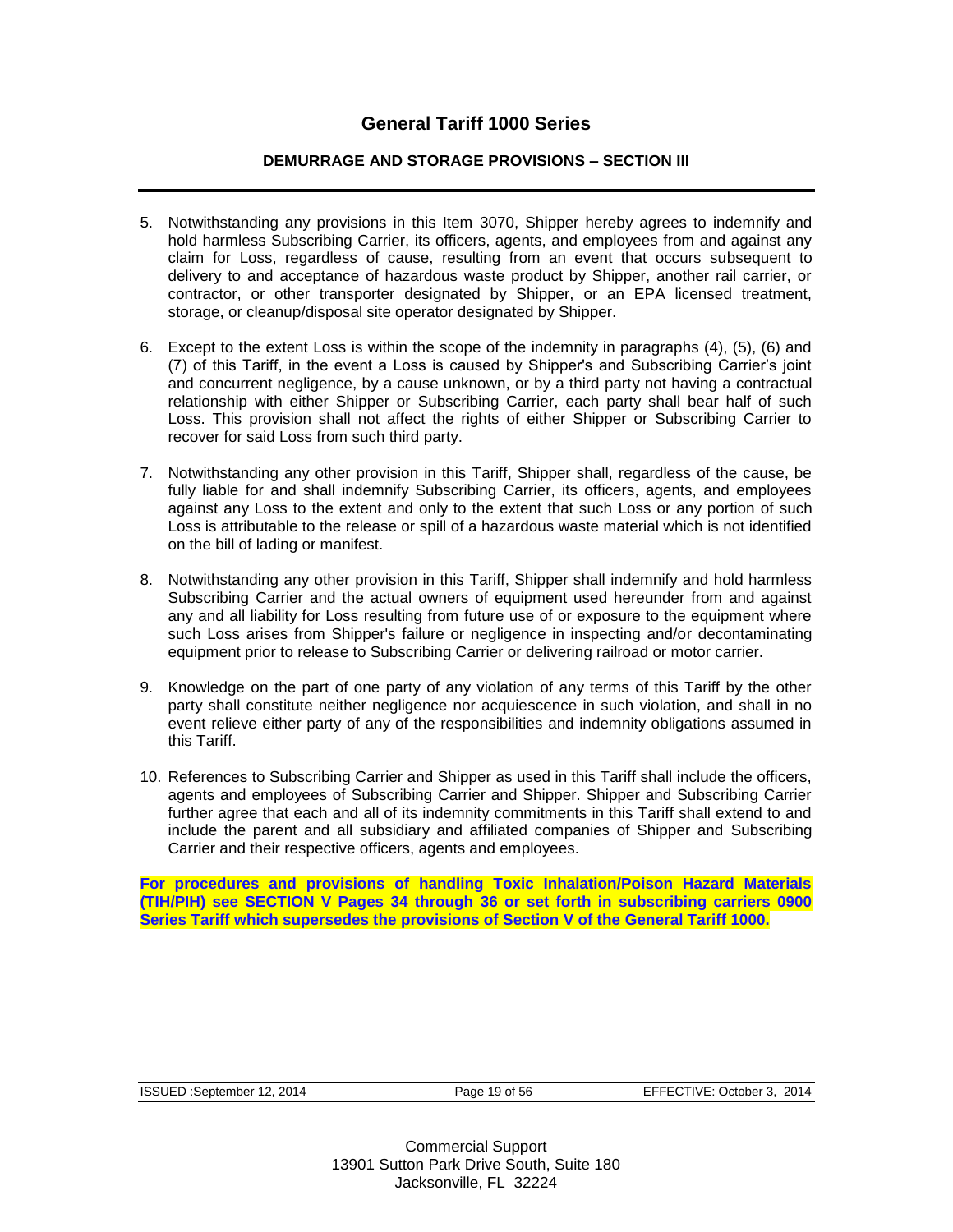#### **DEMURRAGE AND STORAGE PROVISIONS – SECTION III**

#### **(ITEM – 3080) Claims**

A claim must be submitted in writing to the name and number on the bottom of the invoice within thirty (30) days from the date that the bill for demurrage is rendered. The conditions for submitting the claim should be fully stated. Any claim not filed within thirty (30) days from the date that the demurrage bill is rendered will be declined. Non-disputed charges should be paid within 15 days of date of invoice.

If the Subscribing Carrier fails to respond to a claim within thirty (30) days from the date that the claim was submitted, the Subscribing Carrier will accept the dispute as submitted and credit the account for the value of the disputed amount.

#### **MISSED SWITCH ALLOWANCE**:

An allowance for missed switching will be made for cars held under Constructive Placement Notification when the Subscribing Carrier is unable to place the cars in response to the customer's orders.

#### **STRIKE INTERFERENCE**:

When it is impossible to load, unload, receive car(s) from or make car(s) available to the Subscribing Carrier because of strike interference at the point where the loading or unloading is to occur; demurrage days will be charged at the rate of \$25.00 during the strike interference period, provided that:

- A. The disruption exceeds ten (10) days in duration during one calendar month
- B. The provisions of this item will not apply to:
	- a. Inbound car(s) when waybills are dated four (4) days after the beginning of strike interference
	- b. Car(s) for loading, when ordered after the beginning and prior to the ending of strike interference

| ISSUED:September 12, 2014 | Page 20 of 56 | EFFECTIVE: October 3, 2014 |
|---------------------------|---------------|----------------------------|
|                           |               |                            |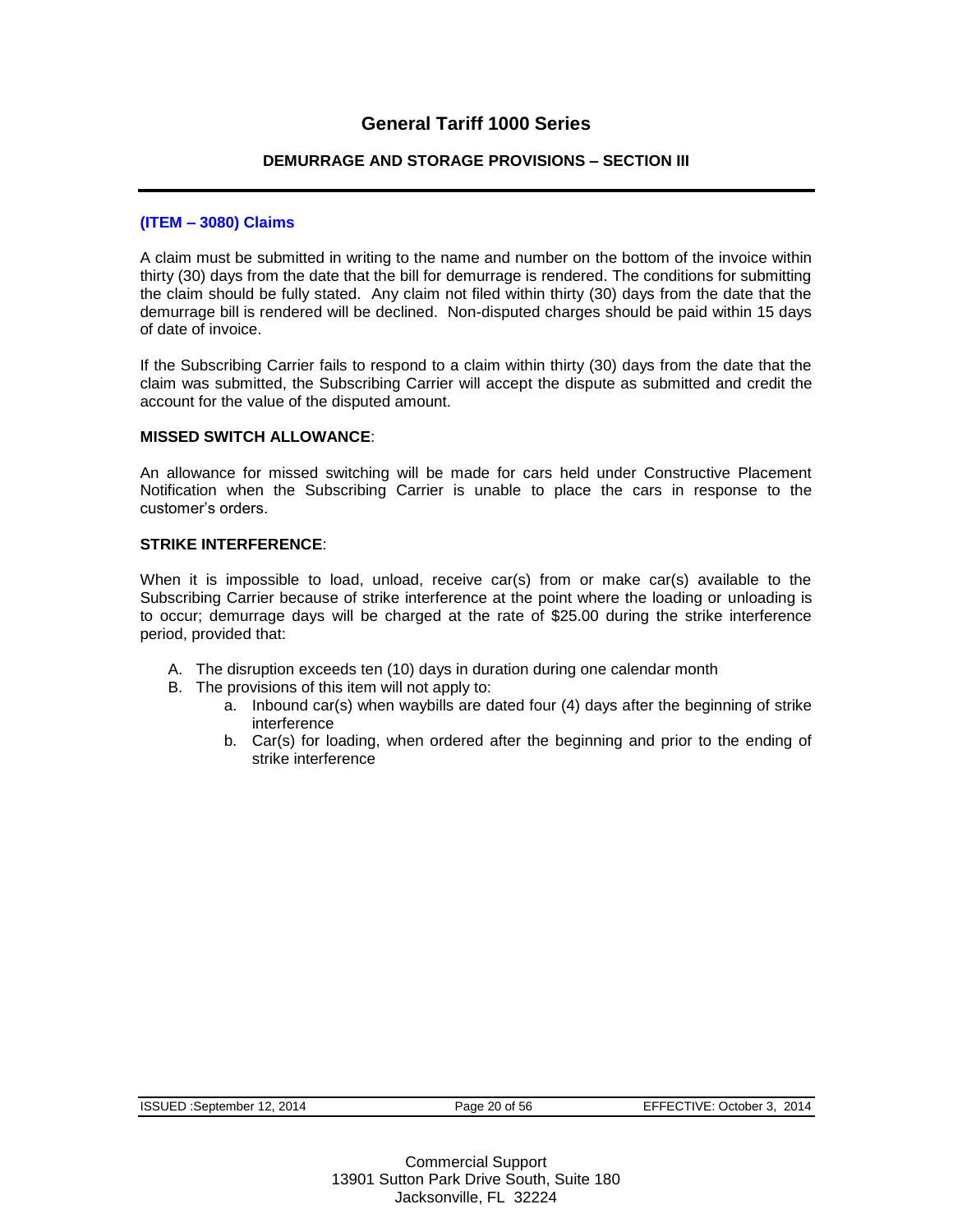#### **DEMURRAGE AND STORAGE PROVISIONS – SECTION III**

#### **WEATHER INTERFERENCE**:

- A. If the operations of the consignor or consignee are disrupted due to earthquakes, tornadoes, hurricanes, floods or heavy snow, the demurrage directly chargeable thereto, will be eliminated, provided the disruption exceeds (2) days in duration. If train operations are not annulled due to weather interference, the demurrage charges will still be applicable in these instances. Final determination will be made by General Manager of Carrier.
- B. Frozen lading in open-top hopper car(s) (Tariff ICC RER 6411 car type code "H" or "K"). Final determination will be made by General Manager of Carrier.

#### **RAILROAD ERROR:**

- A. If through railroad error, demurrage charges are assessed, demurrage will be adjusted to the amount that would have accrued if not for the error.
- B. Bunching and run-around of car(s) will not be considered as a railroad error.

| ISSUED:September 12, 2014 |  |
|---------------------------|--|
|                           |  |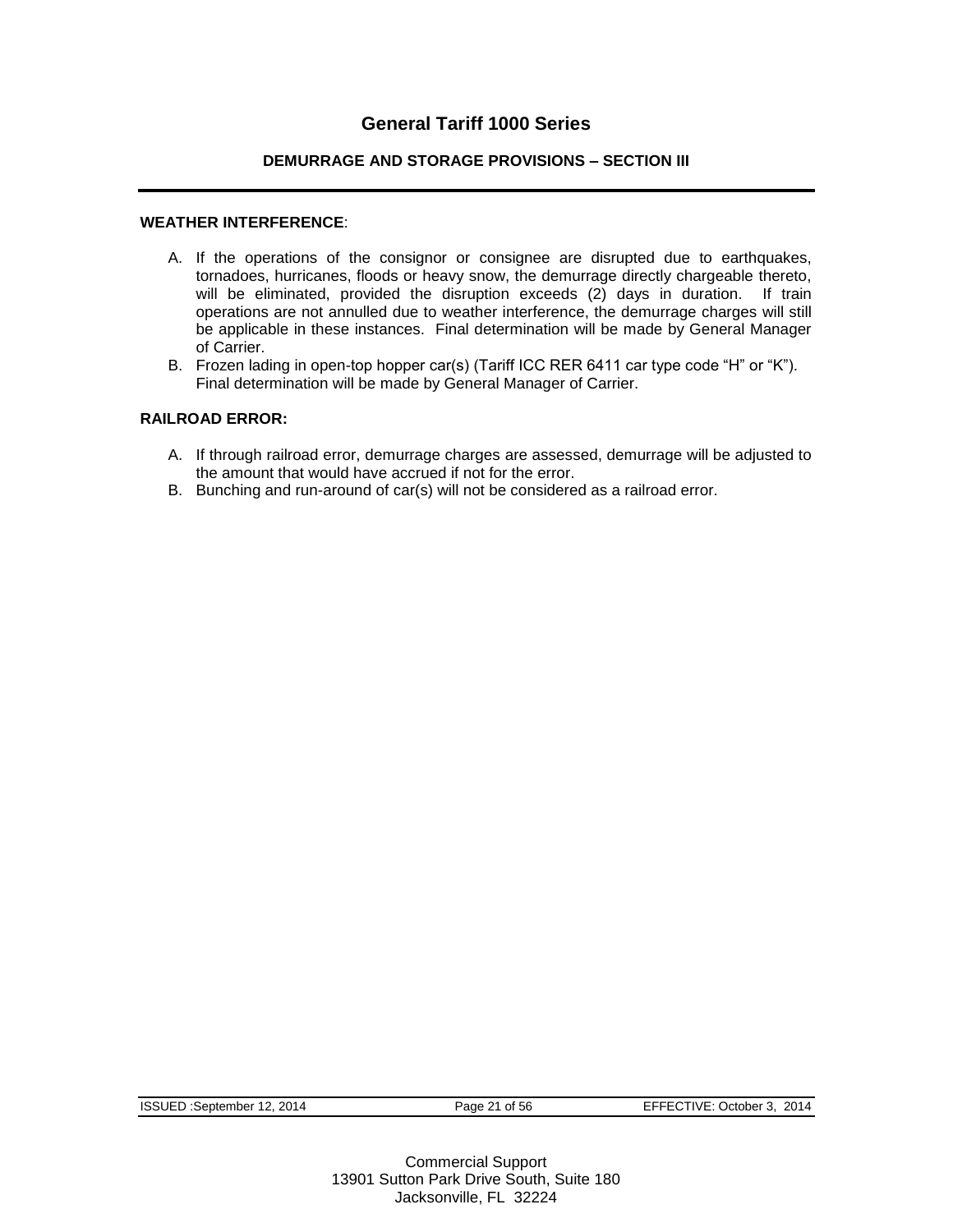#### **DEMURRAGE AND STORAGE PROVISIONS – SECTION III**

#### **(ITEM – 3090) Non-chargeable Day**

Sundays and Holidays will be considered non-chargeable when the car has been tendered within 24 hours before the Sunday or Holiday. If the free time on the car has already expired and customer is in chargeable days, then all subsequent Sundays and Holidays are chargeable. A Sunday or Holiday cannot be the first chargeable day.

Holidays shall include the following:

#### **In the United States**

New Year's Day - January 1 Presidents Birthday - Third Monday of February Good Friday - Friday before Easter Sunday Memorial Day - Last Monday of May Independence Day - July 4 Labor Day - First Monday of September Thanksgiving Day - Fourth Thursday of November Friday after Thanksgiving – Fourth or Fifth Friday of November Christmas Eve - December 24 Christmas Day - December 25 New Year's Eve - December 31

## **In Canada**

New Year's Day - January 1 Good Friday - Friday before Easter Sunday Victoria Day – (Monday preceding May 25) Canada Day - July 1 Civic Holiday - First Monday of August Labour Day - First Monday of September Thanksgiving Day - Second Monday of October Remembrance Day - November 11 Christmas Day - December 25 Boxing Day - December 26

When these dates occur on a Sunday, the following Monday will be observed as the holiday.

| ISSUED:September 12, 2014 | Page 22 of 56 | EFFECTIVE: October 3, 2014 |
|---------------------------|---------------|----------------------------|
|                           |               |                            |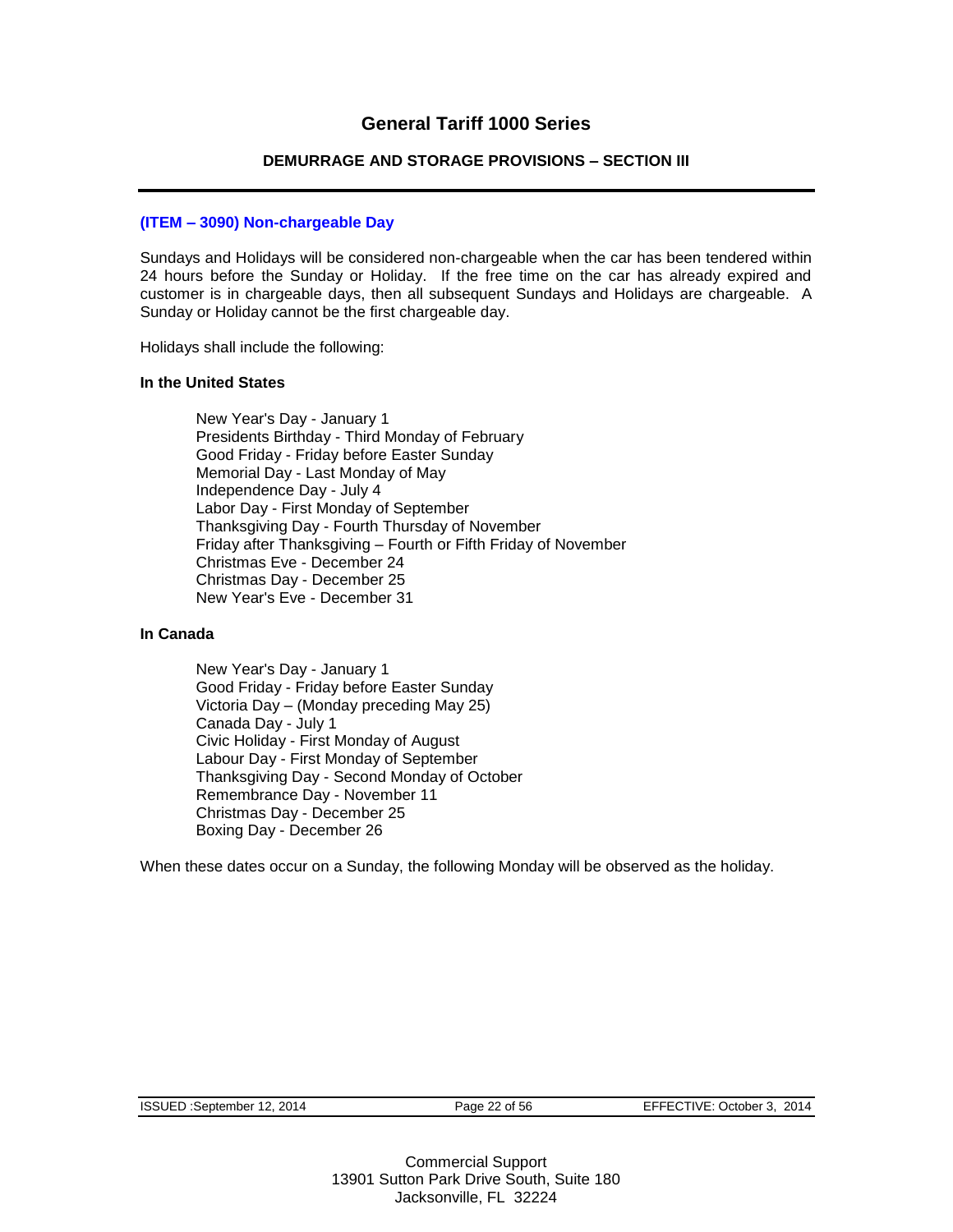## **DEMURRAGE AND STORAGE PROVISIONS – SECTION III**

## **(ITEM – 3100) Payment and Credit Terms**

Unless otherwise advised in writing, in advance of accruing charges, demurrage charges will be assessed against the online consignor at origin or consignee at destination.

When for reasons other than Subscribing Carrier's error, consignor/consignee fails to pay assessed demurrage as provided in the Subscribing Carrier's demurrage tariff, the Subscribing Carrier may assess an additional charge equal to the greater of an amount not to exceed one and one-half percent (1 1/2%) per month (or fraction thereof) of the outstanding balance.

All payments are due and payable within 15 days following invoice date.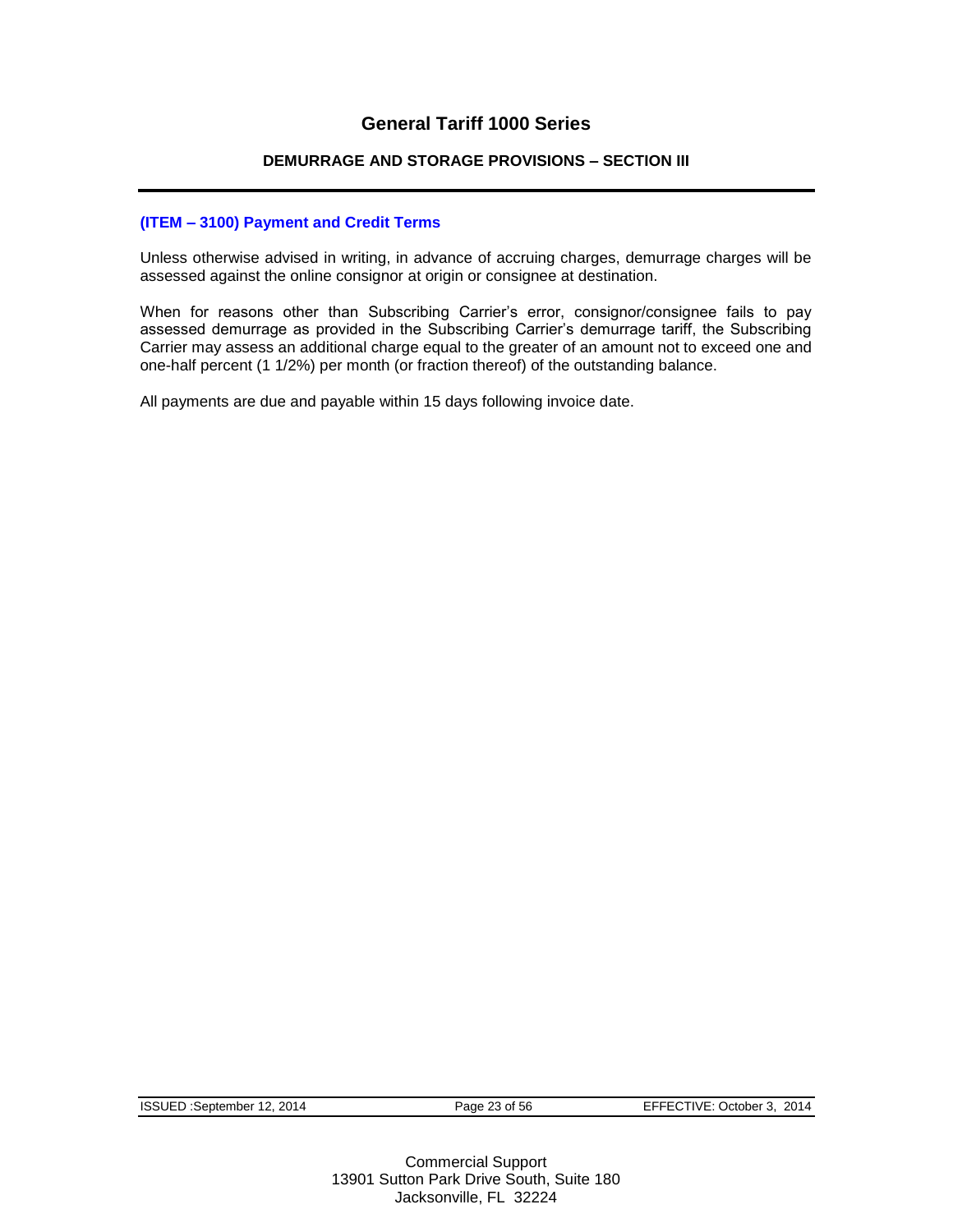#### **DEMURRAGE AND STORAGE PROVISIONS – SECTION III**

#### **The following definitions define and govern the provisions outlined in this tariff.**

**ACTUAL PLACEMENT** – When a car(s) is placed in an accessible position for loading or unloading or, at a point designated by the consignor or consignee.

**CONSIGNEE** – The party to whom a shipment is consigned, or other entity or person as described in 49 CFE Part 1333, including but not limited to "Care-of-Party, unloader, warehouseman or transloader.

**CONSIGNOR** – The party in whose name a car(s) is ordered; the party who furnishes forwarding directions or other entity or person as described in 49 CFE Part 1333, including but not limited to "Care-of-Party, unloader, warehouseman or transloader.

**CONSTRUCTIVE PLACEMENT** – When, due to some disability on the part of the consignor or consignee, a car cannot be placed for loading or unloading and is placed elsewhere, it is considered as being under constructive placement and subject to demurrage rules and charges, the same as if it were actually placed at the designated point.

**DEMURRAGE DAY** – A twenty-four (24) hour period (calendar day), or part thereof, commencing 0001 after tender.

**DISPOSITION** – Information, including forwarding instructions or release, that allows the railroad to either tender or release the car(s) from the consignor's or consignee's account.

**DIVERSION** – An order provided by the consignor instructing that a car(s) be delivered to a location other than the one indicated on the original forwarding instructions.

**EMPTY CAR(S)ORDERED AND NOT USED** – Empty car(s), placed for loading as ordered, and subsequently released without being used in transportation service.

**EMPTY RELEASE INFORMATION** – Advice provided by the consignee to authorized personnel, that the car(s) is unloaded and available. This information must include the identity of the consignee, party furnishing information, and the car(s) initial and number.

**FORWARDING INSTRUCTIONS** – Shipping instructions provided at the point of loading that contain all of the necessary information to transport the shipment to its final destination.

**LEASE TRACK** – Track(s) assigned to a user through a written agreement. Lease tracks will be treated the same as private tracks.

LOADING – The complete or partial loading of a car(s) in conformity with loading and clearance rules and, the furnishing of forwarding instructions.

| ISSUED:September 12, 2014 | Page 24 of 56 | EFFECTIVE: October 3, 2014 |
|---------------------------|---------------|----------------------------|
|                           |               |                            |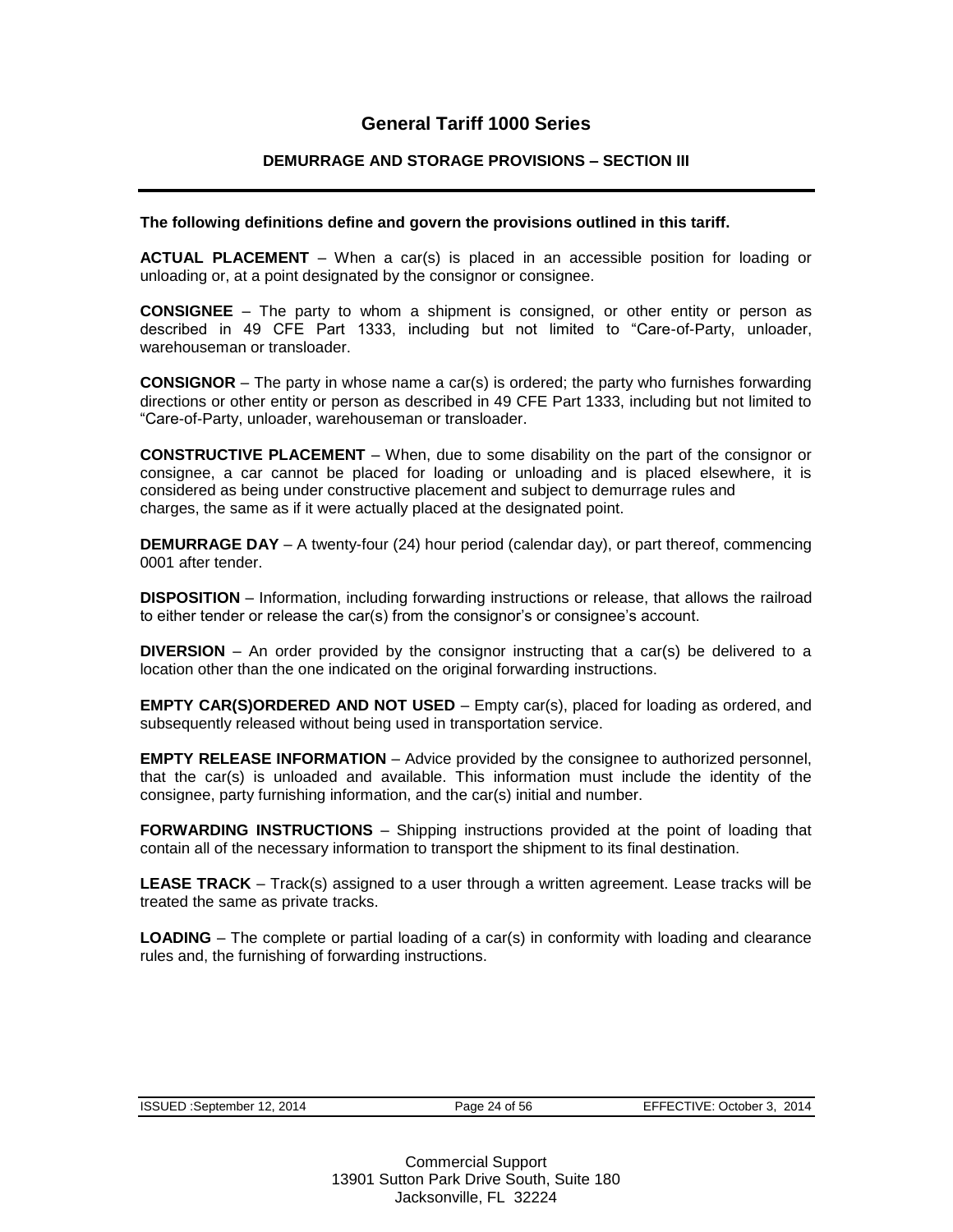#### **DEMURRAGE AND STORAGE PROVISIONS – SECTION III**

**LOCAL SERVICE-** A movement of traffic originating at one point and destined to another point on the switching carrier

**LOADED CAR(S)** – A car(s) that is completely or partially loaded

**NOTIFICATION** – When required, written notification will be furnished to the parties entitled to receive notice that the car(s) is available for loading, unloading, or otherwise impacted by demurrage provisions.

**ORDER DATE** – The date that the consignor requests empty car(s) to be furnished for loading.

**OTHER THAN PUBLIC DELIVERY TRACK** – Any trackage assigned for individual use, including privately owned or leased tracks.

**PARTIAL UNLOADING** – The partial unloading of a car(s) and furnishing of the proper forwarding or handling instructions.

**PRIVATE CAR(S)** – A car(s) bearing other than railroad reporting marks that is not railroadcontrolled.

**PRIVATE TRACK** – Tracks that are not owned or leased by the railroad.

**PUBLIC DELIVERY TRACK** –Track that is open to the general public for loading and unloading.

**RAILROAD-CONTROLLED CAR(S)** – A car(s) bearing other than railroad reporting marks that is either leased or controlled by a railroad.

**RECONSIGNMENT** – An order provided by consignor to bill a car(s) to other than the original consignee. (An order to turn over the car(s) to another party that does not require any additional movement of the car(s) is not a reconsignment).

**REFUSED LOADED CAR(S)** – When the original loaded car(s) is refused at destination without being unloaded.

**RELOADING** – When a car(s) is held for loading after being released as an empty

**RELEASE**- Date and time that the railroad receives notification that the car is empty or that forwarding instructions are received.

**RESHIPMENT** – A new document by which the entire original shipment is forwarded in the same car(s) to another destination.

**ROAD-HAUL TRAFFIC** - Traffic received from or moved to a point outside of the switching limits of the same station.

**SERVING YARD** – A classification yard where the local train serving the customer originates.

**SHIPPER ASSIGNED CAR(S)** – Specific empty car(s) assigned to a particular shipper for their exclusive use.

| ISSUED:September 12, 2014 | Page 25 of 56 | EFFECTIVE: October 3, 2014 |
|---------------------------|---------------|----------------------------|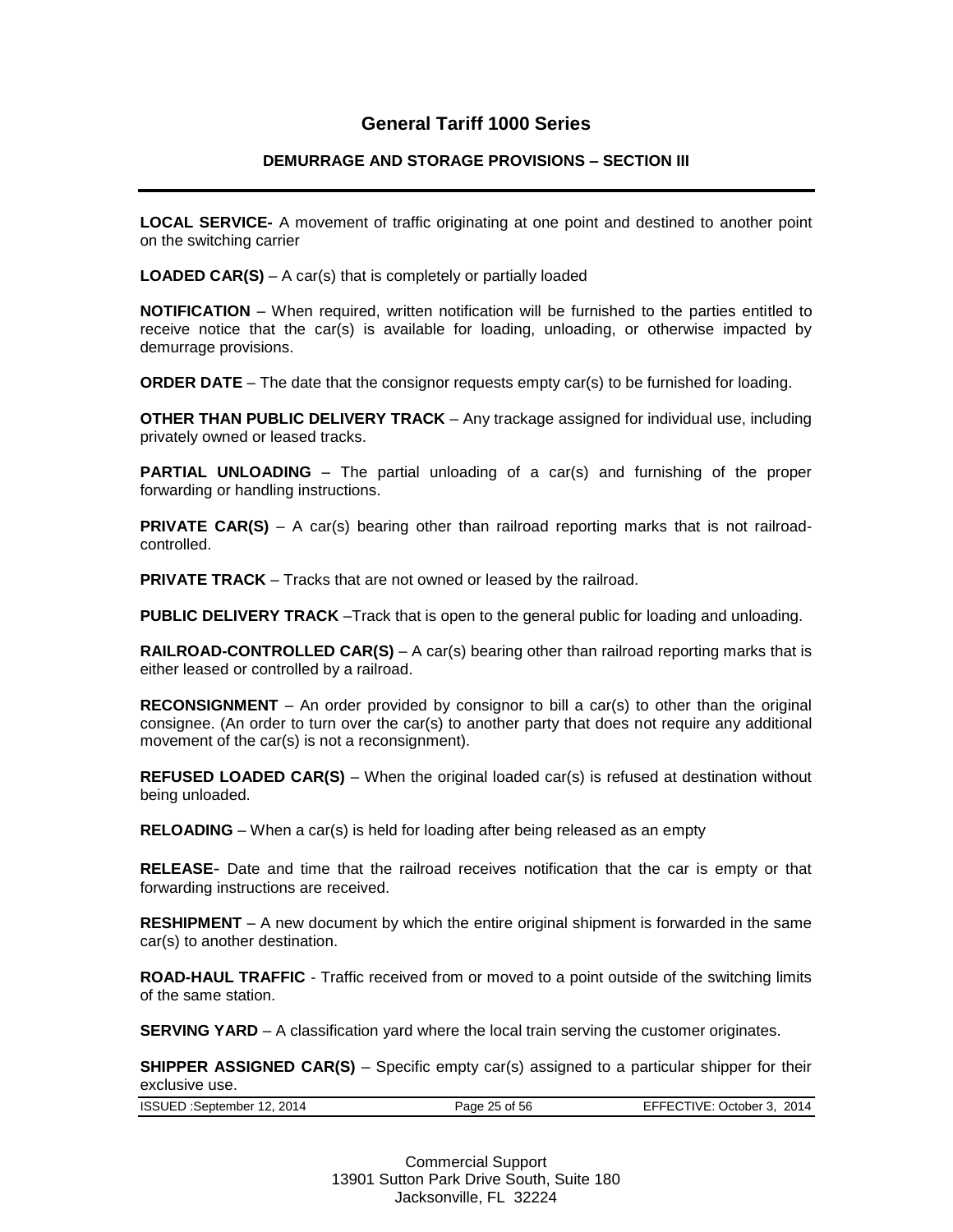## **DEMURRAGE AND STORAGE PROVISIONS – SECTION III**

**STOPPED IN TRANSIT** – When a car(s) is held en route due to any condition attributable to the consignor, consignee, or owner.

**TENDER** – The notification, actual or constructive placement, of an empty or loaded car(s).

**TIME** – Local time is applicable and is expressed on the basis of the 24-hour clock. **Example:** 12:01 AM is expressed as 0001 Hours.

**UNLOADING** – The complete unloading of a car(s), and the advice received from the consignee that the car(s) is empty and available to the railroad.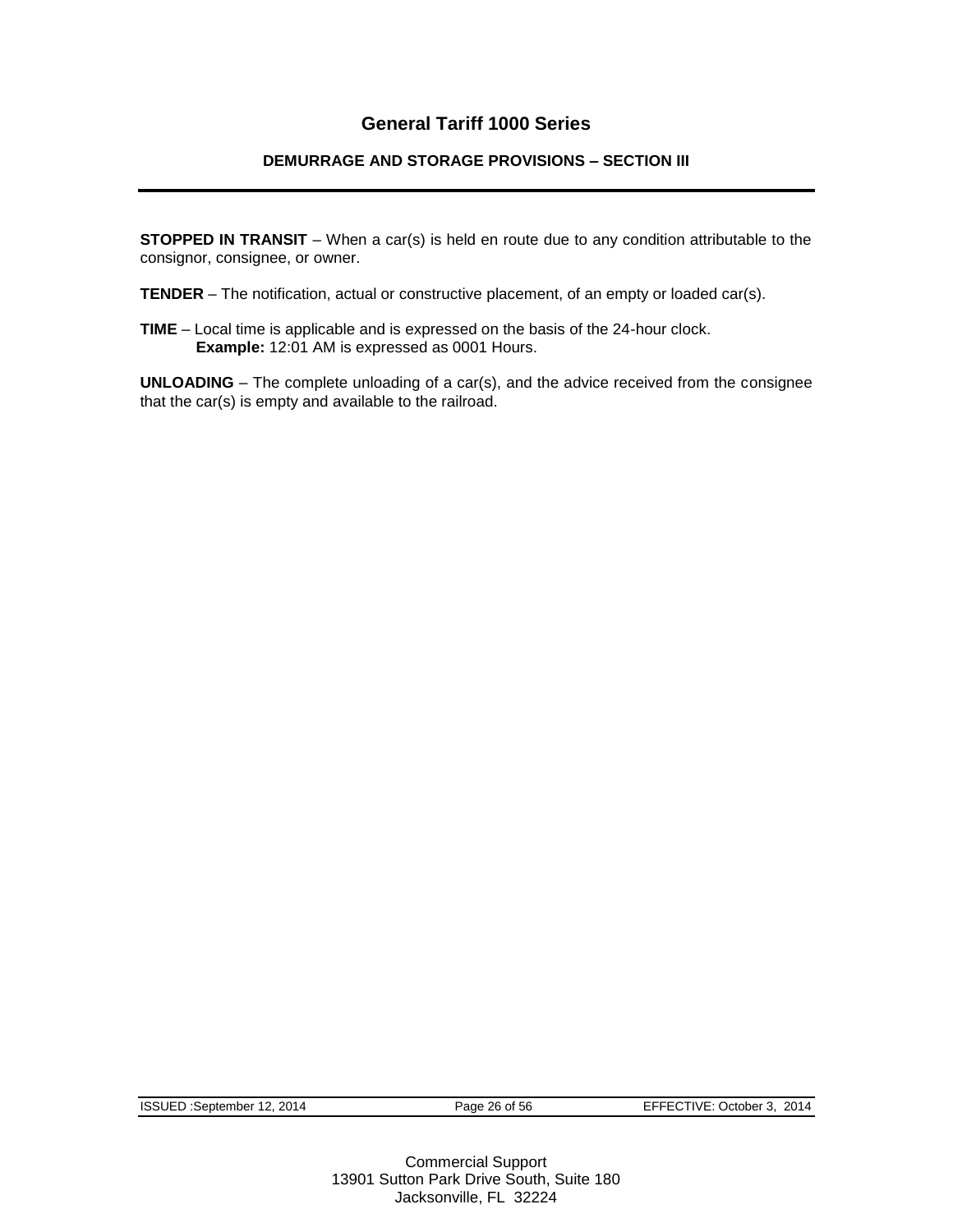# **RATE PUBLICATION INFORMATION SECTION IV**

**Prices are subject to increase, change or expiration. Any change to the prices will be shown in supplements to or a reissue of Subscribing Carrier's public price documents. Except as otherwise noted, ancillary charges contained in other documents will apply.**

| ISSUED:September 12, 2014 |
|---------------------------|
|---------------------------|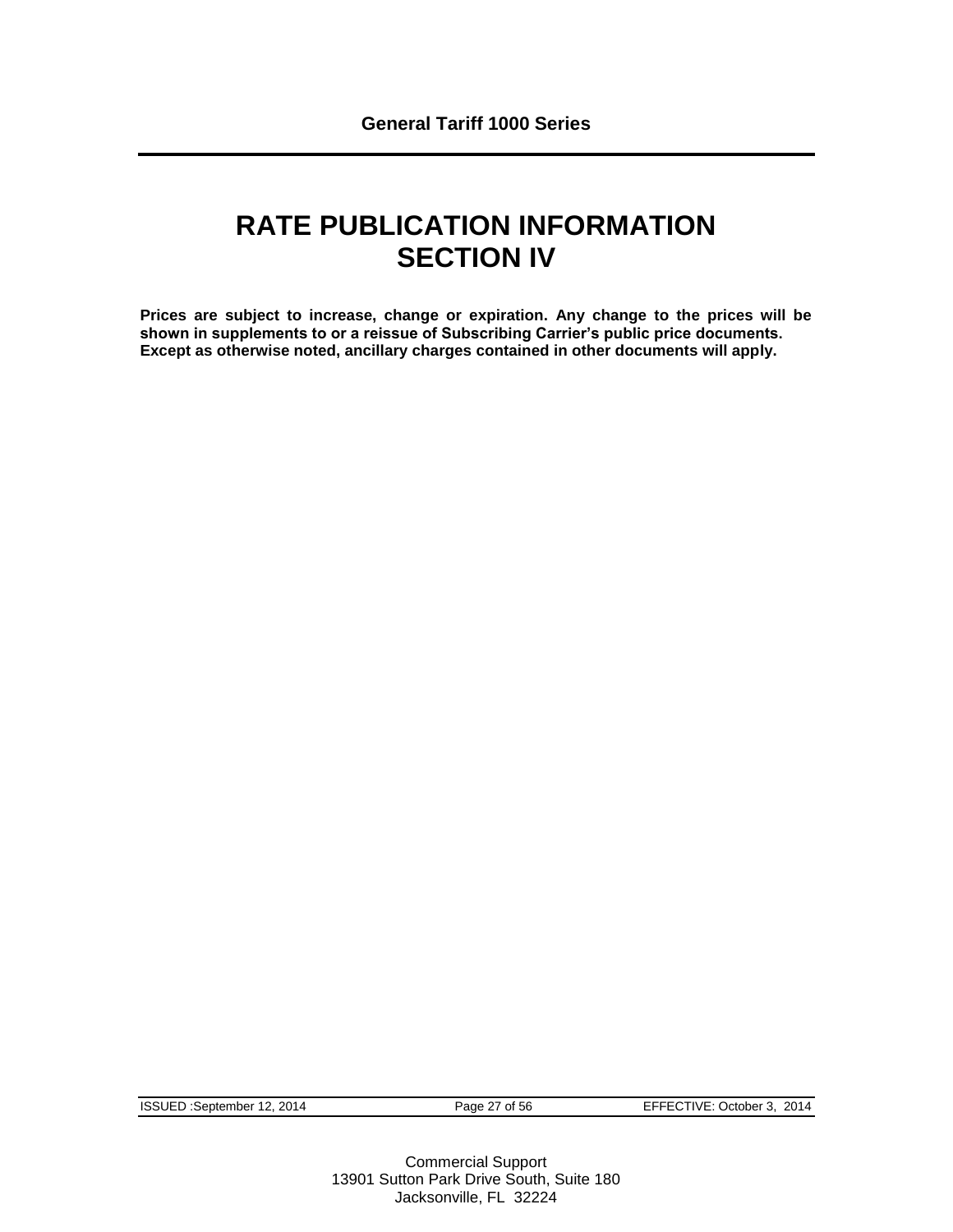### **RATE PUBLICATION INFORMATION – SECTION IV**

#### **(ITEM – 4000) Currency**

Prices are stated and payable in U.S. funds unless shipment is wholly within Canada, then price is stated in Canadian funds.

#### **(ITEM – 4010) Alternation / Nonalternation of Publication**

Rail Transportation Contracts take precedence over prices published herein for the same commodities over the same routes.

Prices published in this public Price List will alternate with prices, with similar price conditions, published in other public price documents.

#### **(ITEM – 4020) Alternation of Prices**

Prices in a Subscribing Carrier's public price publication will alternate with other prices, with similar price conditions, in that publication, unless otherwise specified in an alternation provision documented in the Subscribing Carrier's public price documents.

#### **(ITEM – 4030) Conflict of Rules**

The rules in this document will take precedence over rules contained in other separate publications when shipments move under the prices contained in a Subscribing Carrier's public price document.

#### **(ITEM – 4040) Description of Commodities and Inspection**

The description of commodity(s) on the Shipping Document will conform to the Standard Transportation Commodity Code (STCC) and show the STCC Number(s). When different prices are provided for the same commodity(s) according to the type of packing or package, the type of packing or package should be shown.

The Carrier(s) reserve the right to inspect shipments to determine applicable prices. When the commodity(s) are found to be incorrectly described, freight charges will be collected according to the proper description.

| ISSUED:September 12, 2014 | Page 28 of 56 | <b>FFFFCTIVE:</b><br>2014<br>October 3. |
|---------------------------|---------------|-----------------------------------------|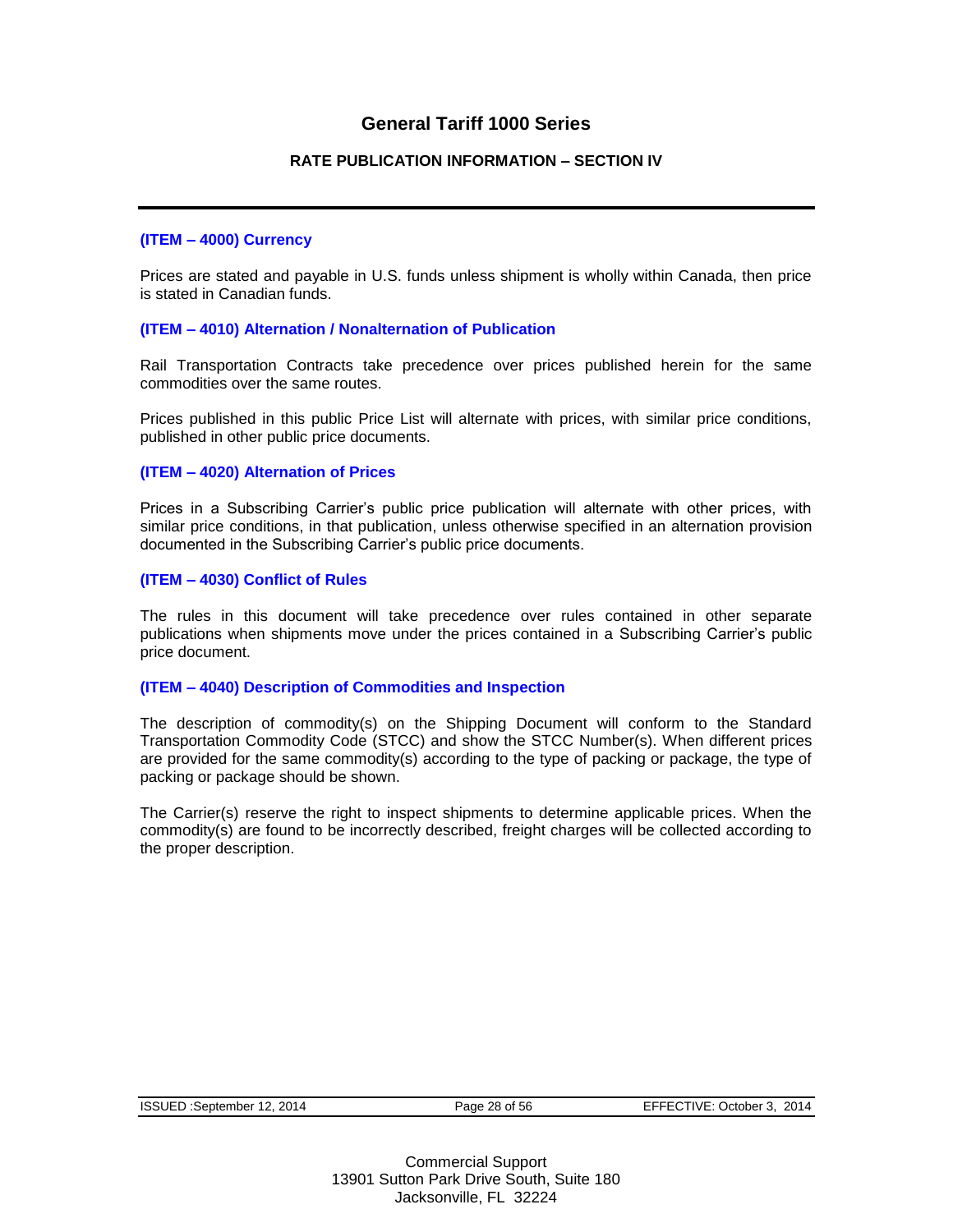#### **RATE PUBLICATION INFORMATION – SECTION IV**

#### **(ITEM – 4050) Emergency Routing**

When in the case of pronounced traffic congestion (not an embargo), washout, wreck or other similar emergency, or through Carriers' error, Carriers forward shipments via other junction points of the same Carriers or via the lines of other Carriers party to the Price List, the price to apply will be that specified in this Price List, but not higher than the price applicable via the route of movement.

#### **(ITEM – 4060) Fuel Surcharge**

Fuel surcharges as provided for in the Subscribing Carrier's Fuel Surcharge Publication as of the date of shipment tender shall apply.

#### **(ITEM – 4070) Internal Routing**

Prices or routes published herein, to, from or via stations on Subscribing Carrier, while on the rails of the Subscribing Carrier, are applicable only over the shortest distance between the stations where transportation is performed by the Subscribing Carrier, except as otherwise specifically authorized by other agreement(s), or unless handled out of route for Carrier's convenience.

#### **(ITEM – 4080) Incorporation of Documents**

Prices subject to rules and conditions of Railway Equipment Register, STCC 6001, OPSL 6000, UFC 6000.

#### **(ITEM – 4090) Loading and Unloading**

.

Consignors and Consignees will load and unload cars.

Consignors must load all cars in accordance with the Association of American Railroads' Circular 42 Series and appropriate AAR commodity loading publications and revisions thereof, or as approved by Rail Carriers involved. All unused securement devices must be returned to and stored in the same car from which removed, and devices must be secured. To inquire about loading and unloading requirements for a Subscribing Carrier, contact that Carrier's sales office.

| ISSUED:September 12, 2014 | Page 29 of 56 | EFFECTIVE: October 3, 2014 |
|---------------------------|---------------|----------------------------|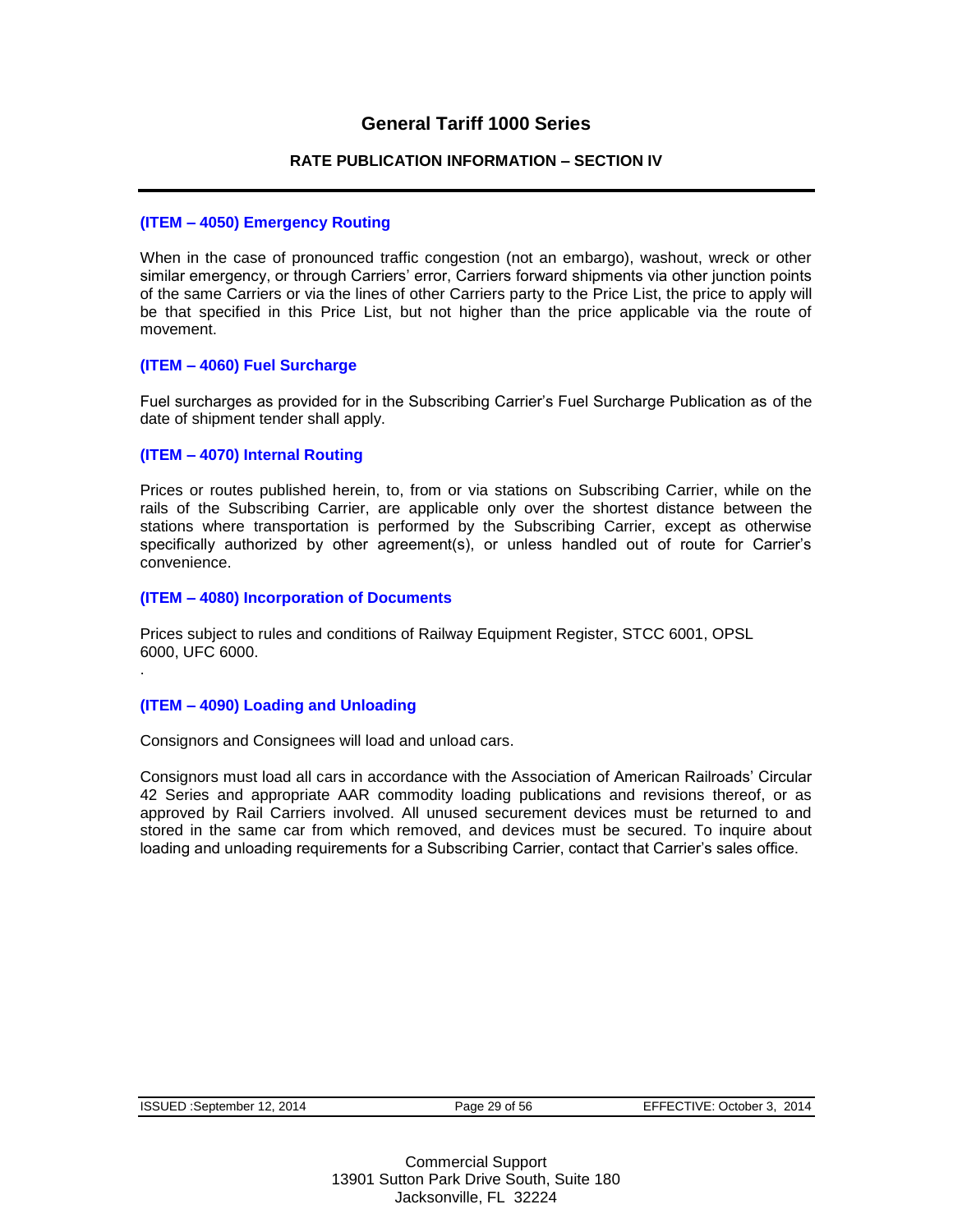## **RATE PUBLICATION INFORMATION – SECTION IV**

Temporary blocking, flooring or lining, corrugated fiberboard or plywood separators or dividers, standards, strips, stakes or similar bracing or supports (hereafter referred to as dunnage), bulkheads, partitions, temporary doors or door protection, not constituting a part of the car, when required to protect and make freight secure for shipment, will be furnished and installed by Consignor at his expense.

Transportation charges for dunnage, when made, shall be at the price applicable to the freight which it accompanies.

Consignee is responsible for unloading all material from the rail car. This includes lading, dunnage, loading or unloading enhancement materials, or any other miscellaneous debris. Failure to comply with these rules will result in Consignee being charged for all associated removal costs (minimum of \$150 to a maximum of \$500 per car).

When equipment is found to be mis-loaded or overloaded, the Consignor will be given the opportunity to correct the situation at the Consignor's expense. Consignor is responsible for all damage to freight, rail equipment, or both caused by mis-loading or overloading.

Consignee is required to return and secure the same car, all railroad owned securement devices removed to complete unloading, securely lock all bulkhead doors, return wooden doors used in transportation of bulk commodities and close all exterior doors and hatches.

#### **(ITEM – 4100) Loss and Damage Liability of Carrier**

The subscribing carrier shall be liable for claims only if Carrier negligence is shown by the claimant to be the proximate cause of the loss or damage. Carrier liability for shortage of goods shall be conditioned upon evidence of unauthorized entry into the rail car while the same is in the possession of the Carriers.

Carrier shall not be liable for special or consequential damages, including market decline claims, products deterioration, or other such claims based on delay in transportation, nor shall Carrier be liable for punitive damages or attorney fees.

Carrier liability for damages or shortages is contingent upon Carrier or its agent receiving immediate notification of all noted visible damages and/or shortages discovered during the unloading of a rail car. Damage or shortages discovered other than between 8:00 A.M. and 5:00 P.M., Monday through Friday, are subject to reporting no later than 24 hours following unloading from rail car, Saturdays, Sundays, and Holidays excluded. Concealed damage must be reported immediately upon discovery and made available for inspection at point of delivery.

| ISSUED:September 12, 2014 | Page 30 of 56 | EFFECTIVE: October 3, 2014 |
|---------------------------|---------------|----------------------------|
|                           |               |                            |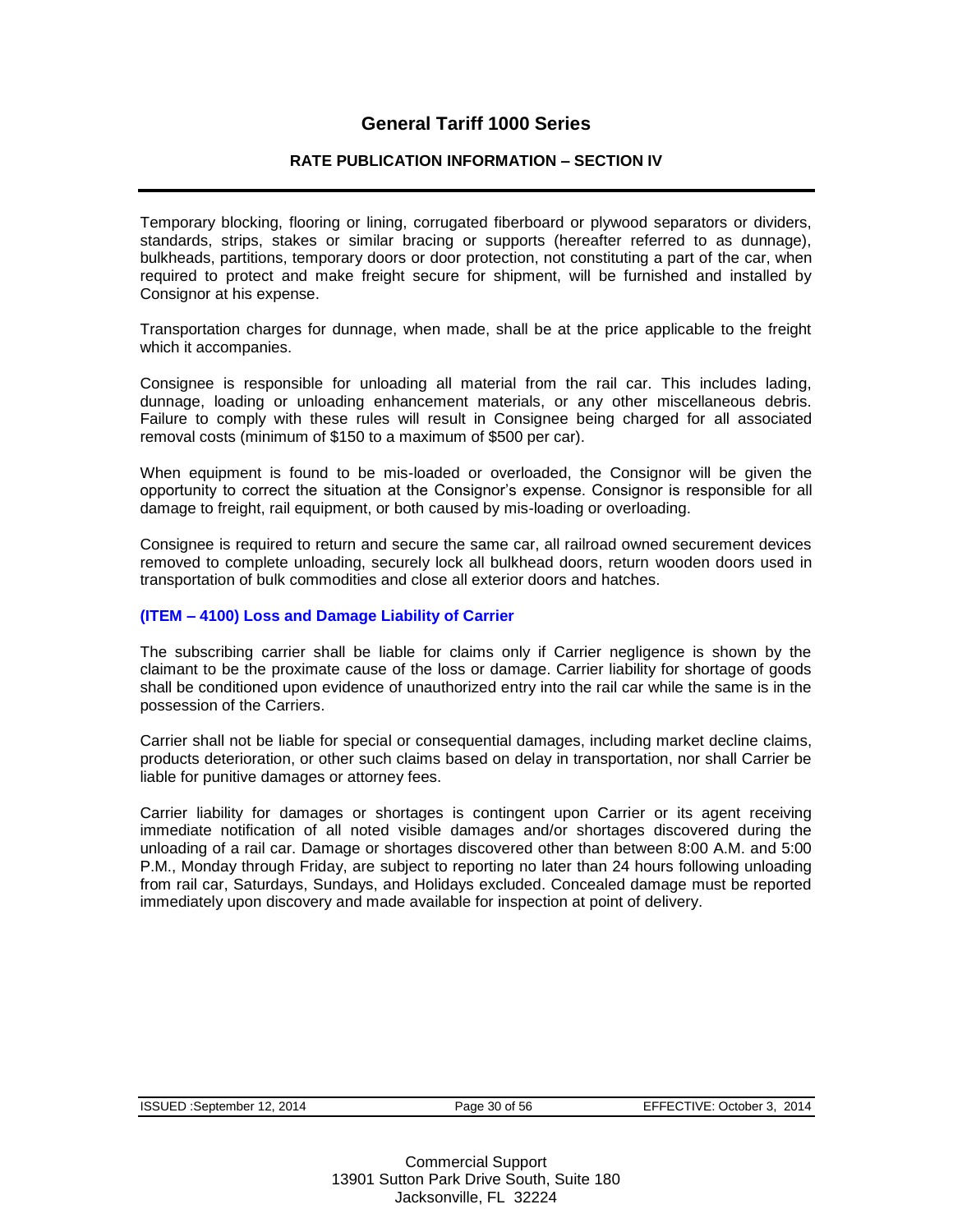### **RATE PUBLICATION INFORMATION – SECTION IV**

Failure of the shipper to comply with packaging requirements of the Uniform Freight Classification and AAR loading provisions shall be a defense to any claim for damage. Any claim for loss or damage shall be filed within nine (9) months of the date the shipment was delivered, or in the case of failure to make delivery, then within nine (9) months after a reasonable time for delivery. Any lawsuit or other action for the enforcement or liability for loss of damage shall be instituted within one year after the railroad first declines the claim.

#### **(ITEM – 4110) One Consignor, Consignee, and Destination**

The name of only one Consignor, one origin, one Consignee and one destination shall appear on a Shipping Document. The Shipping Document may also specify the name of a third party that will be billed for the freight charges or a party at the same destination to be notified of the arrival of the shipment.

#### **(ITEM – 4120) Overcharge Claims**

Claims for overpayment of charges must be in writing and received by Carriers no later than three years after delivery or tender of delivery of shipment. Any lawsuit for overpayment of charges must be filed within:

- A. three years after delivery or tender of delivery of shipment or
- B. six months from the date of Carriers' disallowance of the last timely filed claim, whichever occurs later.

#### **(ITEM – 4130) Packaging**

(applicable on regulated commodities)

Shipper must package all shipments governed by this Price List in accordance with Rules 5, 40, 41 and 51 of the Uniform Freight Classification, UFC 6000 Series..

#### **(ITEM – 4140) Payment of Charges - Extension of Credit**

Customers not on credit must pay freight and other accrued transportation charges prior to transportation of a shipment if it is tendered "prepaid" and prior to placement of a shipment if it is tendered "collect".

Freight and other accrued transportation charges may not be offset by overcharge, freight damage or other claims. Subscribing Carrier reserves the right to cancel the credit of any party and place the responsible party (Consignee, Consignor, or other billed party) on a cash basis. If the party responsible for freight charges has not established credit with Subscribing Carrier, or has their credit cancelled by Subscribing Carrier pursuant to 49 CFR, Section 1320.2, they will be subject to Liquidated damages interest, in addition to the Liquidated damages interest shall not apply in instance of clear clerical error on the part of the Subscribing Carrier.

"Liquidated damages interest" means 20% of the charges due.

|  | ISSUED:September 12, 2014 | Page 31 of 56 | EFFECTIVE: October 3, 2014 |
|--|---------------------------|---------------|----------------------------|
|--|---------------------------|---------------|----------------------------|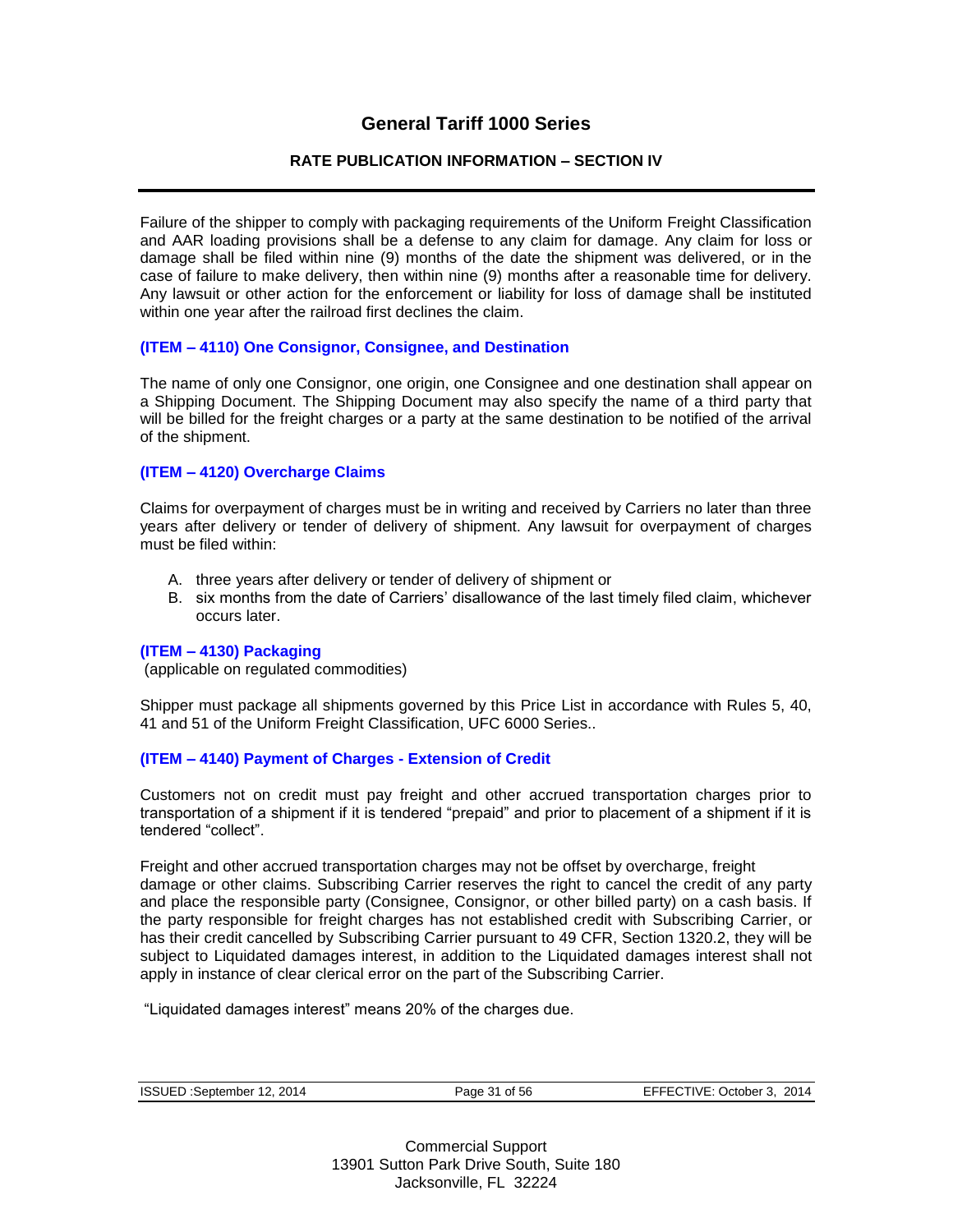## **RATE PUBLICATION INFORMATION – SECTION IV**

#### **(ITEM – 4150) Price Terms and Conditions**

Subscribing Carrier agrees to provide rail transportation service at the rates and subject to the additional terms and conditions set forth in the public price documents of the Subscribing Carrier.

#### **(ITEM – 4160) Proportional Application of Prices**

(applicable only to Rule 11 rates)

When Price List proportional prices are used to construct through charges beyond the geographic scope of this publication on a through Shipping Document, the Price List charges will be assessed and billed separately by the Subscribing Carrier or other participating Carriers, as appropriate. Shipping Documents on such rebilled shipments must indicate that the shipment is made under Railway Accounting Rule 11. Industry agrees to specify on each Bill of Lading and requests origin Carrier to place the following statement on the waybill:

"Charges to Carriers which are party to this Price List are separately collected pursuant to Railway Accounting Rule 11."

#### **(ITEM – 4170) Rejected, Refused, Returned Shipments**

Unless restricted, shipments reaching destination but **not** unloaded (for reasons other than the Subscribing Carriers' errors), may be returned to the original shipping point via the reverse route at the same price and conditions, unless a lower price exists for such return shipments, or unless pricing document disallows this provision.

#### **(ITEM – 4180) Shipping Document**

Prior to tender of freight, Consignor shall execute a Shipping Document similar in content to the Uniform Bill of Lading. However this Price List shall override any inconsistent terms in the Shipping Document.

| ISSUED:September 12, 2014 |  |
|---------------------------|--|
|                           |  |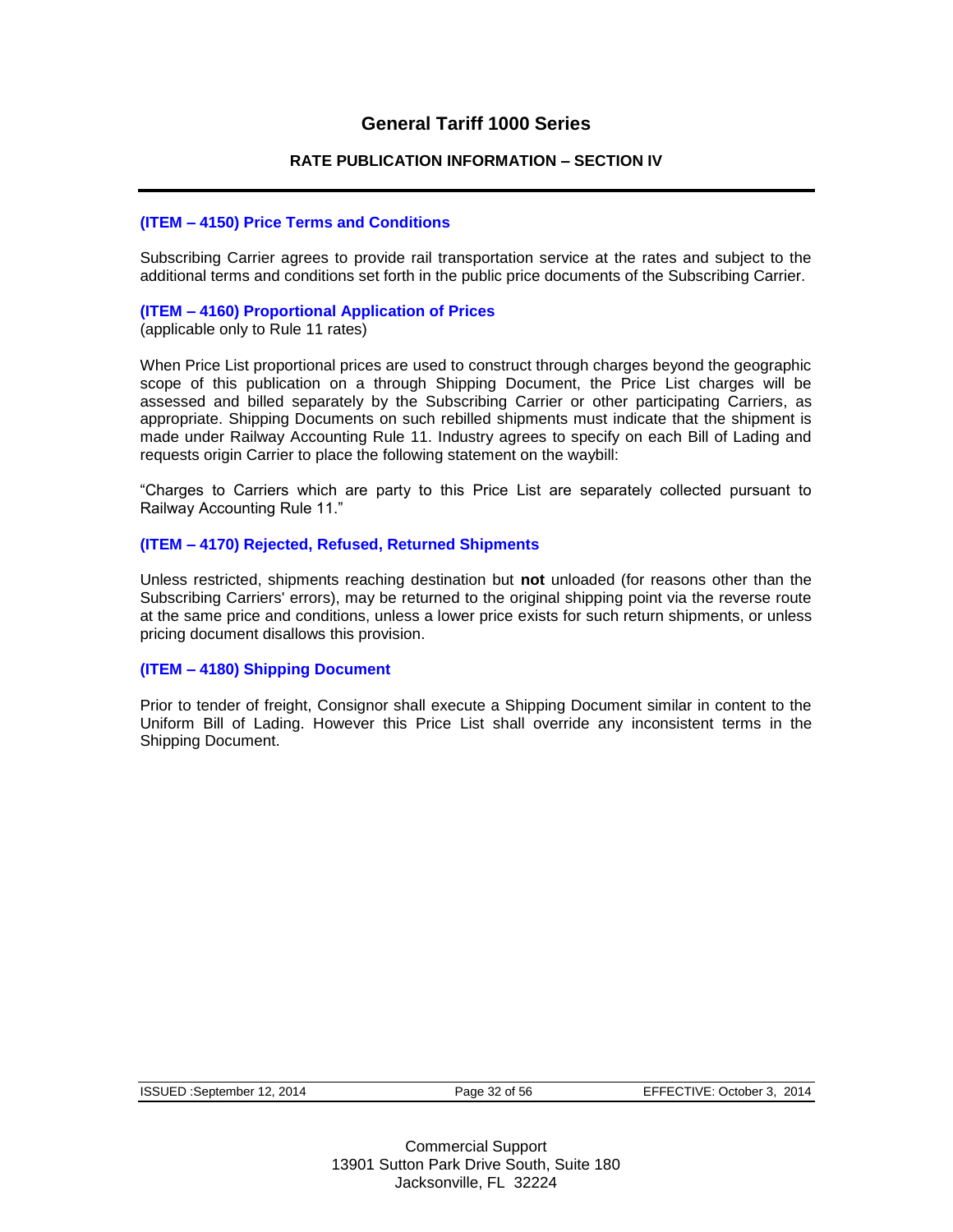# **TIH/PIH PROCEDURE SECTION V**

ISSUED :September 12, 2014 Page 33 of 56 EFFECTIVE: October 3, 2014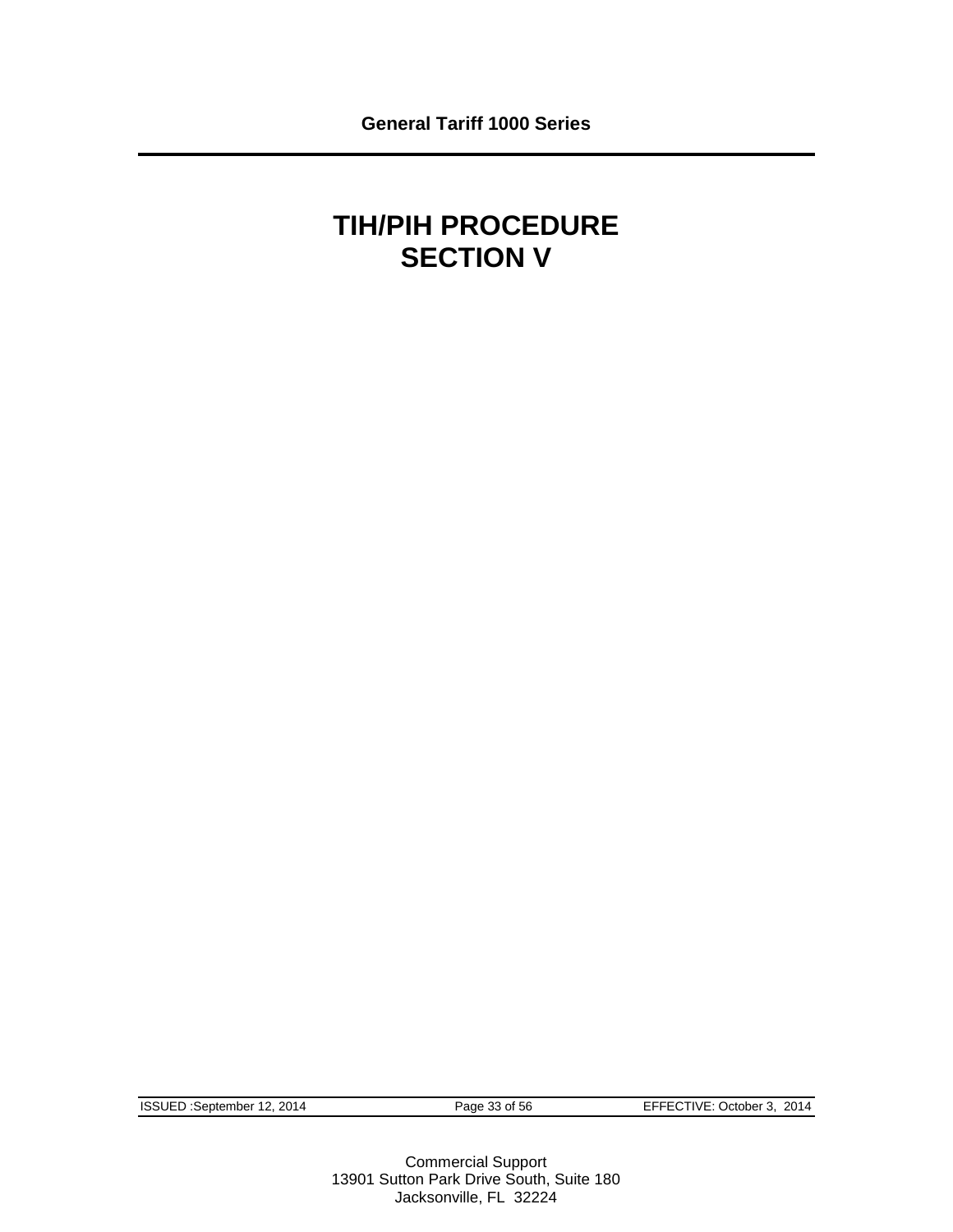## **TOXIC INHALATION/POISON HAZARD MATERIAL (TIH/PIH) PROCEDURE- SECTION V**

#### **(Item 5000) – TIH/PIH Applicable Commodities**

**These procedures and policies apply to all commodities found in the AAR Circular No. OT-55-Series.**

#### **(Item 5010) - Procedure on Delivery and Placement of Cars:**

Customer shall be prepared to receive carloads of TIH/PIH commodities immediately upon notification of availability at destination by carrier railroad. There will no free time granted to customer once notification takes place. Charges will begin at 12:01AM the morning after customer tender/notification or the first day of deliverable service, whichever occurs first.

If a receiver/customer or receiving location is unable to accept a TIH/PIH commodity carload when it is first tendered/notified and available for delivery, and Subscribing Carrier must then hold the car(s) in its rail facilities, a charge of \$1,000 per car, per day or portion thereof will be assessed until the car(s) are placed at its billed destination.

Item 1020 is a list of STCC codes that fall under the category of TIH/PIH and will be applicable in assessment of the daily charge and handling.

#### **(Item 5020) – Procedure on Unsafe or Improperly Loaded Cars:**

When a car is deemed unsafe based on the criteria bullet points below, a penalty of \$10,000 may be assessed to the Shipper:

A car is overloaded, imbalanced or has a shifted load

A car is spilling, leaking, or dusting

A car containing TIH/PIH commodities or residue is identified moving on the Subscribing Carrier's line for which shipping instructions were not regulatory compliant.

#### **(Item 5030) – Procedure on any Major Adjustment for TIH/PIH Cars**

When Supplier Carrier provides any of the following tasks to a TIH/PIH car, a charge equating to actual cost plus 25% (minimum \$1,000) will be assessed to the party requesting or requiring these services:

A car needs readjusting, reducing, loading, or unloading of a shipment.

Repair or cleaning equipment, or clean-up of leaked/spilled materials

Applying sprays or suppressants to the shipment or contents

| ISSUED:September 12, 2014 | Page 34 of 56 | EFFECTIVE: October 3, 2014 |
|---------------------------|---------------|----------------------------|
|                           |               |                            |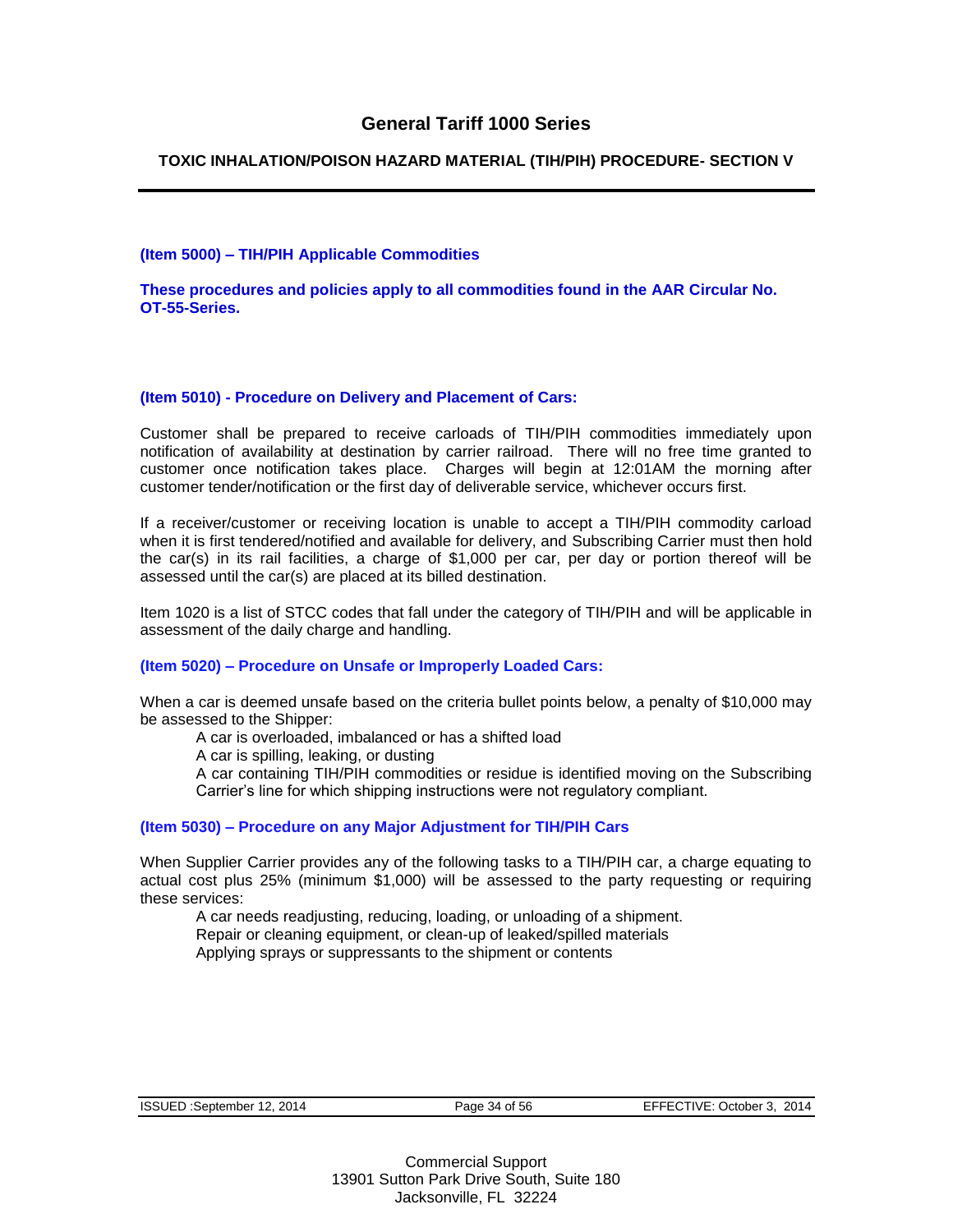## **TOXIC INHALATION/POISON HAZARD MATERIAL (TIH/PIH) PROCEDURE- SECTION V**

#### **(Item 5040) – Procedure on Unsafe Condition at Customer Facility**

Where at Supplier Carrier's sole discretion, safe railway operations are not possible because of an extreme condition such as but not limited to the conditions below, train service will be suspended until condition is rectified to the satisfaction of Supplier Carrier's safety/environmental staff.

Condition or practice likely to cause permanent disability, loss of life or body part and/or extensive loss of structure, equipment or material, or repeated/or multiple unresolved conditions or practices that may have a safe work-around.

**Any procedures or provisions as set forth in subscribing carriers 0900 Series Tariff will supersede the provisions of Section V of the General Tariff 1000.**

| ISSUED:September 12, 2014 |  |
|---------------------------|--|
|                           |  |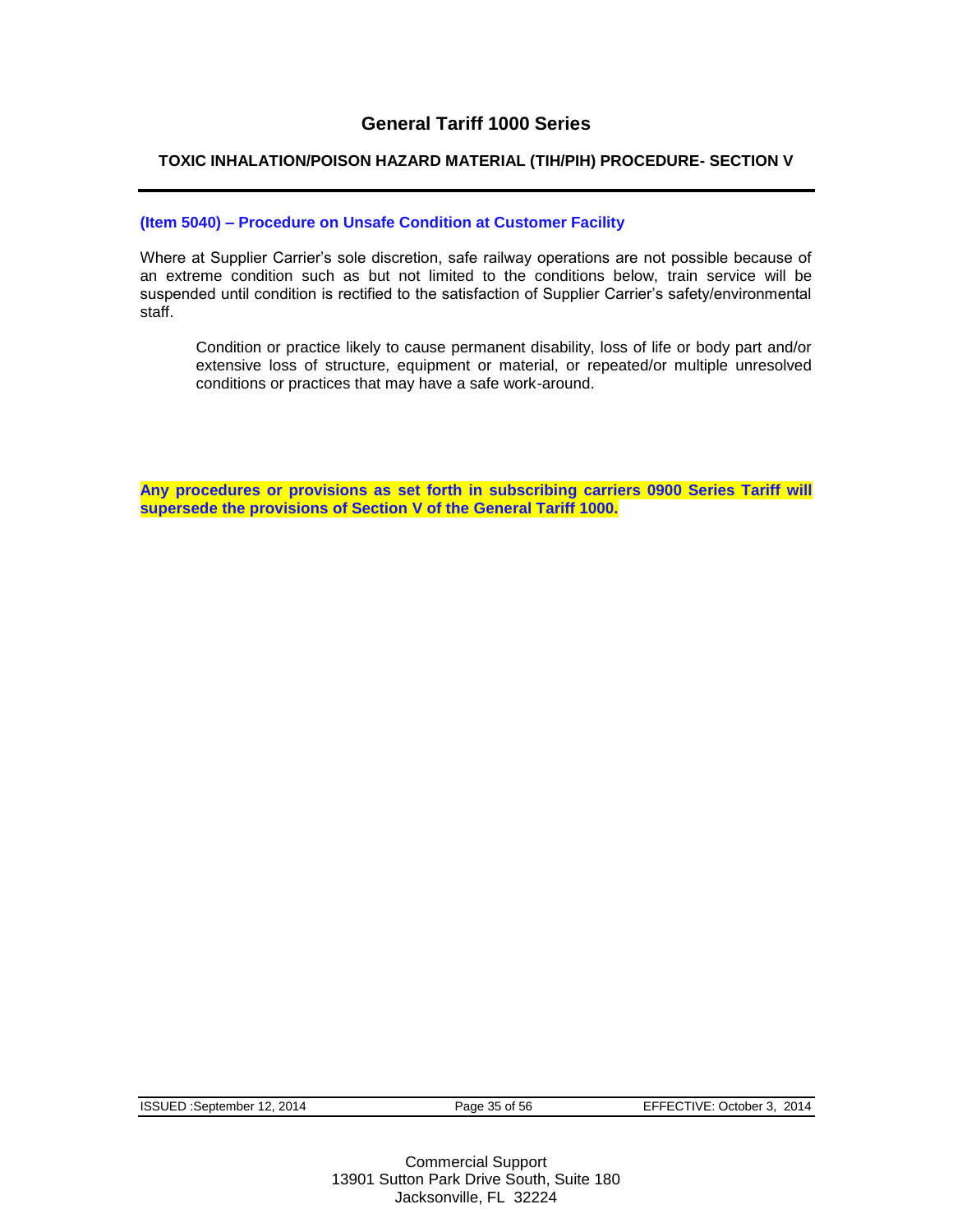**TOXIC INHALATION/POISON HAZARD MATERIAL (TIH/PIH) PROCEDURE- SECTION V**

# **SWITCHING AND ACCESSORIAL PROVISIONS SECTION VI**

**Charges for Switching and Accessorial Provisions are found in Carrier's 7006 Series Charge Catalogs posted on Carrier's Website.**

# **DEFINITION OF LINE HAUL:**

This Tariff defines Line-Haul transportation as the movement of one or more railcar(s) from station to station; the pulling of the railcar(s) from the origin and placement of the railcar(s) at the destination; and includes the movement of an empty car back to its origin or another specified destination if such return movement occurs within six months of the most recent outbound, loaded move.

| <b>ISSUED</b><br>2014<br>:September:<br>12. | 36 of 56<br>Page | ™F (<br>2014<br>October 3. |
|---------------------------------------------|------------------|----------------------------|
|                                             |                  |                            |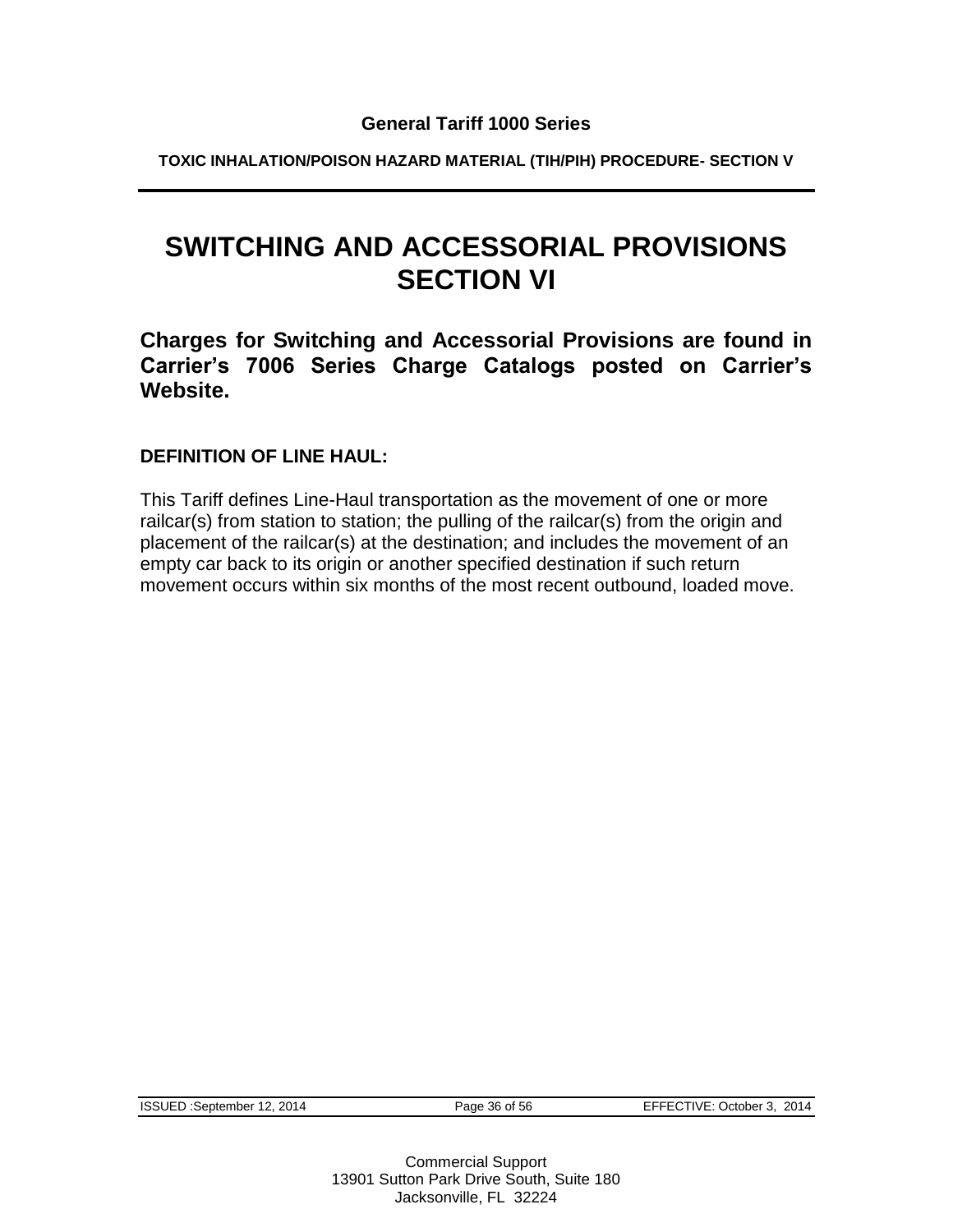| ISSUED:September 12, 2014 |  |
|---------------------------|--|
|                           |  |

Page 37 of 56 EFFECTIVE: October 3, 2014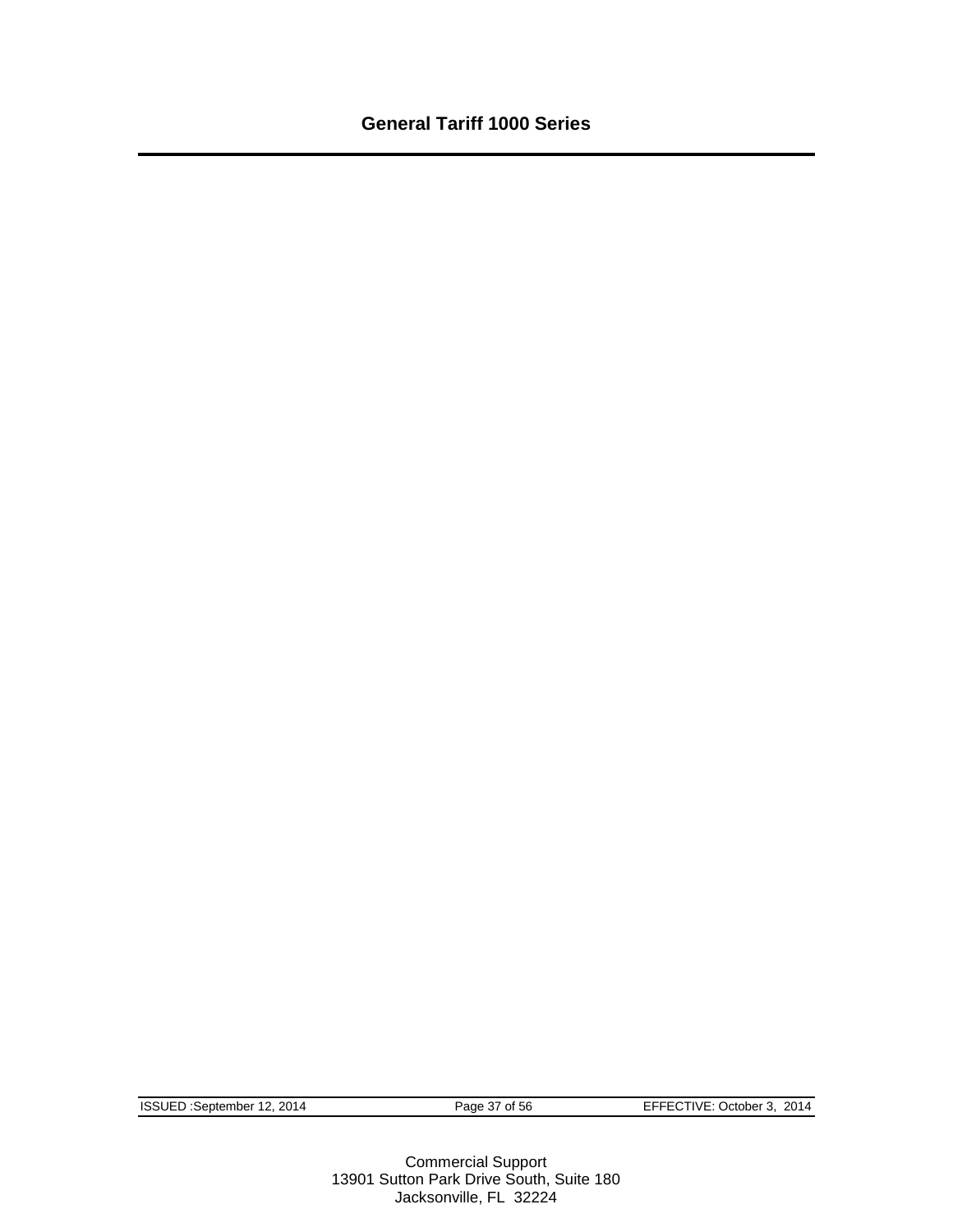## **SWITCHING AND ACCESSORIAL PROVISIONS - SECTION VI**

## **(Item 6000) - Intra-plant Switching**

INTRA-PLANT SWITCHING – A switching movement from one (1) location to another location within the confines of an industry.

### **(Item 6010) - Intra-Terminal Switching**

INTRA-TERMINAL SWITCHING – A switching movement (other than intra-plant) from one (1) location to another location within the switching limits of one (1) station or industrial district of the same railroad.

### **(Item 6020) - Inter-Terminal Switching**

INTER–TERMINAL SWITCHING – A switching movement between one railroad and another railroad when such movement is within the switching limits of the same station or switching district. Any switching charges from connecting roads will be in addition to those of the Carrier.

## **(Item 6030) – Reciprocal Switching**

Any reciprocal switching provided by carrier will be covered by addendum to the Optional Services Catalog – Customer Switching and Accessorial Services issued by the serving Carrier.

## **(Item 6035) – Intermediate Switching**

INTERMEDIATE SWITCHING – When carrier performs the service of moving shipments between two other carriers at an interchange point and charges are assessed as a switch movement not a line haul charge.

## **(Item 6040) – Cars Received in Error by Carrier**

When loaded or empty cars are received by Carrier from connecting roads that are not consigned to Carrier or its customers, these cars will be treated as mishandled cars received in error and charges will be assessed against the interchanging Carrier.

| Page 38 of 56 | EFFECTIVE: October 3, 2014 |
|---------------|----------------------------|
|               |                            |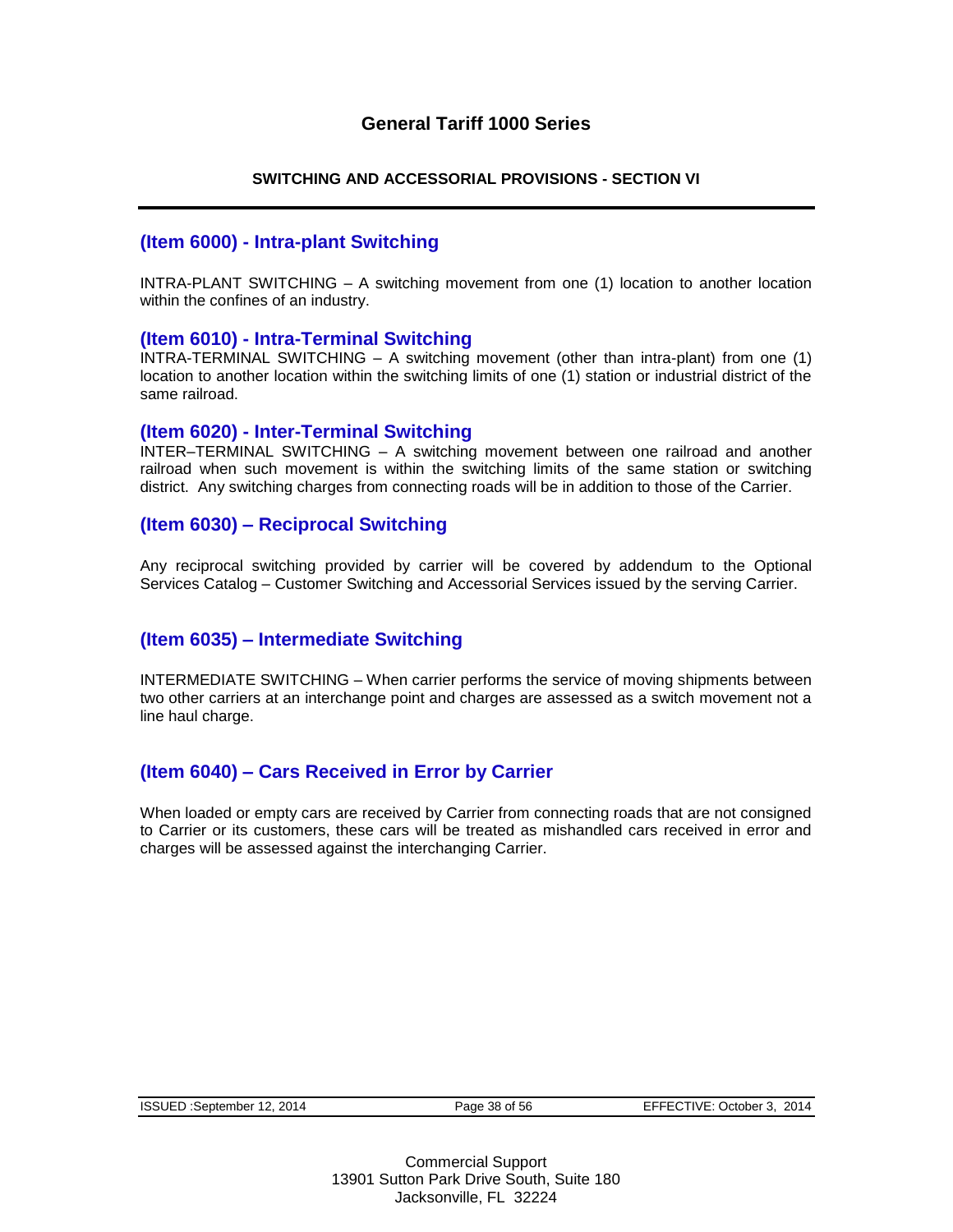## **SWITCHING AND ACCESSORIAL PROVISIONS - SECTION VI**

# **(Item 6045) – Switch from Constructive Placement**

## **(Cancelled)**

# **(Item 6050)– "Shipment to order", "Order notify" or "Straight bill of lading" requiring surrender of bill of lading or written order**

When the original Bill of Lading or written order covering a shipment described above is not available, the property may be delivered in advance of the surrender of the Bill of Lading or written order, as the case may require, under provisions of Rule 7 of the UFC.

If a Bill of Lading is tendered after car is released loaded or empty, shipper releasing said car will be assessed charges as covered under the Optional Services Catalog – Customer Switching and

Accessorial Services plus applicable demurrage as covered in the Extended Asset Use Tariff for every day Carrier awaits instructions for movement.

When Order Bills of Lading or written orders are received prior to arrival of the car on the Carrying Road there will be no charge.

| ISSUED:September 12, 2014 | Page 39 of 56 | EFFECTIVE: October 3, 2014 |
|---------------------------|---------------|----------------------------|
|                           |               |                            |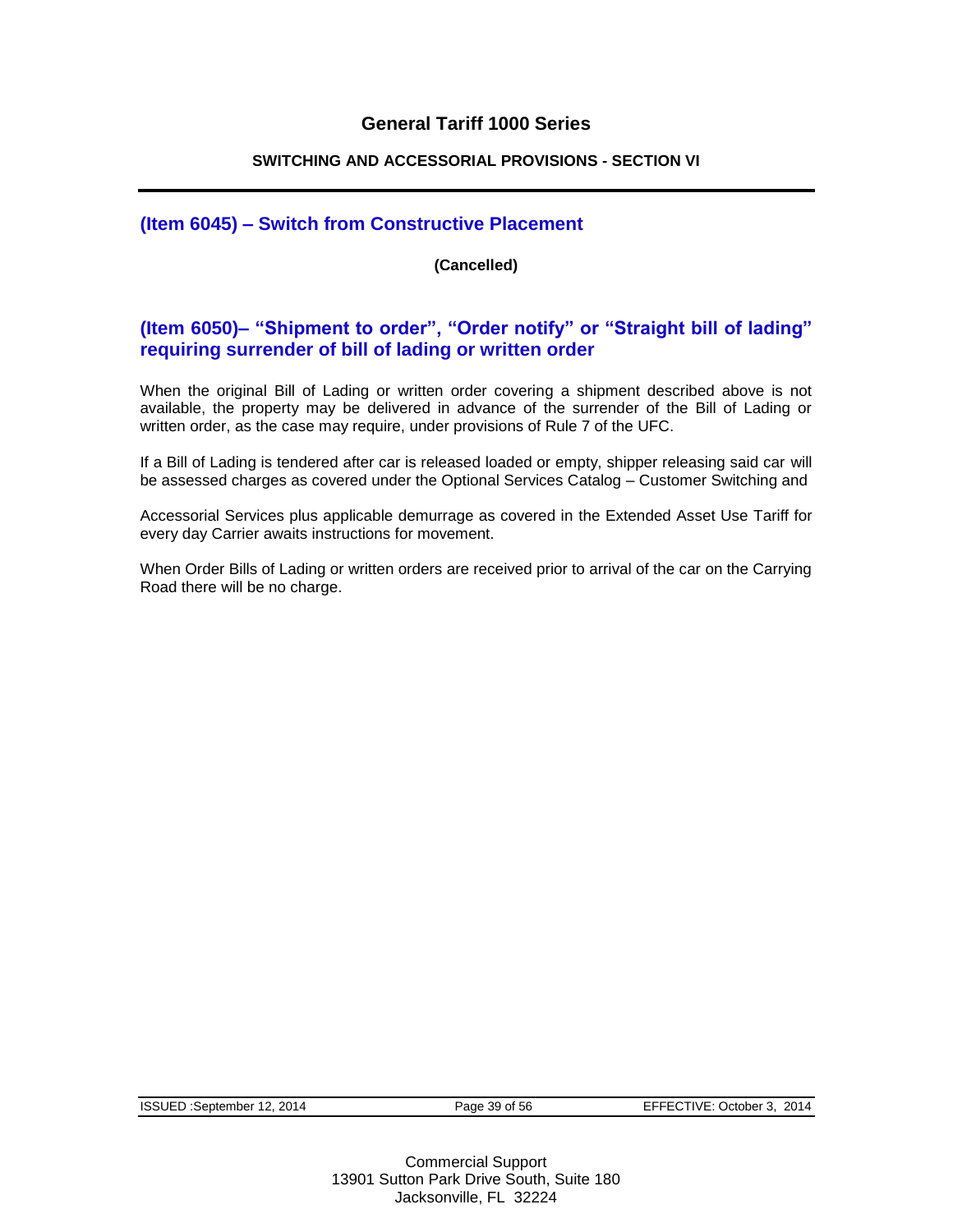#### **SWITCHING AND ACCESSORIAL PROVISIONS - SECTION VI**

# **(Item 6070) – Special Train Charges (Special Switching)**

Upon request, special switching or train service may be provided with reasonable advance notice to Carrier and only when Carrier determines that sufficient locomotives and crews are available to provide such service during prescribed scheduled operating and switching times. Special Switching Requests must be submitted in writing via fax or email to Carrier. All applicable linehaul charges will be assessed in addition to charges specified at time of request to cover crew and locomotive usage. The time expended in switching service shall be the time the locomotive and crew arrive at their duty location until the time the crew returns to their off duty location. If such service is performed on days or at hours other than prescribed scheduled operating and switching times, additional charges may be assessed and must be determined by the Marketing and Sales Manager at the time request is made.

If special switching or train service is subsequently cancelled within 24 hours of the original requested time there will be a \$1,000 cancellation fee.

## **(Item 6080) – Closing or Opening Doors on Cars**

Loaded cars will not be moved unless all doors, hatches, outlet gate doors on covered hoppers, gates and tie-down devices are secured. Additional Intra -Terminal Switch charges will apply if any subsequent trips to the customer are necessary due to doors, etc., not being secured.

On empty or loaded cars, when it becomes necessary for the Carrier or their contractor, to close or open doors, hatches, gates, outlet gate doors on covered hoppers, or secure tie-down devices, charges will be assessed against the customer releasing said car.

This service is provided at the convenience and discretion of the Carrier.

|--|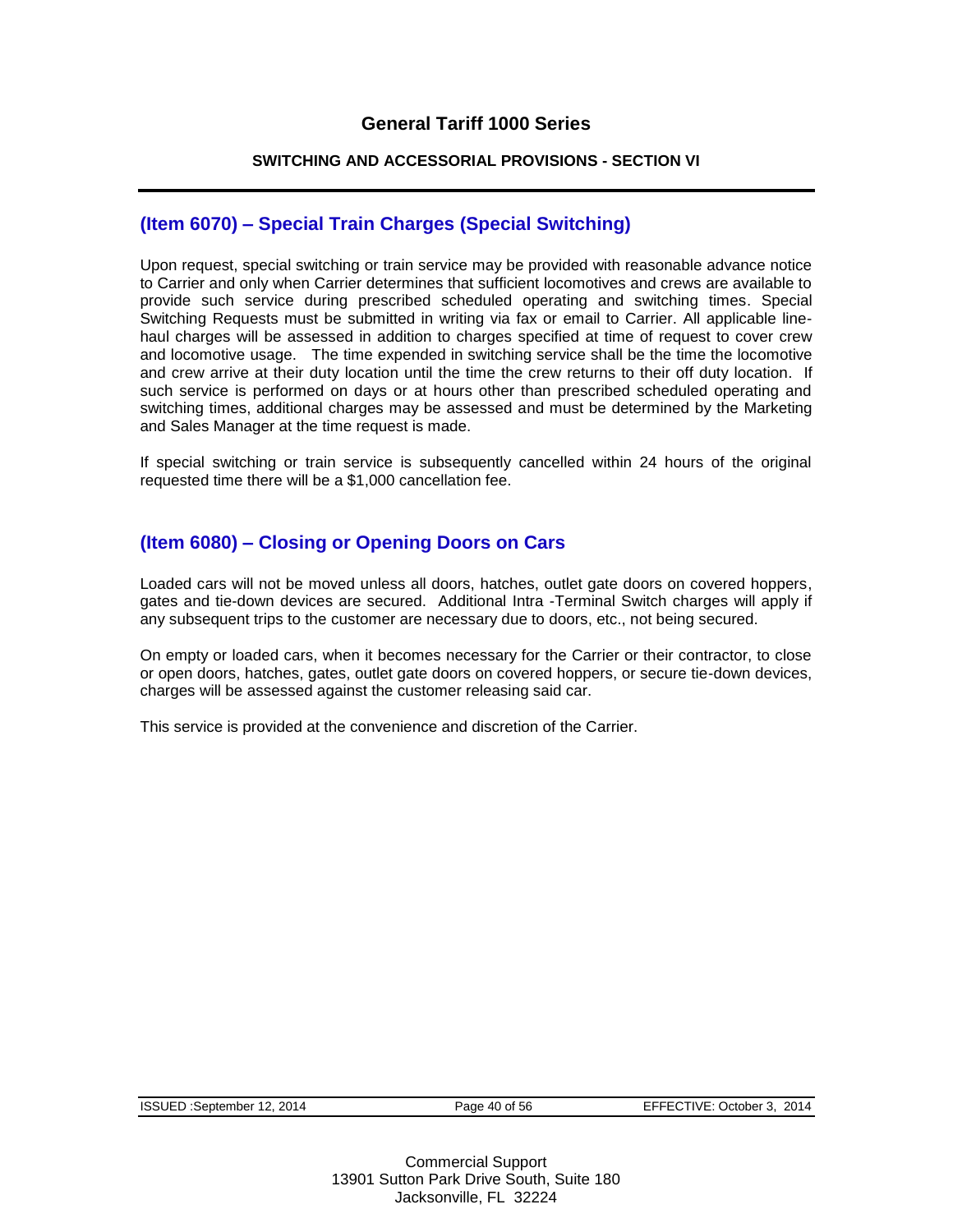## **SWITCHING AND ACCESSORIAL PROVISIONS - SECTION VI**

# **(Item 6090) – Improperly Loaded Cars – (Overloaded)**

When a car is overloaded (car or rail limits), the shipper will be notified and given the opportunity to take corrective action. Charges assessed include the service of weighing when done at Carrier's facility, if applicable.

\*If a car is more than 1,500 lbs. above car capacity or track capacity, the applicable overweight charge for Carrier will apply.

Corrective action may include the following and charges will be at prevailing line-haul and accessorial rates.

The excess lading/product may be removed, with the remaining lading forwarded to the original billed destination, at the price from the original billed origin, on the remaining weight.

The excess lading/product may be placed in another car and both cars forwarded to the original billed destination at a price from the original billed origin to the original billed destination per car.

The entire lading/product may be transferred to another car if such transferrable results in the car being accepted for further movement with freight charges being those on the weight of the reloaded car, from original billed origin, to the original billed destination.

The excess lading/product may be placed in another car and returned to the original billed origin. The remaining lading in the original car may be forwarded to the original billed destination, at the price from the original billed origin, on the remaining weight. For that portion returned to the original billed origin, the charge will be negotiated with the participating Carriers at the time of return.

| ISSUED:September 12, 2014 | Page 41 of 56 | EFFECTIVE: October 3, 2014 |
|---------------------------|---------------|----------------------------|
|                           |               |                            |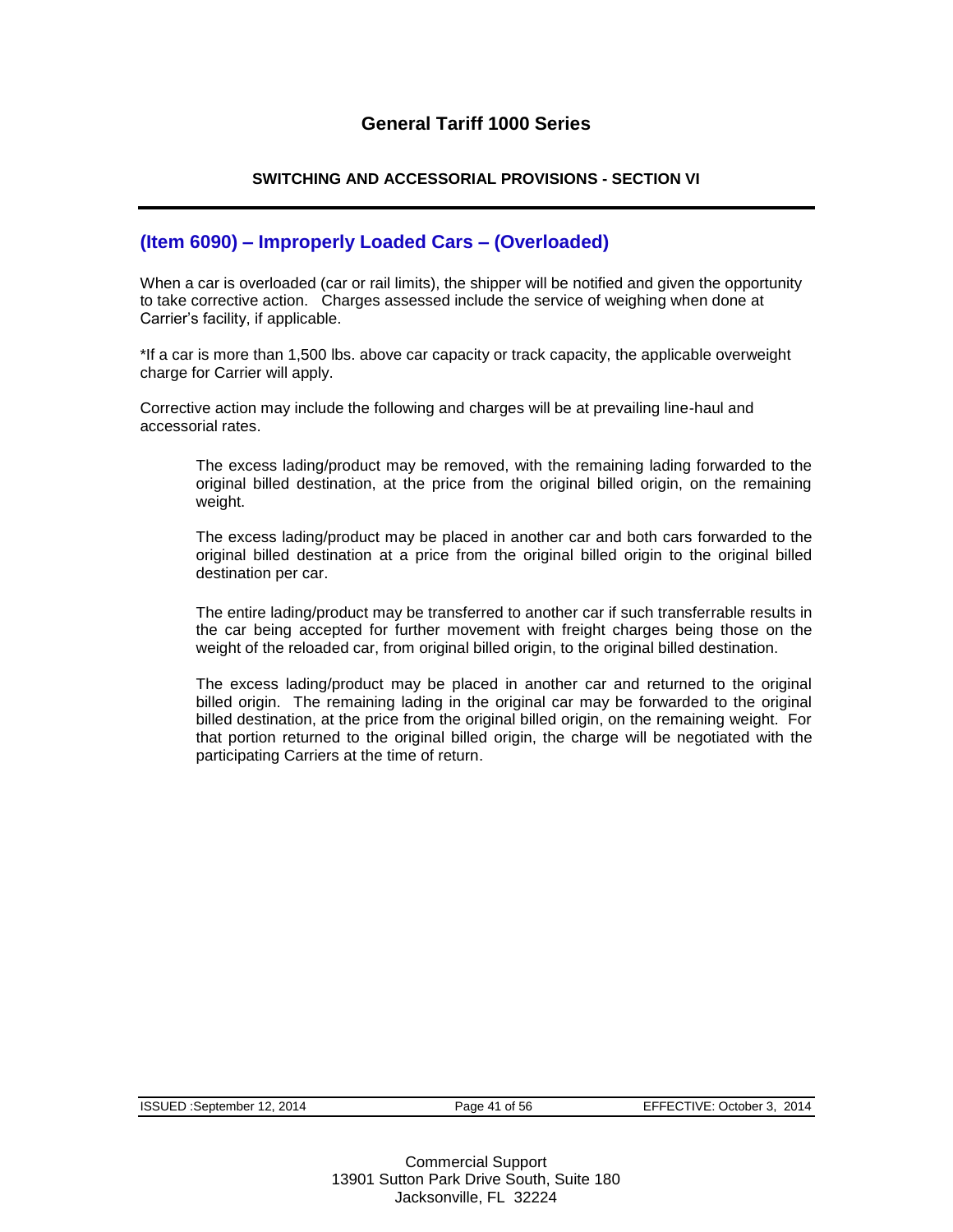## **SWITCHING AND ACCESSORIAL PROVISIONS - SECTION VI**

# **(Item 6100) – Dunnage and Shipping Devices or Containers**

When shipments are made in shipper's racks, crates, trays, bins, etc., the return movement of the empty racks, crates, trays, bins, etc., shall be deemed as an empty movement and may be subject to a Rule 11 charge for return. See Carrier's Optional Service Catalog for application. If a car containing racks, crates, trays, bins, etc., is placed at a customer and all are removed and there is no loaded movement in connection with this car, the initial movement of this car into the customer shall be deemed as a loaded movement and line-haul charges assessed accordingly.

# **(Item 6120) – Cars Released Empty, when Actually Loaded or Released Loaded when Actually Empty**

If a car is released empty and found to be loaded and vice versa, the customer will be billed the freight rate plus any accessorial switching and demurrage as determined by the Marketing Manager to return car.

# **(Item 6130) – Turning of Cars**

At the request of the customer or when it is necessary to turn a car, in order that a car may be unloaded or loaded, a flat rate of \$400 will be assessed to the appropriate party based on circumstances necessitating turning of car (unless otherwise addressed in Supplying Carriers Charge Catalogs.

Such request should be made to the Carrier Customer Service Group in writing.

| ISSUED:September 12, 2014 | Page 42 of 56 | EFFECTIVE: October 3, 2014 |
|---------------------------|---------------|----------------------------|
|                           |               |                            |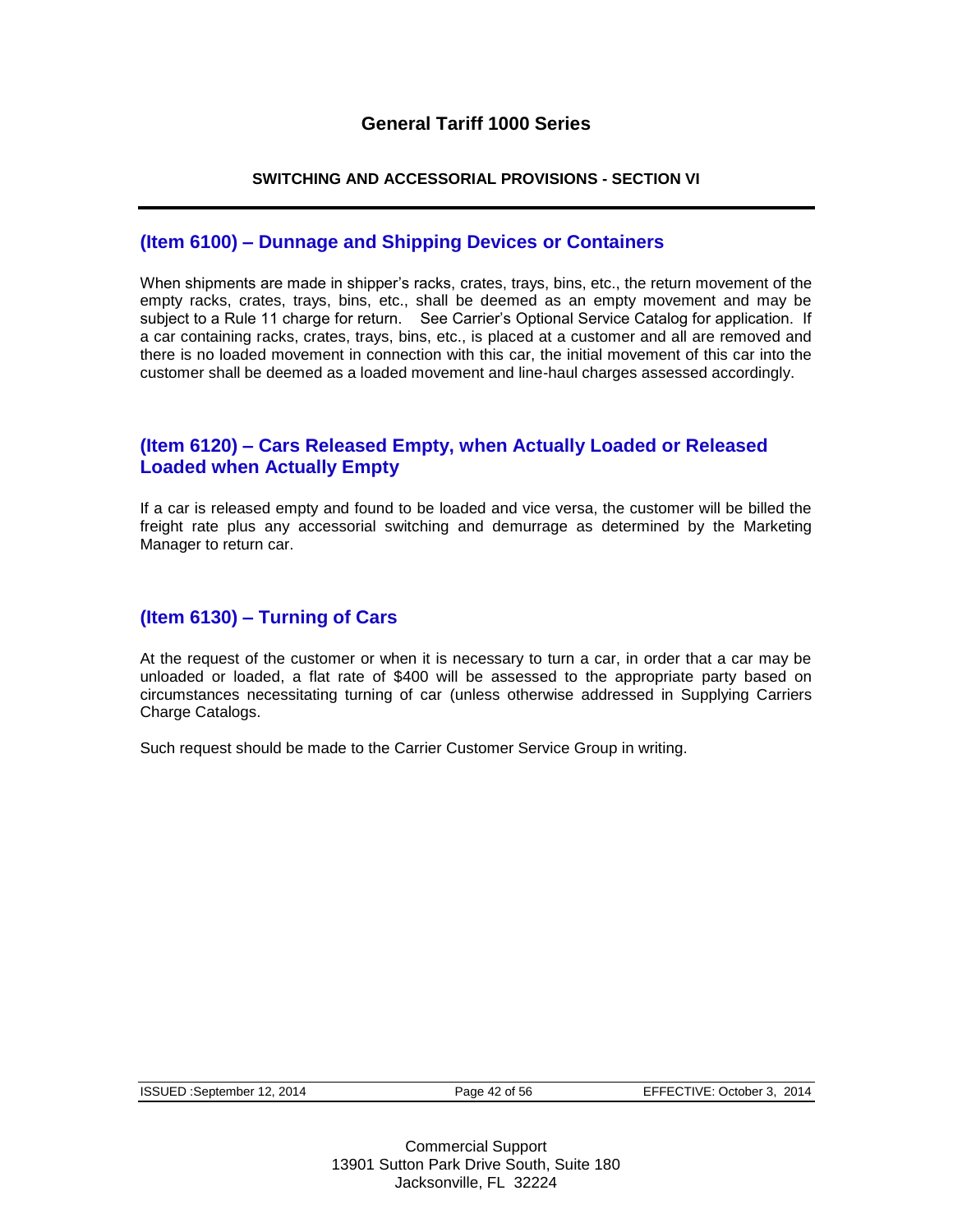## **SWITCHING AND ACCESSORIAL PROVISIONS - SECTION VI**

## **(Item 6140) – Empty Cars Ordered – Not Loaded**

If a car order is placed for empty cars for loading and the service of constructive or actual placement has been performed and the cars are subsequently released back to Carrier without being loaded and billed, a charge of \$500 per car, in addition to applicable demurrage charges, will be assessed to the party ordering the equipment.

## **(Item 6150) – Cars Ordered on Behalf of Customer – Cancelled While Enroute**

If Carrier has placed a car order on behalf of the customer and instructions are received by Carrier to cancel the car order while cars are enroute but have not yet been constructively or actually placed, a charge of \$150 per car will be assessed.

## **(Item 6160) – Cars Provided by Foreign Railroad in Improper Condition**

When an empty car furnished for loading is refused due to improper condition, the charge found in the 7006 Series, Switching and Accessorial Tariff Charge Catalog will be assessed to the foreign railroad supplying the car to the Carrier.

## **(Item 6170) – Empty or Loaded Railcars Released – Not Available to Pull**

When a customer releases an empty or loaded car and it is determined upon arrival that the equipment cannot be pulled by railroad as a result of conditions attributable to consignor, loader, consignee, Care-of-Party or unloader, a charge of \$500 per car will be assessed in addition to all other applicable charges.

## **(Item 6180) – Empty or Loaded Railcars Ordered in – Unable to Place**

When a customer orders in an empty or loaded car, but cannot receive the car as a result of conditions attributable to consignor, loader, consignee, Care-of-Party or unloader, a charge of \$500 per car will be assessed in addition to all other applicable charges.

| Page 43 of 56 | EFFECTIVE: October 3, 2014 |
|---------------|----------------------------|
|               |                            |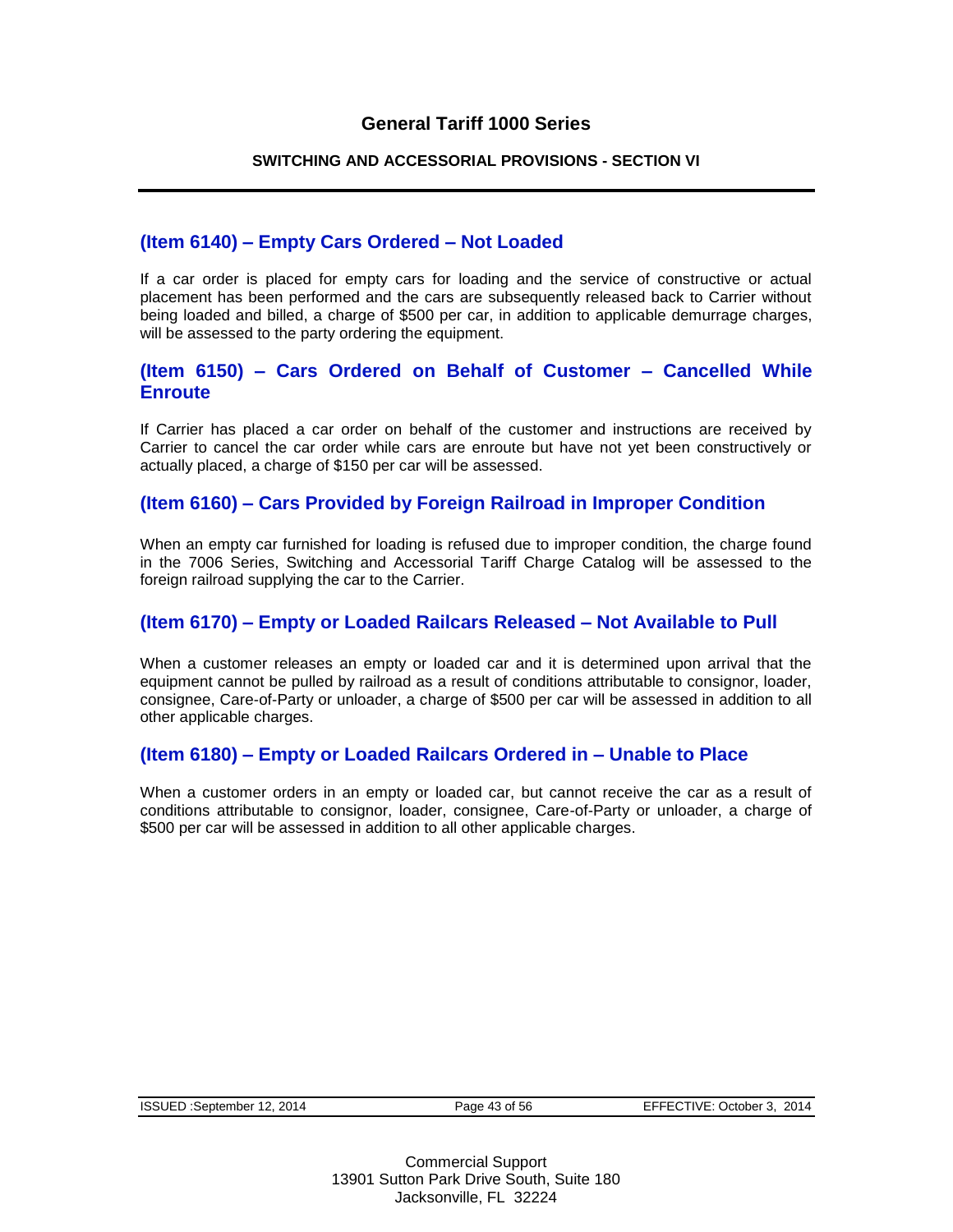### **SWITCHING AND ACCESSORIAL PROVISIONS - SECTION VI**

## **(Item 6190) – Mileage Charges on Privately Owned Cars**

The Carrier will not pay mileage charges on privately owned cars when moving from, to or via stations on the Carrier Road.

## **(Item 6200) – Movement of Locomotives**

Privately owned, leased or foreign line locomotives will be moved over the Carrier Road subject to a line haul charge to be determined by the Marketing and Sales Manager and is contingent on locomotive moving in regular Carrier train service. Carrier will not absorb any switching charges applicable to shipments of locomotives. Prior to moving said locomotive, contact Carrier Prior to moving said locomotive, contact Carrier Marketing and Sales Manager for special arrangements for this movement.

All privately owned, leased or foreign locomotives are subject to a joint inspection at interchange by both the Carrier mechanical personnel and connecting carrier mechanical personnel. Any locomotives that fail inspection will be rejected at interchange.

Carrier Road will assume no liability while moving locomotives.

| Page 44 of 56 | EFFECTIVE: October 3, 2014 |
|---------------|----------------------------|
|               |                            |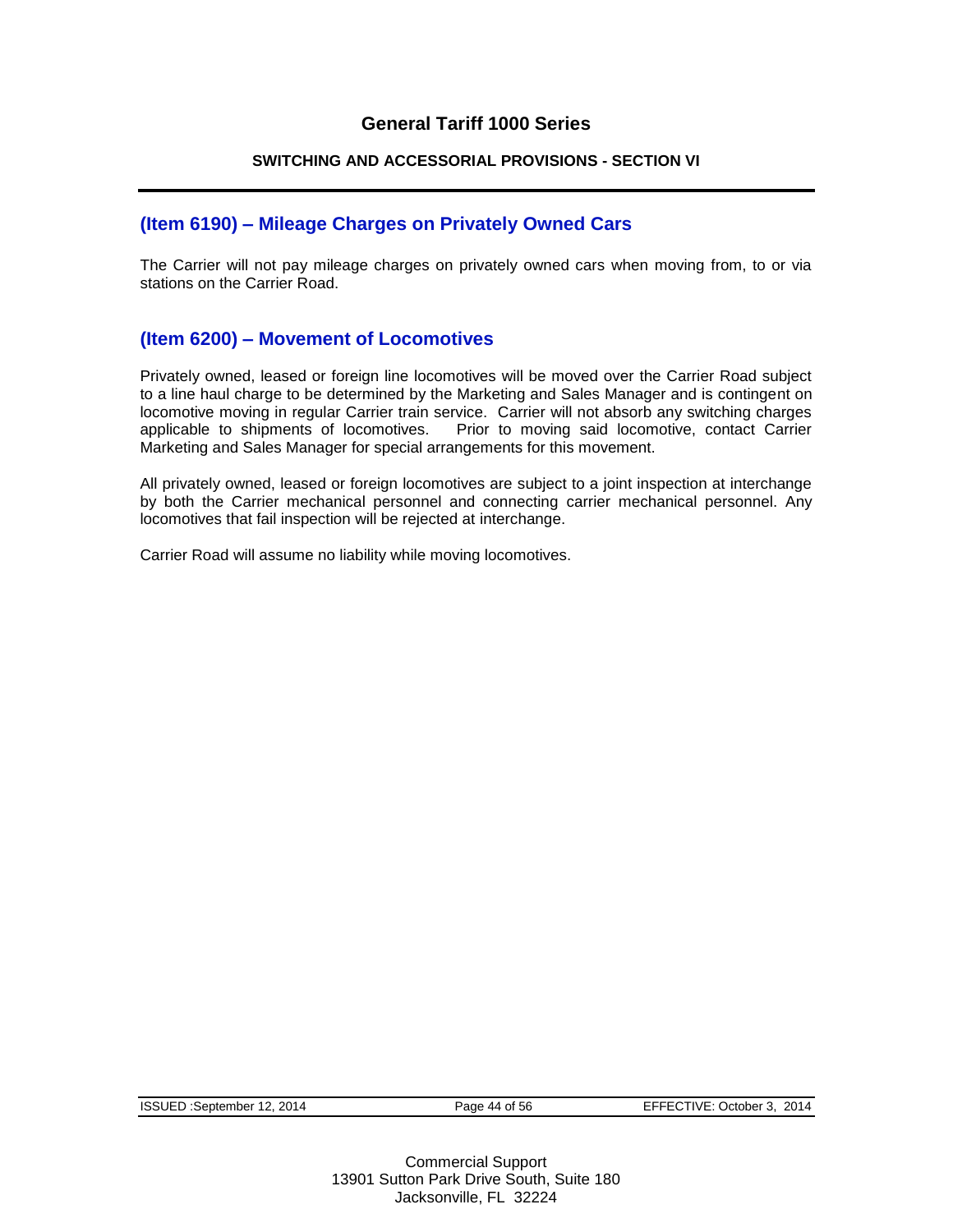### **SWITCHING AND ACCESSORIAL PROVISIONS - SECTION VI**

## **(Item 6210) – Diversion or Re-consignment**

When an order is placed with the Customer Service Center for Carrier Road by the Consignee, Consignor, or Owner of shipment, that modifies any provision or terms described below, a diversion/re-consignment charge to the party requesting change is applicable.

- o Change in the name of the Consignee
- o Change in the name of the Consignor
- o Change in the destination
- o Change in the route
- o Any other instruction given by the Consignor, Consignee or Owner affecting delivery and requiring addition to or change in billing (except orders received prior to arrival of the car on the Carrier Road or after departure from Carrier Road), and additional movement of the car, or both.

If this information is received before the arrival of the car on or after departure from Carrier Road, no charge will be assessed.

Cars stopped, diverted or re-consigned under the terms of this Item are subject to demurrage provisions as described in the 1000 General Tariff.

Diversion or re-consignment orders will not be accepted by Carrier for cars that have already left Carrier's control.

## **(Item 6215) – Changes or Corrections to Billing; from customer**

If, after billing has been electronically submitted by the customer, the customer changes or corrects the billing and submits revised billing, the customer must notify Customer Service for the Carrier Road prior to making the change or immediately upon submitting the change. This is to ensure the correct information is captured and transmitted through-out the entire routing. The notification does not guarantee the revised billing can be applied to reflect the change made.

#### **If changes to billing are made before the car has been picked up, there will be a \$75 per car administrative fee, assessed to the party requesting the change. If changes are made after the car has been picked up, it is considered a diversion as per item 6210.**

If a customer's billing or forwarding instructions are the cause of Carrier Railroad incurring misroute charges (also known as "interchange error" or "setback" charges) and/or other charges from the connecting railroads, then such charges will be passed through to the customer causing the misroute or other charge.

| ISSUED:September 12, 2014 | Page 45 of 56 | EFFECTIVE: October 3, 2014 |
|---------------------------|---------------|----------------------------|
|                           |               |                            |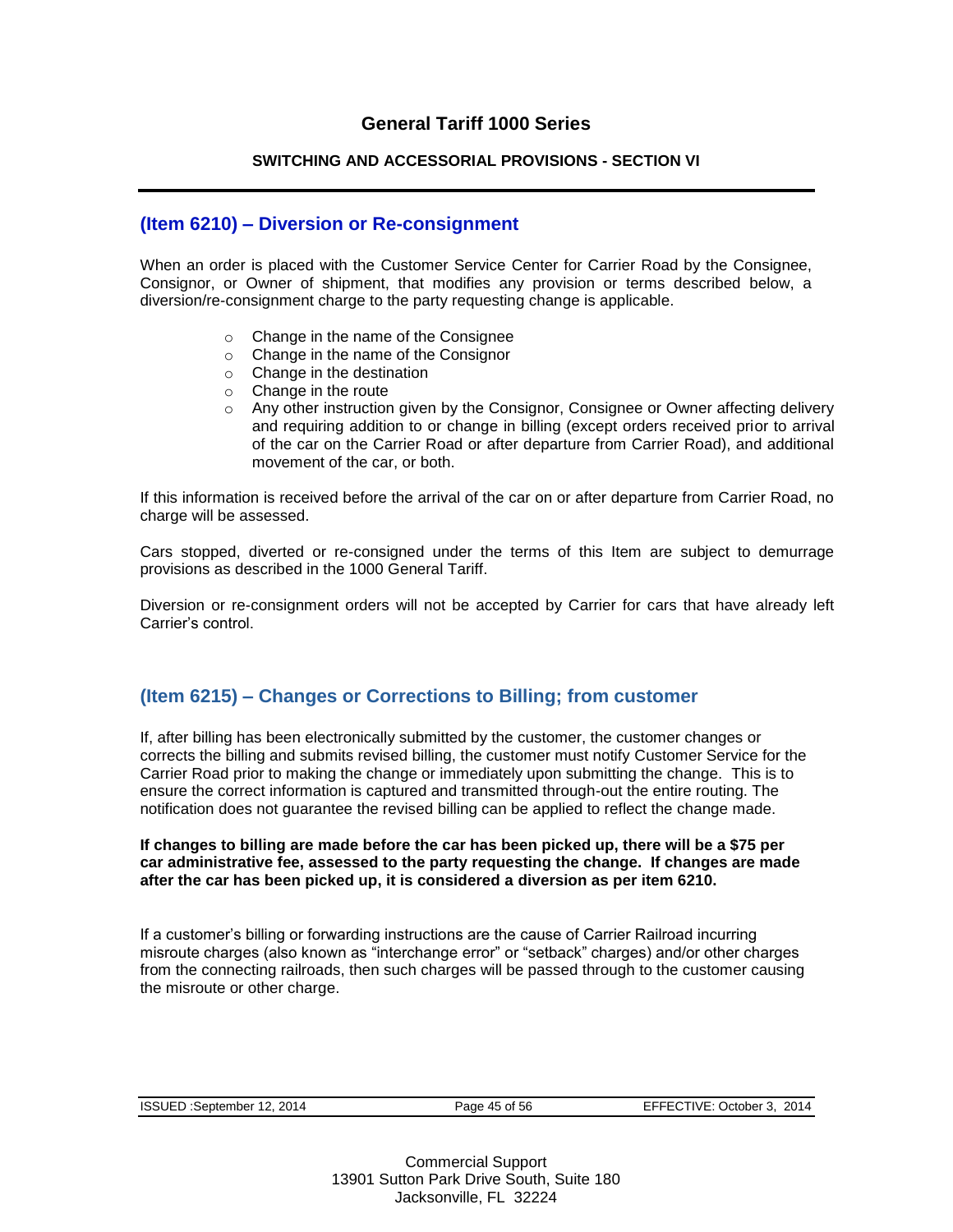#### **SWITCHING AND ACCESSORIAL PROVISIONS - SECTION VI**

# **(Item 6220) – Leasing of Railroad Tracks for Storage**

Carrier's tracks may be leased to customers, subject to availability and pursuant to terms and conditions of special agreements. Requests for lease of tracks must be received in writing through the Manager of Marketing and Sales stating the number of car spots requested and the estimated duration of the storage needed.

Cars placed in storage must be privately owned and free of car hire. Cars held on storage tracks will not be subject to demurrage charges.

When Carrier is requested to switch car in or out of storage by customer, a charge of \$300 per switch per car will be assessed.

## **(Item 6230) – Failure to Deliver Load to Supplying Carrier**

When a foreign road delivers a car to the Carrier for a customer to load, and the customer fails to return the loaded car to the foreign road that supplied the car, but instead ships the loaded car via another railroad, the customer will pay a minimum of \$500 per car to the Carrier plus any applicable charges that may be assessed by the foreign railroad originally supplying the car. This situation is not applicable to charges assessed in Item 6150.

## **(Item 6240) – Special Car Restrictions**

The handling of a car in excess of 89 feet in length, with a marked capacity greater than 210,000 pounds, in excess of Plate F dimensions or with six (6) or more axles shall be handled on a permit basis only, and special handling charges may be applied. Any requests for special clearances of high, wide or heavy equipment should be cleared through the General Manager's Office for Carrier before movement.

| ISSUED:September 12, 2014 | of 56<br>Page 46 | : TIVE:<br>2014<br>October 3.<br>⊺FFF( |
|---------------------------|------------------|----------------------------------------|
|                           |                  |                                        |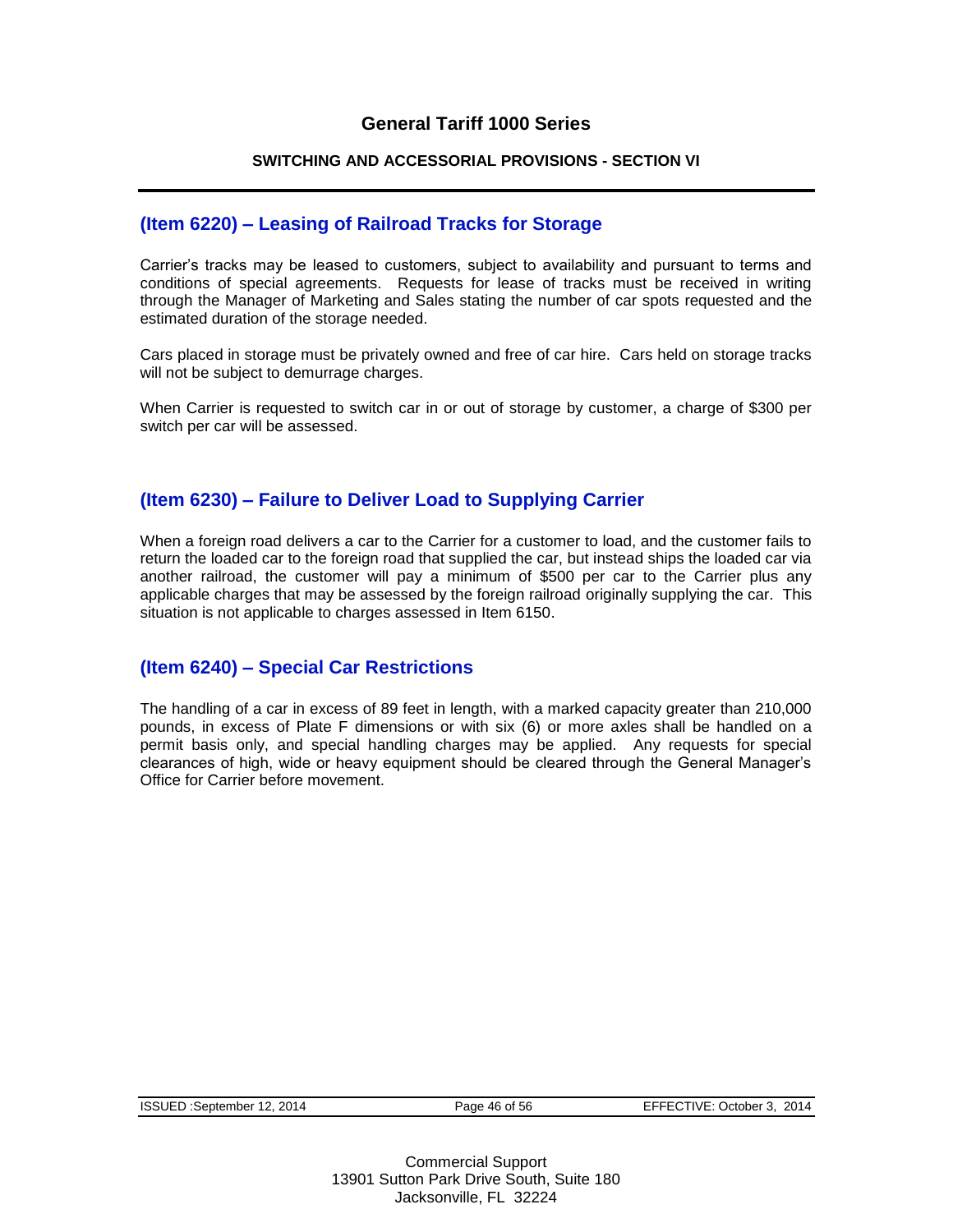# **HEAVY WIDE CLEARANCE PROCEDURES SECTION VII**

ISSUED :September 12, 2014 Page 47 of 56 EFFECTIVE: October 3, 2014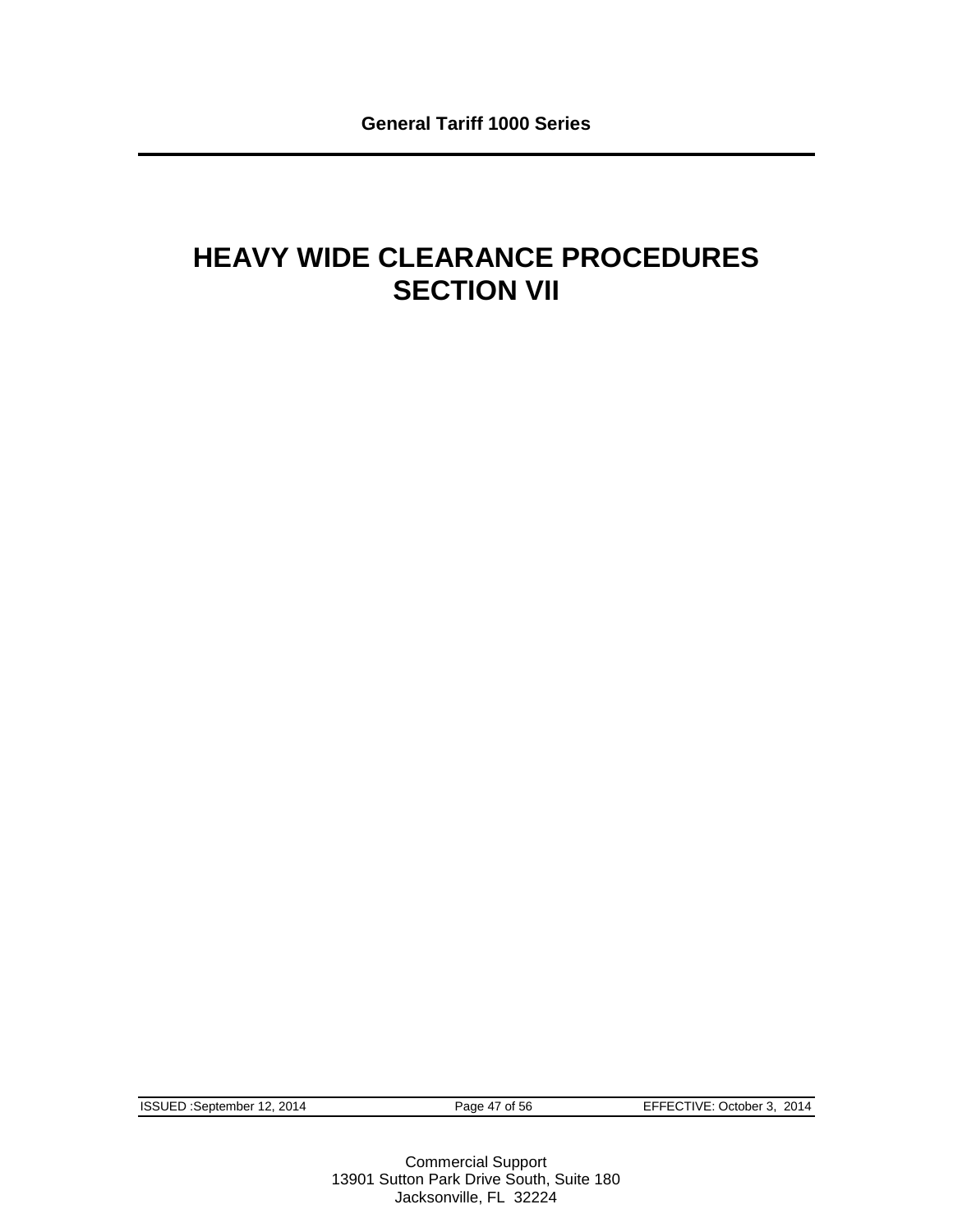# **HEAVY WIDE CLEARANCE PROCEDURES- SECTION VII**

# **TABLE OF CONTENTS**

**General**

**Clearance Procedure**

**Handling of Overloaded Cars**

**Publication of Clearance Restrictions**

**Contacts for Clearance**

**Clearance Request Form**

|  | ISSUED:September 12, 2014 | Page 48 of 56 | EFFECTIVE: October 3, 2014 |
|--|---------------------------|---------------|----------------------------|
|--|---------------------------|---------------|----------------------------|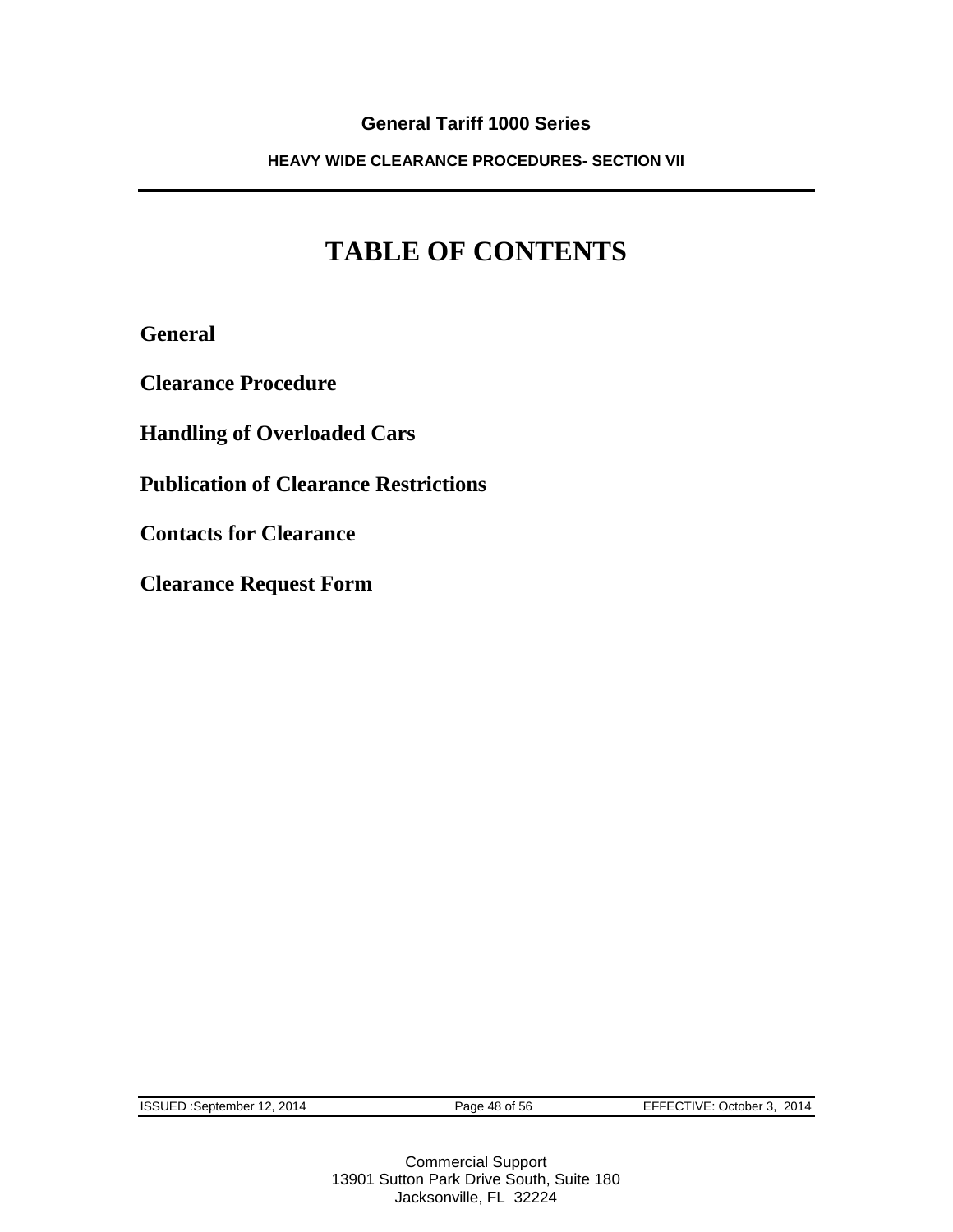#### **HEAVY WIDE CLEARANCE PROCEDURES- SECTION VII**

## **(Item 7100) – General Instructions**

These procedures establish instructions governing the movement of shipments in excess of Plate C dimensions and/or weighing in excess of 263,000 pounds. It applies to all Subscribing Carrier railroads and affiliates.

Shipments weighing in excess of 263,000 pounds require that the route over which the load is to move be checked prior to movement to determine if the roadbed and structures have sufficient capacity to safely carry the load at the timetable speed authorized for the route.

#### **Movements of standard 286,000 lb equipment, with coupled lengths greater than 45' 8 ½", on routes cleared for 286,000 lb service are exempt from this clearance requirement.**

#### **Maximum weights are found in the Open & Prepay Station Listing Notes (OPSL 6000-Series)**

Shipments in excess of Plate C dimensions require that the route over which the load is to move be checked prior to movement to determine if there is sufficient horizontal and vertical clearance to pass the load.

#### **Movements of standard equipment with larger plate dimension on routes cleared for those plates are exempt from this clearance requirement.**

| ISSUED:September 12, 2014 | Page 49 of 56 | EFFECTIVE: October 3, 2014 |
|---------------------------|---------------|----------------------------|
|                           |               |                            |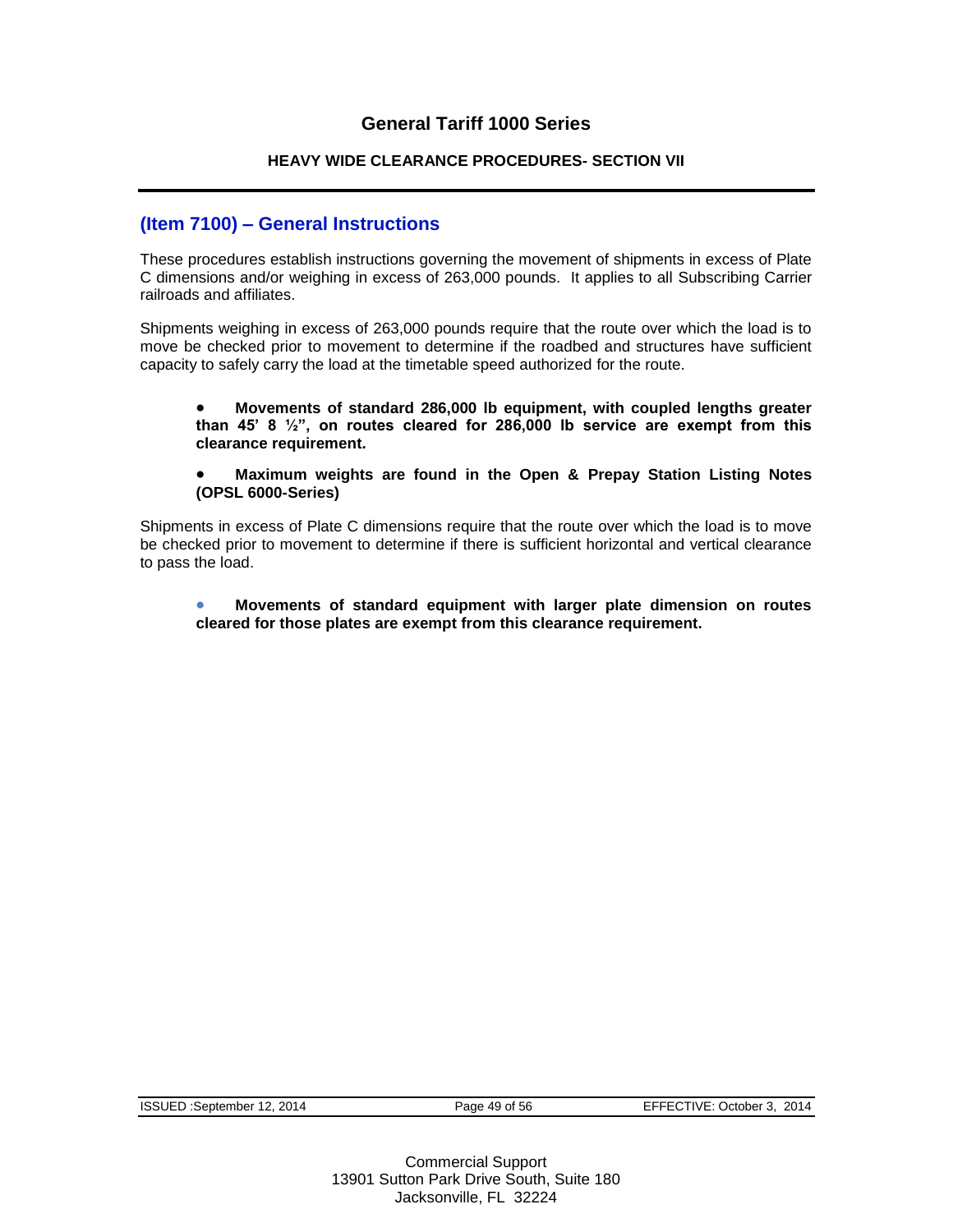#### **HEAVY WIDE CLEARANCE PROCEDURES- SECTION VII**

The Subscribing Carrier General Manager, or designee, where the excess dimension / excess weight load will originate, terminate or traverse is the point of contact for initiating all required clearance files.

In the case of the loads originating on Subscribing Carrier, the servicing road is responsible for ensuring the clearance request is generated based upon the customer's information. This clearance request must be provided to each railroad along the proposed route and the movement cannot be authorized until each clearance request is answered in the positive.

If the shipper has already established clearance procedures with another servicing road in the route, these procedures can continue to be used. The review and approval by the appropriate Subscribing Carrier Departments is still needed prior to movement.

In the case of loads terminating on or traversing over Subscribing Carrier tracks, the receiving road is responsible for processing the inbound clearance request to the appropriate Subscribing Carrier Departments. The movement cannot be accepted at interchange until the clearance is approved by the appropriate Subscribing Carrier department.

As Subscribing Carrier does not have a specific clearance department, all clearance related correspondence should be channeled through the General Manager of the Railroad to ensure proper handling by those assigned responsibility for this function.

| ISSUED:September 12, 2014 | Page 50 of 56 | EFFECTIVE: October 3, 2014 |
|---------------------------|---------------|----------------------------|
|                           |               |                            |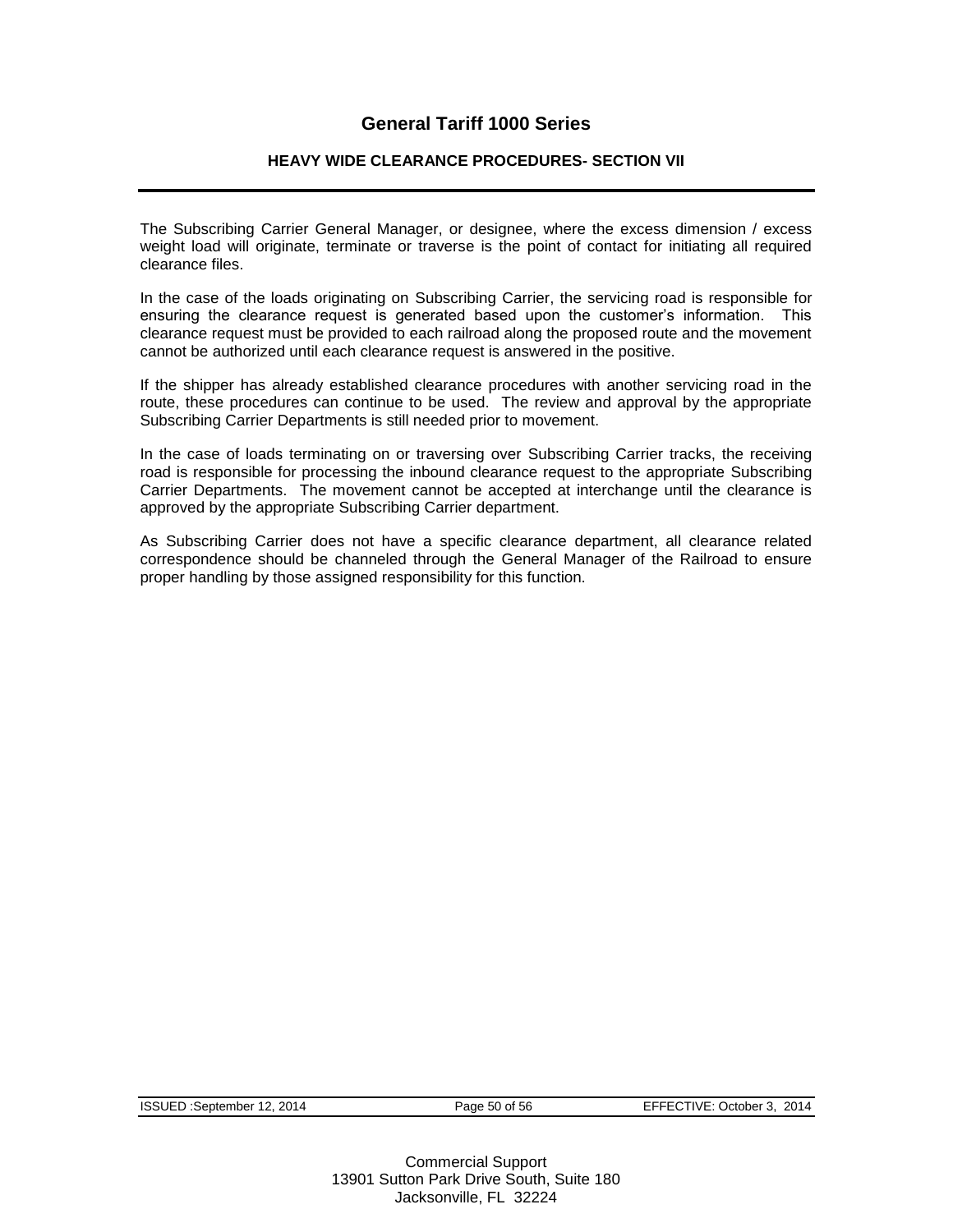#### **HEAVY WIDE CLEARANCE PROCEDURES- SECTION VII**

## **(Item 7110) – Clearance Procedures**

Clearance requests for movement of excess dimension / weight loads shall be initiated by completing the Subscribing Carrier Dimensional Load Clearance File Request form and submitting it the General Manager of the Railroad. A Clearance Request Form found on Page 55 of this document must be completed for each movement originating on the Subscribing Carrier property. The charge for this Clearance will be \$300 for each new move to be paid by the shipper requesting the Clearance. The Clearance Request Form must be completed and approved before shipment can commence.

Once an origin/destination pair for a given movement has been cleared, subsequent movements of the same commodity, weight and dimensions can be initiated by completing the Subscribing Carrier Dimensional Load Measurement Form and submitting it to the General Manager of the Railroad.

If other than AAR approved, registered, and stenciled equipment is to be used, the clearance request shall include equipment length, truck centers, number of axles, axle spacing, wheel diameter, and any car manufacturer's restrictions on the horizontal or vertical track alignment over which the equipment must not be used.

For movement over Subscribing Carrier tracks the clearance request shall be routed internally by email for Subscribing Carrier approval as follows:

- **General Manager, or designee, for coordination and tracking.**
- **Local Roadmaster for dimensional clearance.**
- **Local Roadmaster for track ability to carry proposed movement.**
- **Director of Structures for structural ability to carry proposed movement.**

 **Local salesperson to establish market based rate before presenting to customer.**

 **Local Industry for determination if their track, structures and clearances are sufficient to handle the proposed movement. If requested, Subscribing Carrier may assist in this determination.**

 **Transportation Service Center and the appropriate dispatching center to ensure the appropriate instructions are issued to affected train crews.**

| ISSUED:September 12, 2014 | Page 51 of 56 | EFFECTIVE: October 3, 2014 |
|---------------------------|---------------|----------------------------|
|                           |               |                            |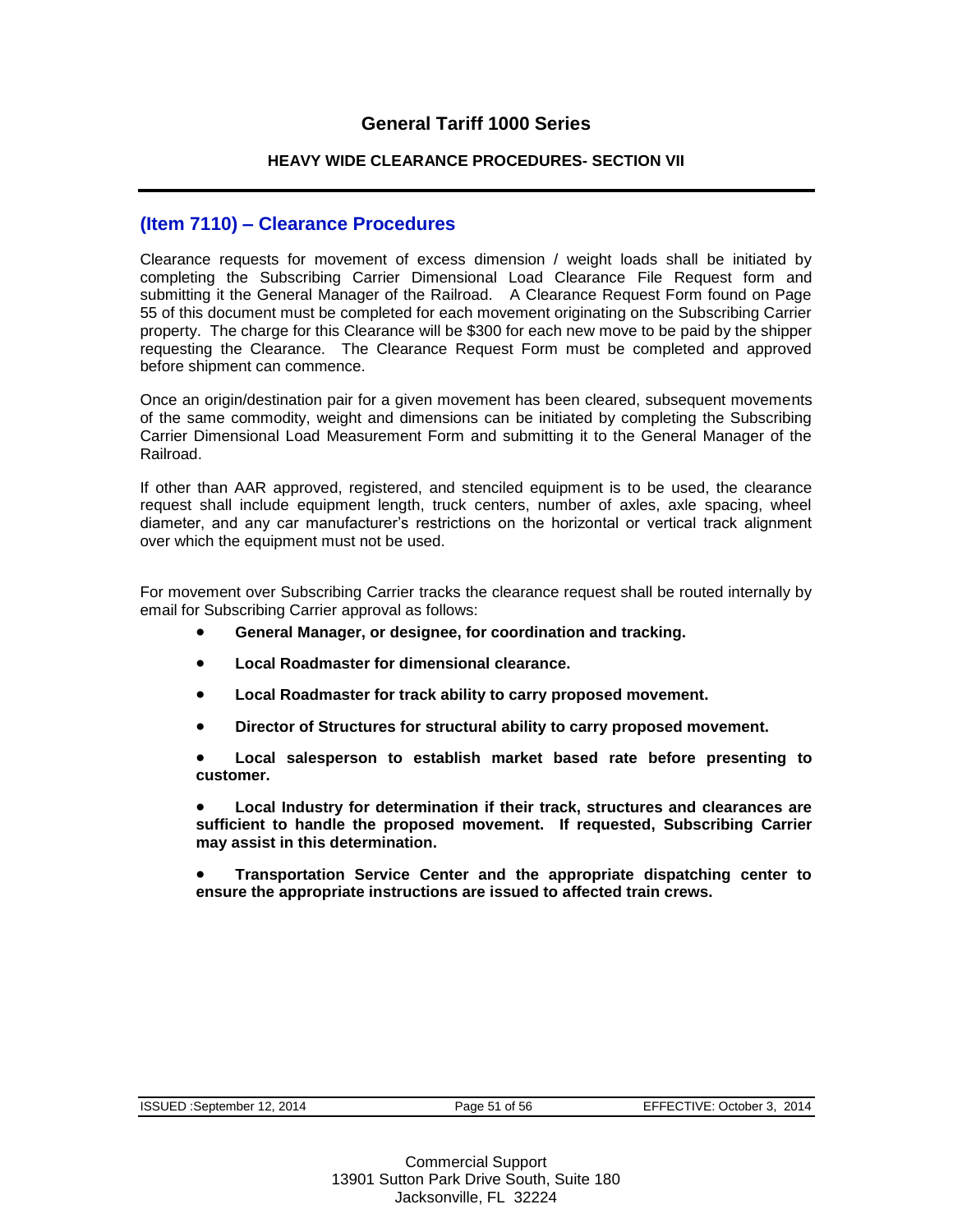## **General Tariff**

#### **HEAVY WIDE CLEARANCE PROCEDURES- SECTION VII**

At locations where the rail weight is less than 100#AS, the Roadmaster shall determine the appropriate speed restriction depending on the condition, timetable speed and total weight of movement.

At locations where bridge capacity is less than that required for the timetable speed permitted, the Director of Structures shall determine the appropriate speed restriction.

Additional operational restrictions against passing movements should be considered where the overall car width or overhang in curves could impact traffic on adjacent tracks.

If the load cannot be moved on the specified route, the General Manager shall be notified of the roadbed, clearance or structure condition preventing movement.

Once an approved load is ready for movement, the local Mechanical forces shall inspect the load for proper loading and restraint prior to movement. In addition, they shall verify the loaded dimensions; complete Subscribing Carrier Dimensional Load Measurement Form found on Page 55 and submit it to the General Manager.

Prior to movement, the appropriate protection notice shall be issued by the Director of Structures or his designee.

#### **If Class 1 connecting partners provide mechanical inspection of exceptional loads, this inspection shall be accepted as meeting these inspection and notice requirements.**

| ISSUED:September 12, 2014 | Page 52 of 56 | EFFECTIVE: October 3, 2014 |
|---------------------------|---------------|----------------------------|
|                           |               |                            |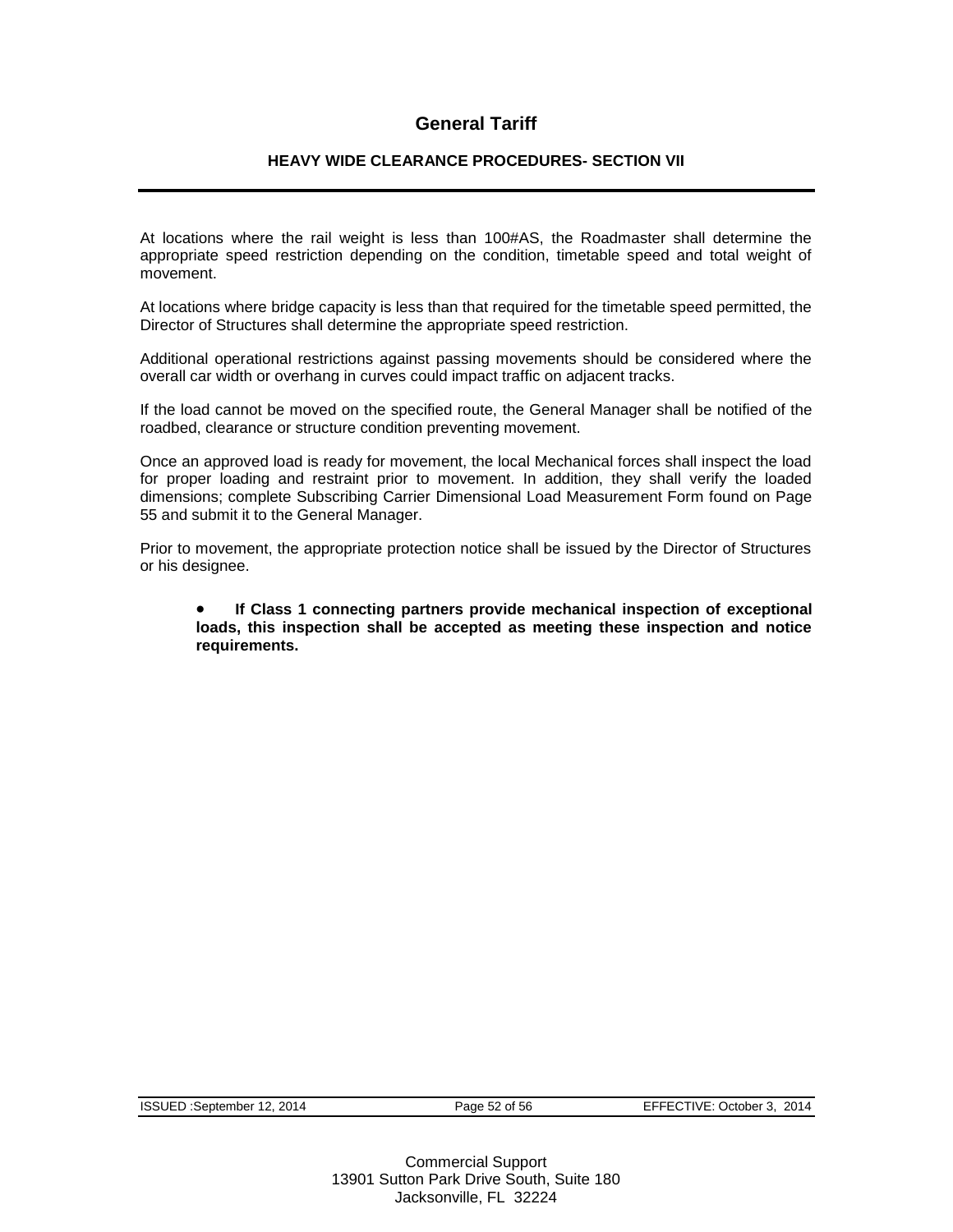#### **HEAVY WIDE CLEARANCE PROCEDURES- SECTION VII**

## **(Item 7120) – Handling of Overloaded Cars**

When it is determined that a car is loaded beyond its registered and stenciled capacity the cars shall not be moved until the extent of the overload is determined.

The customer shall be notified by servicing railroad that identified the overload and be given the opportunity to take corrective action.

For cars in transit that are found to be overloaded, the following actions shall govern further movement:

**220,000 lbs Gross Rail Load Cars:** 

o **Up to 4,000 lbs. overload, the car may be moved without mechanical inspection.**

o **Up to 10,000 lbs. overload the car may be moved if it passes mechanical inspection.**

- o **Greater than 10,000 lbs. overload (230,000 GRL) requires load reduction.**
- **263,000 lbs Gross Rail Load Cars:**

o **Up to 4,000 lbs. overload, the car may be moved without mechanical inspection.**

o **Up to 10,000 lbs. overload the car may be moved if it passes mechanical inspection. Speed should be reduced by one track class for the movement.**

- o **Greater than 10,000 lbs. overload (273,000 GRL) requires load reduction.**
- **286,000 lbs Gross Rail Load Cars:**

o **Up to 1,500 lbs. overload, the car may be moved without mechanical inspection.**

o **Greater than 1,500 lbs. overload (287,500 GRL) requires load reduction.**

In all cases the local Sales Manager and Marketing Representative shall be notified of overload condition as the above only covers acceptance criteria involving car, track and structures and does not take into account pricing issues.

| ISSUED<br>2014<br>≏September 1∴ بـ | of $56$<br>Page<br>55 | 2014<br>'IVE<br>October 3.<br>ັ |
|------------------------------------|-----------------------|---------------------------------|
|                                    |                       |                                 |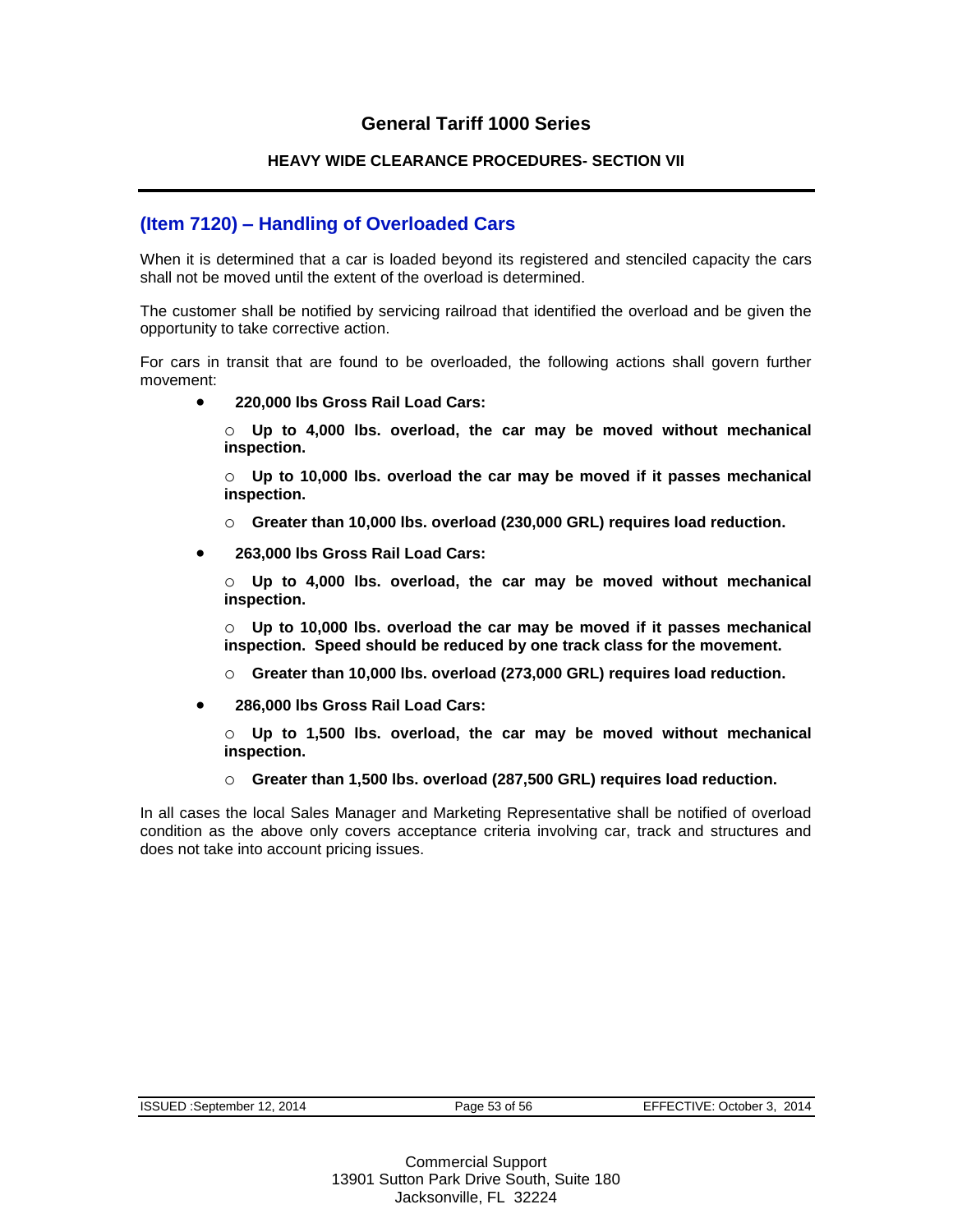#### **HEAVY WIDE CLEARANCE PROCEDURES- SECTION VII**

## **(Item 7130) – Clearance Restrictions**

As a common point of reference, The General Tariff 1000 Series and the Timetable for each Subscribing Carrier property shall contain its published weight limit and clearance information. This information can be published at the railroad or subdivision level.

 **Where this information is not published in the Timetable, this clearance policy and its appendices are the source document for line clearance.**

Weight limits published in excess of 263,000 lbs must be justified by one of the following source documents as approved by the Director of Structures:

- **A current bridge rating demonstrating capacity sufficient for the intended car weights for each of the structures on the route.**
- **A copy of the predecessor railroad's bridge roster that contains bridge rating information demonstrating capacity sufficient for the intended car weights at the time of transfer.**
- **A copy of the predecessor railroad's timetable or tariff information showing the route clearance at the time of transfer.**

Lines cleared for 263,000 cars shall include the minimum car length shall not be less than 43' 0".

Lines cleared for 286,000 cars shall include the minimum car length shall not be less than 45' 8  $\frac{1}{2}$ ".

| ISSUED:September 12, 2014 | Page 54 of 56 | EFFECTIVE: October 3, 2014 |
|---------------------------|---------------|----------------------------|
|                           |               |                            |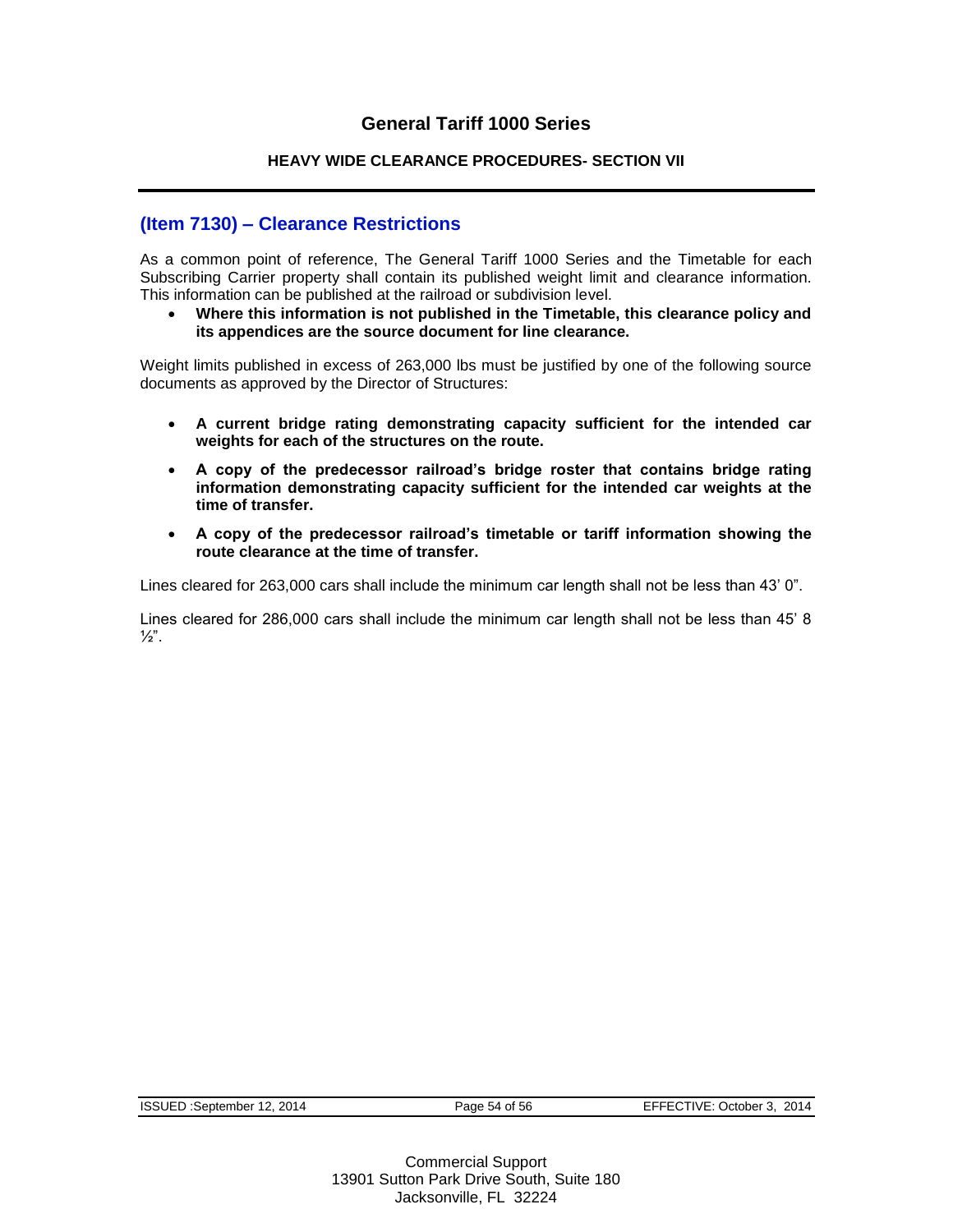## **HEAVY WIDE CLEARANCE PROCEDURES- SECTION VII**

# **(Item 7140) – Clearance Contact Information**

Any questions pertaining to Subscribing Carrier's Clearance Procedures shall be forwarded to the General Manager of the Railroad.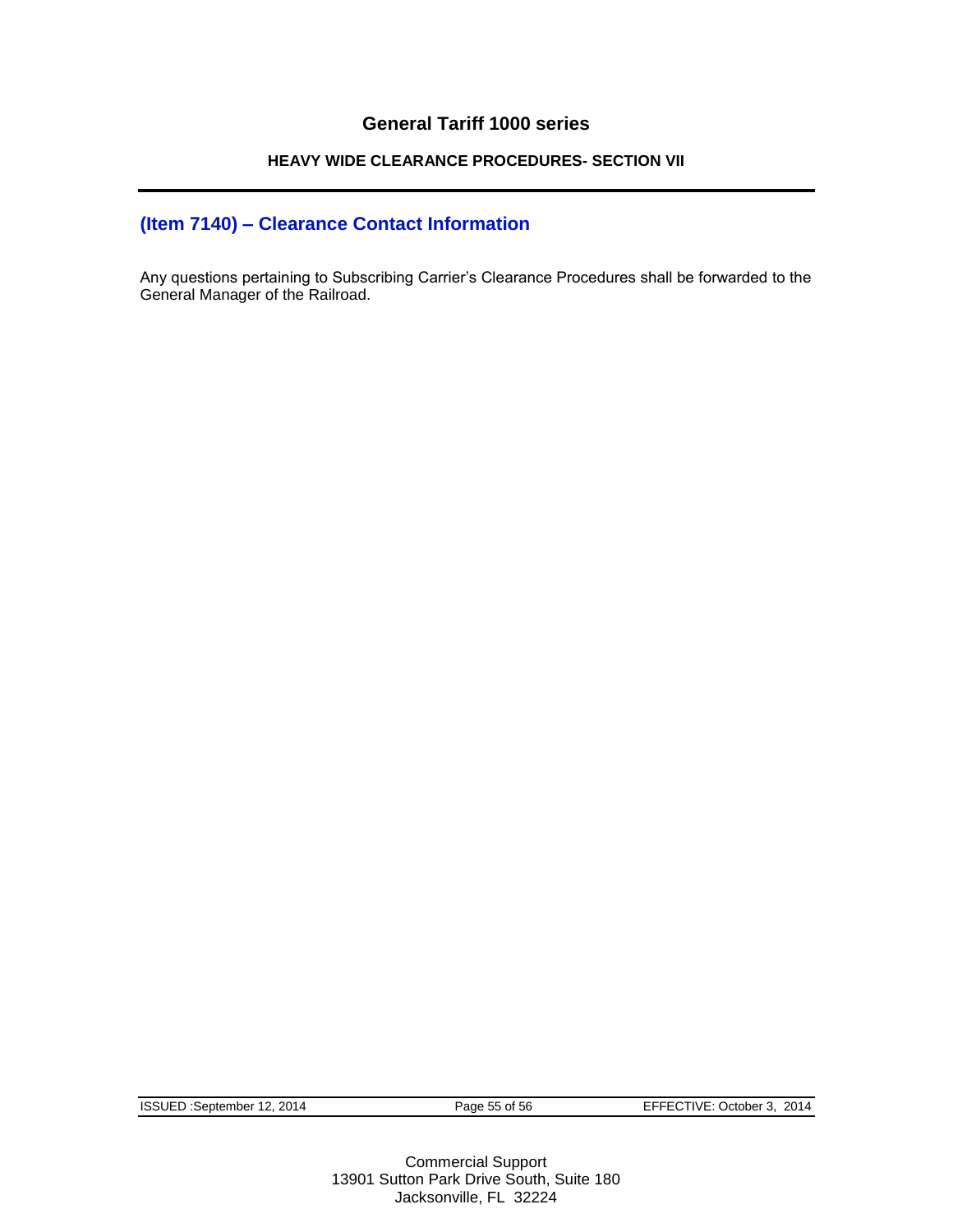| <b>Dimensional Load Measurement Form</b>                       |                         |              |                              |                                                                                      |                                            |                                                |                                          |                                         |        |
|----------------------------------------------------------------|-------------------------|--------------|------------------------------|--------------------------------------------------------------------------------------|--------------------------------------------|------------------------------------------------|------------------------------------------|-----------------------------------------|--------|
|                                                                |                         |              |                              | (Subject to charges as per General Tariff 1000 Section VII, Item 7110)               |                                            |                                                |                                          |                                         |        |
| Send the completed form to the General Manager of the Railroad |                         |              |                              |                                                                                      |                                            |                                                |                                          |                                         |        |
|                                                                |                         |              |                              |                                                                                      |                                            |                                                |                                          |                                         |        |
| <b>Rail Origin</b>                                             |                         |              |                              | <b>Rail Destination</b>                                                              |                                            |                                                |                                          |                                         |        |
| Shipper:                                                       |                         |              |                              | Consignee                                                                            |                                            |                                                |                                          |                                         |        |
| <b>Address</b>                                                 |                         |              |                              |                                                                                      | Address                                    |                                                |                                          |                                         |        |
| City - Prov/State:                                             |                         |              |                              |                                                                                      | City - Prov/State:                         |                                                |                                          |                                         |        |
| Rail Carrier:<br>Track Number:                                 |                         |              |                              |                                                                                      | Rail Carrier<br><b>Track Number</b>        |                                                |                                          |                                         |        |
|                                                                |                         |              |                              |                                                                                      |                                            |                                                |                                          |                                         |        |
| <b>Clearance Files</b>                                         |                         |              |                              | <b>Product:</b>                                                                      |                                            |                                                |                                          |                                         |        |
| Origin:                                                        |                         |              |                              |                                                                                      | Item Description:                          |                                                |                                          |                                         |        |
| Destination:                                                   |                         |              |                              |                                                                                      | Overall Length:                            |                                                | Feet                                     | Inches                                  |        |
| <b>Handling Road</b>                                           |                         |              |                              |                                                                                      | Overall Width:                             |                                                | Feet                                     | Inches                                  |        |
| Handling Road:                                                 |                         |              |                              |                                                                                      | Overall Height:                            |                                                | Feet                                     |                                         | Inches |
| Handling Road:                                                 |                         |              |                              |                                                                                      | Net Weight:                                |                                                |                                          |                                         |        |
| Handling Road:                                                 |                         |              |                              |                                                                                      | Center of Gravity                          |                                                |                                          |                                         |        |
| Handling Road:                                                 |                         |              |                              |                                                                                      | <b>Bolstered Load:</b>                     |                                                | Yes                                      | No                                      |        |
|                                                                |                         |              |                              |                                                                                      |                                            |                                                |                                          |                                         |        |
| <b>Car Details</b>                                             |                         |              |                              |                                                                                      |                                            |                                                |                                          |                                         |        |
|                                                                | Car Number              | Car Purpose  |                              | Overhang Type                                                                        |                                            |                                                | <b>Idler Purpose</b>                     | Overhang Length *                       |        |
| Car #1:                                                        |                         | Load         | Idler                        | Single                                                                               | Double                                     | Weight                                         | Overhang                                 |                                         |        |
| Car #2:                                                        |                         | Load         | Idler                        | Single                                                                               | Double                                     | Weight                                         | Overhang                                 |                                         |        |
| Car #3:                                                        |                         | Load         | Idler                        | Single                                                                               | Double                                     | Weight                                         | Overhang                                 |                                         |        |
| Car #4:                                                        |                         | Load         | Idler                        | Single                                                                               | Double                                     | Weight<br>Weight                               | Overhang                                 |                                         |        |
| Car #5:<br>Car #6:                                             |                         | Load<br>Load | Idler<br>Idler               |                                                                                      | Single<br>Double                           |                                                | Overhang<br>Overhang                     |                                         |        |
| Car #7:                                                        |                         | Load         | Idler                        |                                                                                      | Single<br>Double                           |                                                | Overhang                                 |                                         |        |
| Car #8:                                                        |                         | Load         | Idler                        | Single                                                                               | Single<br>Double<br>Double                 |                                                | Overhang                                 |                                         |        |
| Car #9:                                                        |                         | Load         | Idler                        | Single<br>Double                                                                     |                                            | Weight<br>Weight                               | Overhang                                 |                                         |        |
| Car #10:                                                       |                         | Load         | Idler                        | Single<br>Double                                                                     |                                            | Weight                                         | Overhang                                 |                                         |        |
| Car #11:                                                       |                         | Load         | Idler                        | Single<br>Double                                                                     |                                            | Weight                                         | Overhang                                 |                                         |        |
| Car #12:                                                       |                         | Load         | Idler                        | Single                                                                               | Double                                     | Weight                                         | Overhang                                 |                                         |        |
| Car #13:                                                       |                         | Load         | Idler                        | Single                                                                               | Double                                     | Weight                                         | Overhang                                 |                                         |        |
| Car #14:                                                       |                         | Load         | Idler                        | Single                                                                               | Double                                     | Weight                                         | Overhang                                 |                                         |        |
| Car #15:                                                       |                         | Load         | Idler                        | Single                                                                               | Double                                     | Weight                                         | Overhang                                 |                                         |        |
| Car #16:                                                       |                         | Load         | Idler                        | Single                                                                               | Double                                     | Weight                                         | Overhang                                 |                                         |        |
|                                                                |                         |              |                              |                                                                                      |                                            |                                                |                                          | * From Truck Center                     |        |
|                                                                |                         |              |                              |                                                                                      |                                            |                                                |                                          |                                         |        |
| <b>Car Number:</b>                                             |                         |              |                              | Additional Dimensional Information - Widths at Specific Heights **                   |                                            |                                                |                                          |                                         |        |
|                                                                | Width:                  | ft           | $\rm \dot{m}$                |                                                                                      | At this height ATR:                        | ft                                             | in                                       | $\vert \text{in} \vert \ll 1$ Car Floor |        |
|                                                                | Width:                  | $\rm{ft}$    | in                           |                                                                                      | At this height ATR:                        | $\rm{ft}$                                      |                                          |                                         |        |
|                                                                | Width:<br>Width:        | $\rm{ft}$    | $\mathbf{m}$<br>$\mathbf{m}$ |                                                                                      | At this height ATR:                        | $\ensuremath{\mbox{\textbf{ft}}}$<br>$\rm{ft}$ | $\mathbf{\dot{m}}$<br>$\mathbf{\dot{n}}$ |                                         |        |
|                                                                |                         | ft           |                              |                                                                                      | At this height ATR:                        |                                                |                                          |                                         |        |
|                                                                | Width:                  | ft<br>ft     | in<br>$\mathbf{m}$           |                                                                                      | At this height ATR:                        |                                                | ft<br>in<br>$\mathbf{m}$<br>ft           |                                         |        |
|                                                                | Width:<br>Width:        | $\rm{ft}$    | $\mathbf{\dot{n}}$           |                                                                                      | At this height ATR:<br>At this height ATR: |                                                | $\mathbf{m}$<br>$\rm{ft}$                |                                         |        |
|                                                                | Width:                  | ft           | in                           |                                                                                      | At this height ATR:                        |                                                | ft<br>$\mathbf{m}$                       |                                         |        |
|                                                                | Width:                  | ft           | $\mathbf{m}$                 |                                                                                      | At this height ATR:                        |                                                | $_{\rm ft}$<br>$\mathbf{m}$              |                                         |        |
|                                                                | Width:                  | ft           | $\mathbf{m}$                 |                                                                                      | At this height ATR:                        |                                                | $\mathbf{m}$<br>ft                       |                                         |        |
|                                                                |                         |              |                              | ** Where the loaded dimensions vary between cars, complete a new form for each load. |                                            |                                                |                                          |                                         |        |
|                                                                |                         |              |                              |                                                                                      |                                            |                                                |                                          |                                         |        |
| <b>Comments</b>                                                |                         |              |                              |                                                                                      |                                            |                                                |                                          |                                         |        |
|                                                                |                         |              |                              |                                                                                      |                                            |                                                |                                          |                                         |        |
|                                                                |                         |              |                              |                                                                                      |                                            |                                                |                                          |                                         |        |
|                                                                |                         |              |                              |                                                                                      |                                            |                                                |                                          |                                         |        |
|                                                                | Inspected / Measured By |              |                              | Signature                                                                            |                                            |                                                |                                          | Date                                    |        |

ISSUED :September 12, 2014 Page 56 of 56 EFFECTIVE: October 3, 2014